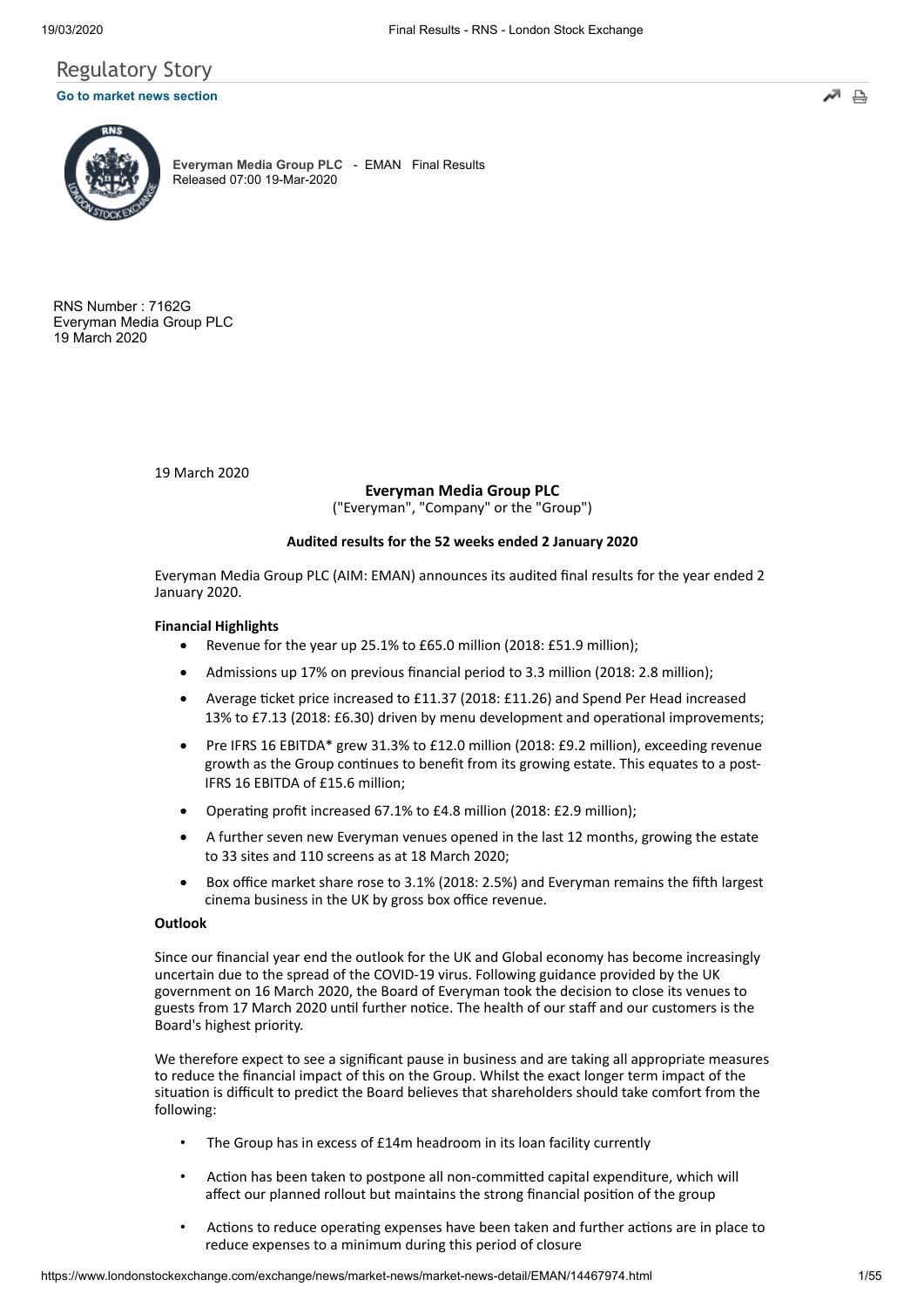We will see a significant interruption in business and new openings, but will remain well placed to deliver again in 2021. Cinema has been a part of the social experience for over 80 years and we are confident we will be well placed to deliver again for our customers, continuing to provide them with a great night out, once we have overcome the Coronavirus crisis.

\*Adjusted for pre-opening costs, acquisition expenses, depreciation, amortisation and share based payments. IFRS 16 has been applied. Pre IFRS 16 EBITDA would have been £12.0m, an increase of 30.4%.

#### **Crispin Lilly, Chief Executive Officer of Everyman Media Group PLC said:**

*"We* are facing an unprecedented global situation, and are now concentrating all our resources on *tackling the challenge at hand. We will be focussed on preparing the business to be in the best possible posion in the future. Everyman has proven itself to be a strong business with good growth fundamentals, which the Board is confident will stand the Company in a good posion once the current market challenges have been overcome.''*

#### **The information communicated in this announcement contains inside information for the purposes of Arcle 7 of the Market Abuse Regulaon (EU) No. 596/2014.**

For further information, please contact:

| Everyman Media Group PLC<br>Crispin Lilly                                                                   | Tel: +44 (0)20 3145 0500 |
|-------------------------------------------------------------------------------------------------------------|--------------------------|
| <b>Canaccord Genuity Limited - Nominated Adviser and Broker</b><br>Bobbie Hilliam<br><b>Richard Andrews</b> | Tel: +44 (0)20 7523 8000 |
| Georgina McCooke                                                                                            |                          |
| Alma PR (Financial PR Advisor)<br>Rebecca Sanders-Hewett<br>Susie Hudson<br>Harriet Jackson                 | Tel: +44 (0)20 3405 0205 |

### **Chairman's statement**

#### *Facing the challenges ahead*

At the time of writing we are all facing unprecedented uncertainty, both personally and commercially. Whilst at Everyman we are confident in our position, results and the fundamentals of our business, we along with everyone else, are subject to the ongoing risk of COVID-19 and all the challenges it presents.

In line with the latest Government advice, and with the health of our customers in mind, we made the decision earlier this week to close our cinemas for a period of time. This is one of the various scenarios we have been planning for, with all its implications. Our ambition is to ensure the business is in the best possible position for the future and we are taking whatever steps we can in the short term, to best prepare for the long term.

Outlined below is a review of activity in 2019.

#### *Overview*

Reflecting on 2019, the Everyman experience continued to be embraced and enjoyed by our customers across our ever-growing variety of locations throughout the UK. Whether our venues are located as part of urban communities in larger cities, or smaller, more rural towns, the business model continued to deliver in the period. With seven new openings in the year, 2019 marked another year of strong growth as the business performed in line with the Board's expectations across all key areas.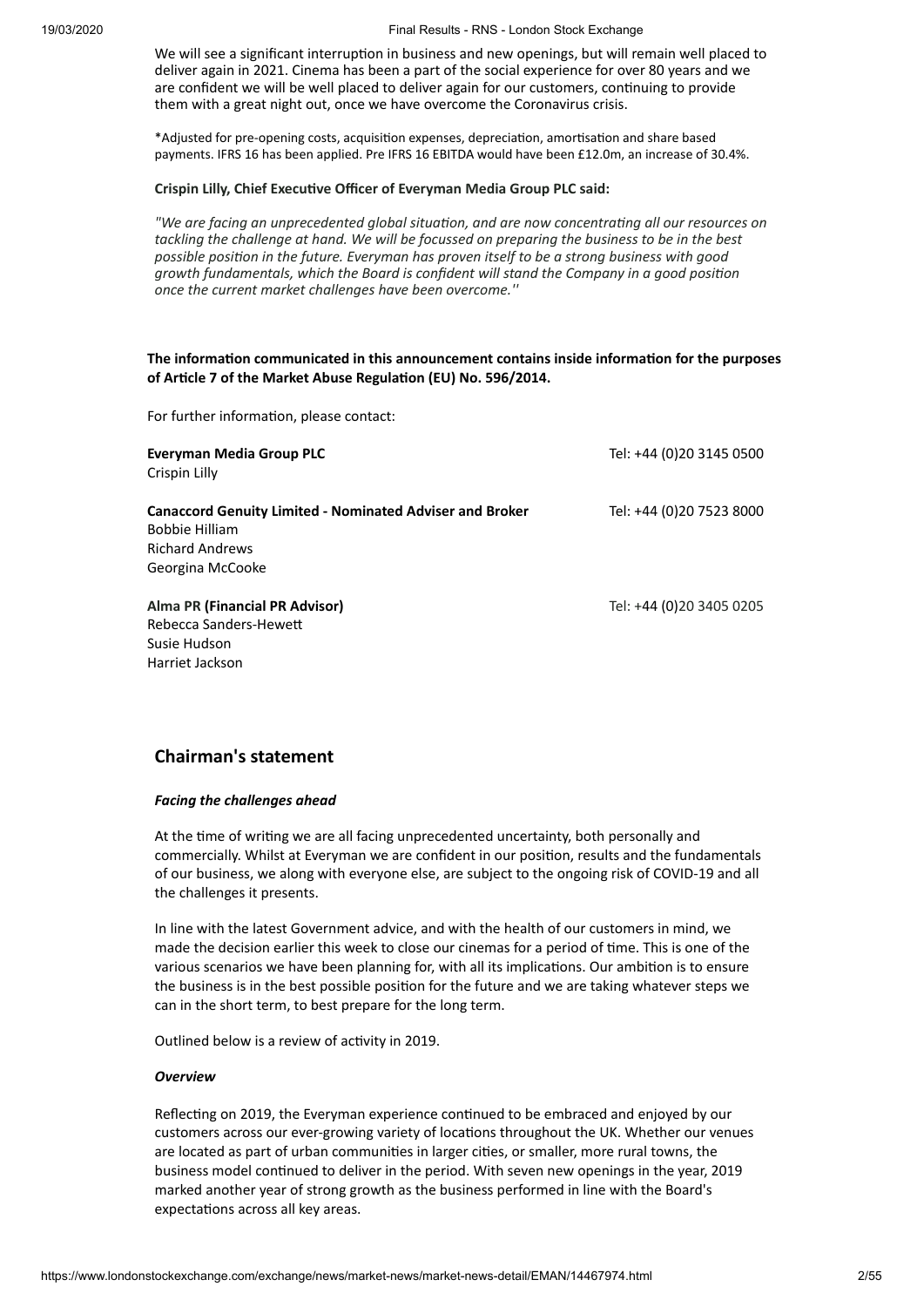We now operate 33 venues with 110 screens, as at 18 March 2020, up from 26 venues and 84 screens at the beginning of 2019. We continue to be proud of the positive impact that our venues can have on high streets and communities, breathing new life into public spaces either through regeneration, or new developments.

Our financial performance was again strong, in line with expectations, delivering revenue for the period up 25%, and pre-IFRS 16 EBITDA up 31.3% to £12.0m. Pleasingly, EBITDA grew ahead of revenue, demonstrating the benefits of our roll-out strategy.

#### *Review of the business*

By the end of 2019, Everyman had grown market share by box office to 3.1% up from 2.6%. We remained the fih largest UK cinema business for the second year in a row*,* as defined by gross box office revenue (source: ComScore) and continue to be seen as a trusted and highly regarded national brand.

This is set against a background of the UK cinema industry which delivered close to the modernday record last year of 177.0 million, with 176.1 million admissions in 2019 (source: UK Cinema Association). This continues to demonstrate the power of cinema, with people's appetite for entertainment continuing to be an important trend.

#### *Openings*

We opened new sites during the year in Horsham (3 screens, April 2019), Newcastle (4 screens, May 2019), London Broadgate (3 screens, October 2019), Clitheroe (4 screens, October 2019), Manchester (3 screens, November 2019), Wokingham (3 screens, December 2019) and Cardiff (5 screens, December 2019). The opening of five sites in the last quarter of 2019 was especially pleasing as it demonstrates our ability to manage numerous openings successfully in a short time period.

In addition to the refurbishment of our Walton On Thames venue, we invested £1.0 million into building a new third screen at Gerrards Cross along with an expanded bar and new kitchen now capable of serving our full Spielburger menu.

#### *Staff*

In the period, Elizabeth Lake joined us as Chief Financial Officer on 16 September 2019.

We would like to recognise the hard work that all our team put into the business throughout 2019, and thank them for their support and understanding during the challenging time we now find ourselves in.

#### *Future of the Group*

As outlined above, we face significant challenges in the short to medium term, as a result of dealing with the COVID-19 pandemic. We believe in, and are confident about, the fundamentals of our business and are working hard to ensure the business is positioned to continue to deliver once we emerge from this crisis.

**Paul Wise**

#### **Executive Chairman**

**18 March 2020**

### **Chief Executive's Statement**

We find ourselves in an unparalleled environment, where what was business as usual last month, is now a distant past. We are focused on tackling the challenge at hand and ensuring the business is in the best possible position for the future.

#### *Development of the Group's business in 2019*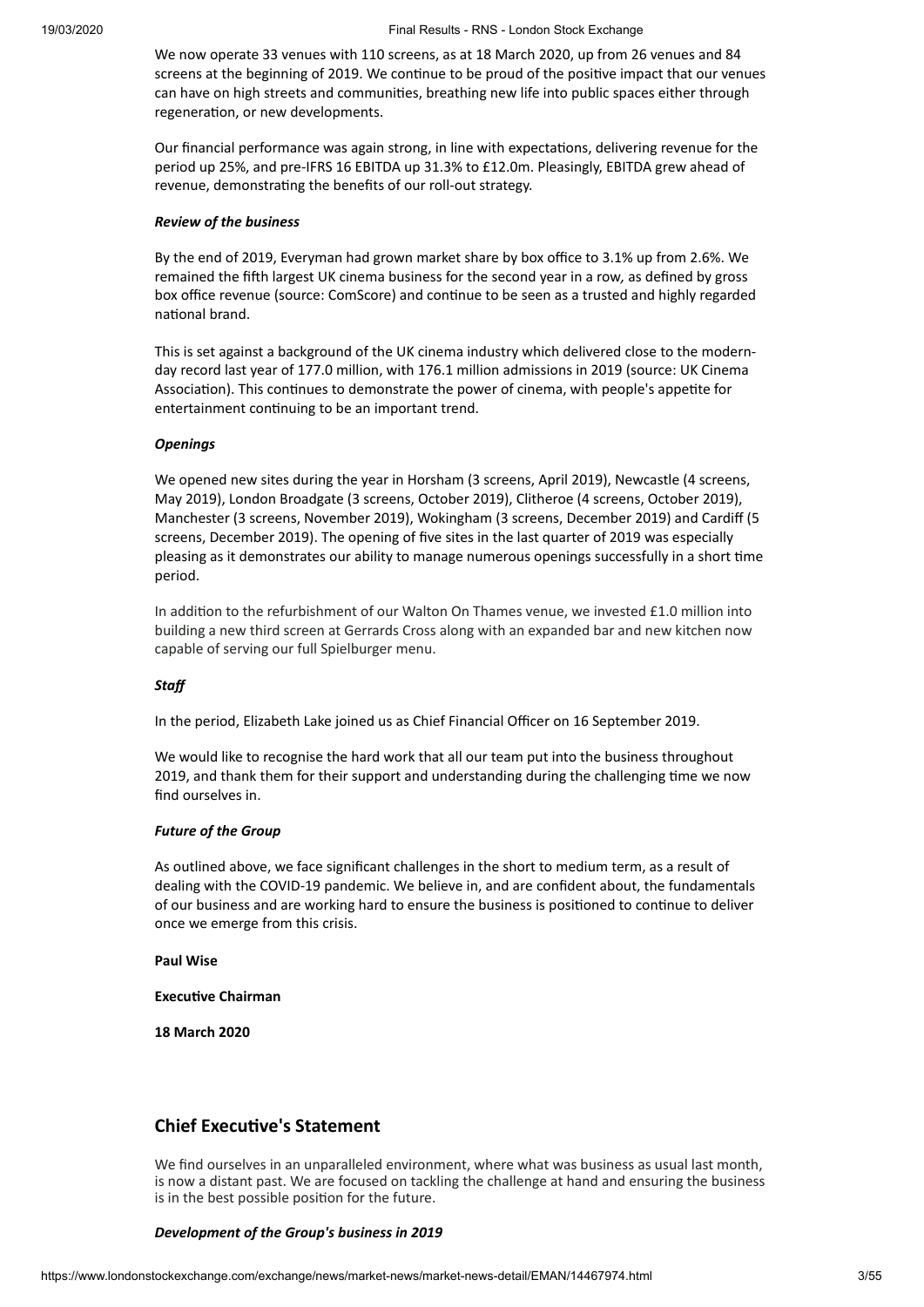2019 was a strong year for the Group, as we delivered in line with our proven growth plan, and the 25% growth in revenue delivered in the period reflects the effect of an increase in the number of venues and admissions, an increase in box office pricing and an improved spend per head on food and beverage. The growth of all our KPIs reflects the work the team has put in throughout the period enhancing the Everyman experience.

**Progress against strategy**

*KPIs*

The Group uses the following key performance indicators, in addition to total revenues, to monitor the progress of the Group's activities:

|                                  |        | Year ended | Year ended |
|----------------------------------|--------|------------|------------|
|                                  |        | 2 January  | 3 January  |
|                                  |        | 2020       | 2019       |
|                                  |        | (52 weeks) | (53 weeks) |
| Admissions                       | $+17%$ | 3,271,166  | 2,795,359  |
| Box office average ticket price  | $+1%$  | £11.37     | £11.26     |
| Food and beverage spend per head | $+13%$ | £7.13      | £6.30      |

The average ticket price grew by 1%, diluted by the disproportionate increase in admissions being generated by the Group at new venues outside London. Like for like, the Group continued to realise annual increases in ticket prices in line with inflation.

In contrast, the food and beverage spend per head continued to grow off the back of enhanced menu development, further roll out of Spielburger and operational improvements. Actual price increases were in line with inflation. The average spends in our new venues remained disproportionately strong as we continued to improve the design and operational support that we put into new openings.

#### *Enhancing the Everyman Experience*

Over the period we saw an increased focus on digital engagement, membership and advanced our understanding of our existing customers, which helped to increase frequency whilst the ongoing development of our food and beverage offering increased dwell time and associated spends. The continued development of all categories, further Spielburger roll out to venues, and a focus on improving operational speed were particularly successful in driving the F&B revenues in 2019.

Further investment in partnerships and sponsorship saw Everyman working with Green & Blacks and American Airlines.

Investment in the underlying business also continued in the period, with additional new training programmes for our teams, including the successful roll out of online training models across venues and head office, and continuing improvement to our IT infrastructure.

In addition, a full refurbishment of our Walton and Gerrards Cross venues took place during the year, including the addition of a third screen at the latter.

These investments were financed from current resources including the new extended bank facility and retained earnings.

#### *Expansion of our geographic footprint*

In the period, we continued to focus both on the growth of our footprint, adding seven new Everyman venues across 2019, as well as increasing our customer base, frequency and ancillary spends from our existing venues.

The Group currently has venues in the following locations:

|            | Number of      | Number of    |  |  |
|------------|----------------|--------------|--|--|
|            | <b>Screens</b> | <b>Seats</b> |  |  |
| Location   |                |              |  |  |
| Altrincham |                | 247          |  |  |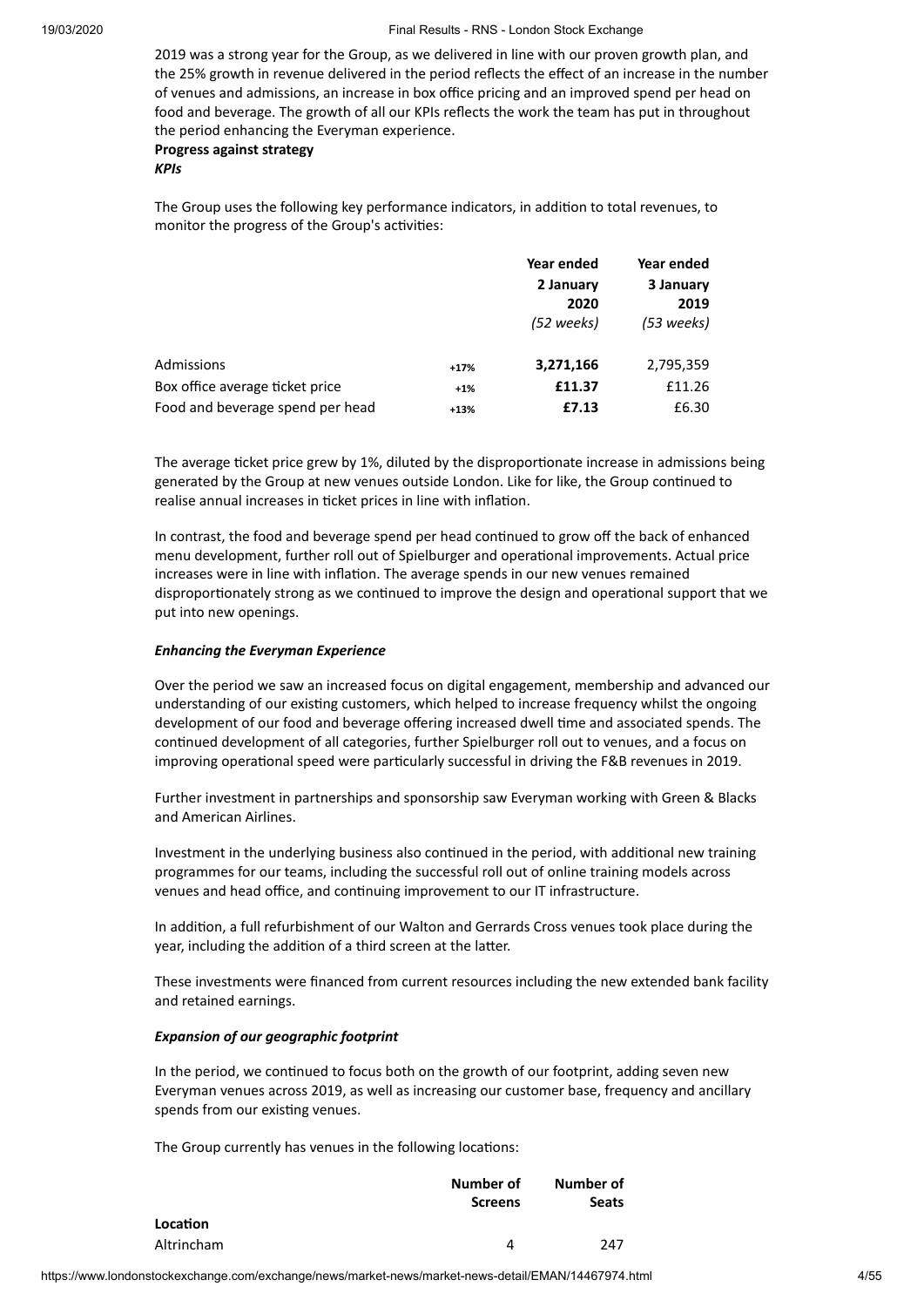| Birmingham             | 3              | 328   |
|------------------------|----------------|-------|
| <b>Bristol</b>         | 3              | 439   |
| Cardiff*               | 5              | 253   |
| Chelmsford             | 5              | 379   |
| Clitheroe*             | 4              | 255   |
| Esher                  | 4              | 336   |
| Gerrards Cross**       | 3              | 257   |
| Glasgow                | 3              | 201   |
| Harrogate              | 5              | 410   |
| Horsham*               | 3              | 239   |
| Leeds                  | 5              | 611   |
| Liverpool              | 4              | 288   |
| London, Baker Street   | $\overline{2}$ | 118   |
| London, Barnet         | 5              | 429   |
| London, Belsize Park   | $\mathbf{1}$   | 129   |
| London, Broadgate*     | 3              | 264   |
| London, Canary Wharf   | 3              | 266   |
| London, Crystal Palace | 4              | 313   |
| London, Hampstead      | $\overline{2}$ | 194   |
| London, Islington      | 1              | 125   |
| London, Kings Cross    | 4              | 276   |
| London, Maida Vale     | 2              | 149   |
| London, Muswell Hill   | 5              | 478   |
| Manchester*            | 3              | 247   |
| Newcastle*             | 4              | 215   |
| Oxted                  | 3              | 212   |
| Reigate                | $\overline{2}$ | 170   |
| Stratford-Upon-Avon    | 4              | 384   |
| Walton-On-Thames       | $\overline{2}$ | 158   |
| Winchester             | $\overline{2}$ | 236   |
| Wokingham*             | 3              | 289   |
| York                   | 4              | 329   |
|                        | 110            | 9,224 |
|                        |                |       |

\* New venues in 2019, \*\* extended by one screen in 2019.

#### *Building the Everyman brand*

In the period, we continued to materially invest in marketing within the business, including investment in digital technology. We launched our new App in October 2019 which has been well received and achieved 50,000 downloads in the first three months, which is above market performance. The app allows our customers to make bookings faster and easier, and increases brand engagement through features such as 'Everyman Playlists' where Everyman's own curated playlists are available. We have also invested in social media, resulting in strong engagement across key social channels.

Typically, we avoid more traditional advertising, preferring to focus on delivering in-venue events and experiences that surprise and exceed our customers' expectations. This in turn builds loyalty and goodwill whilst fostering tremendous word of mouth, increasingly shared on social media. Such events in 2019 included the world premiere of Busby in our new Manchester venue, several exclusive Q&A screenings, and the 5th annual Everyman Music & Film Festival and an outdoor cinema season at The Grove Hotel, Hertfordshire.

#### *UK cinema market performance in 2019*

The UK cinema industry delivered close to the modern-day record last year of 177.0 million, with 176.1 million admissions in 2019 (source: UK Cinema Association). Gross box office for the UK was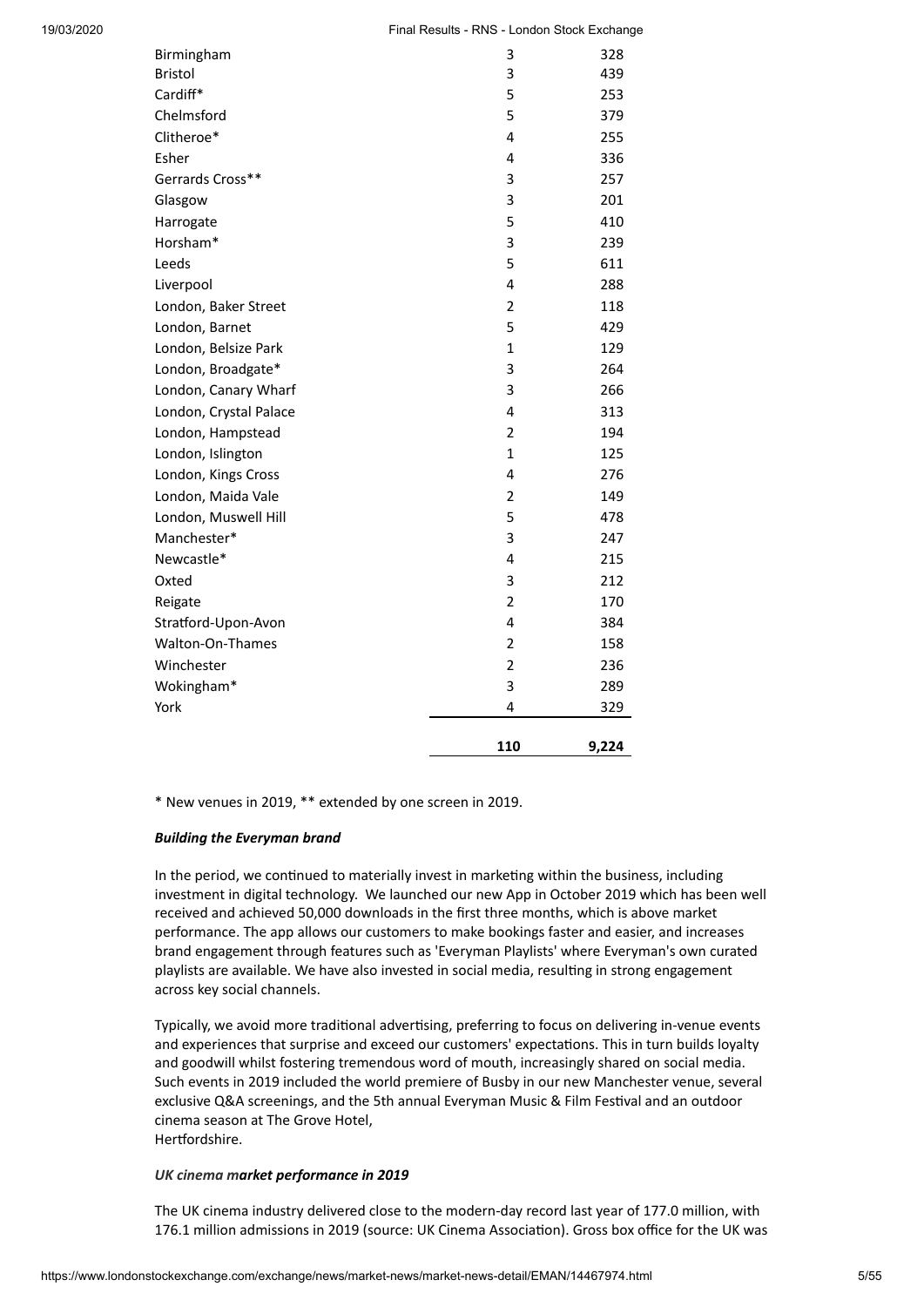flat at £1.26bn (source: UK Cinema Association) reflecting the continued growth in family and subscription audiences.

Our share of UK & Ireland box office revenue in 2019 rose from 2.5% in 2018 to 3.1% (source: ComScore).

#### *Outlook*

Currently the Group's focus is on addressing the short to medium term challenges we face associated with the global COVID-19 pandemic. This does not change the Board's confidence in Everyman and its proposition over the long term.

#### **Crispin Lilly**

**CEO**

**18 March 2020**

### **Chief Financial Officer's Statement**

#### *Results*

Revenue for the year was up 25.2% on last year to £64,955,000 (2018: £51,880,000).

The Group's adjusted operating profit (before depreciation, amortisation, pre-opening expenses, acquisition costs and share-based payments) was up  $70.4%$  to  $£15,590,000$  (2018: £9,150,000). On a like for like accounting basis pre-IFRS 16 growth was 31.2% at £12,010,000. This is an adjusted IFRS measure which has been further explained in note 2 and on the face of the statement of profit and loss and other comprehensive income. The Group generated an operating profit for the year of £4,807,000 (pre-IFRS 16 equivalent £3,868,000, 2018: £2,876,000) and generated a profit after tax for the year of £1,800,000 (pre-IFRS 16 equivalent £3,191,000, 2018: £2,037,000).

The increase in net liabilities is due to the Group's adoption of IFRS 16. The Directors take a prudent approach to the Group's leverage ratio and regularly review its balance sheet with this in mind. The Board does not recommend the payment of a dividend at this stage of the Group's development (2018: £nil).

#### *Cash flows*

Net cash generated from operating activities was £15,924,000 (2018: £7,640,000). Net cash outflows for the year, before financing, were £8,207,000 (2018: £15,485,000 million). This is largely represented by capital expenditure on the expansion of the business through build and fitout costs of new sites and refurbishment of existing sites during the year.

Cash held at the end of the year was £4,271,000 (2018: £3,517,000).

On 16 January 2019 the Group agreed a new 5 year loan facility of £30.0 million with Barclays Bank PLC and Santander UK PLC. This replaced the £20.0 million loan facility signed in March 2017 with Barclays Bank PLC. At the year end the Group had drawn down £14.0 million (2018: £7.0 million) of the available funds. Charges have been put in place over the net assets of the Group as collateral against the loan balance.

#### *Pre-opening costs*

Pre-opening costs, which have been expensed within administrative expenses, were £1,044,000 (2018: £1,099,000). Included within depreciation and financial expense is £0.3m also relating to pre-opening operating lease expenditure in the prior year. These costs include expenses which are necessarily incurred in the period prior to a new venue being opened but which are specific to the opening of that venue.

#### **Elizabeth Lake**

**CFO**

#### **18 March 2020**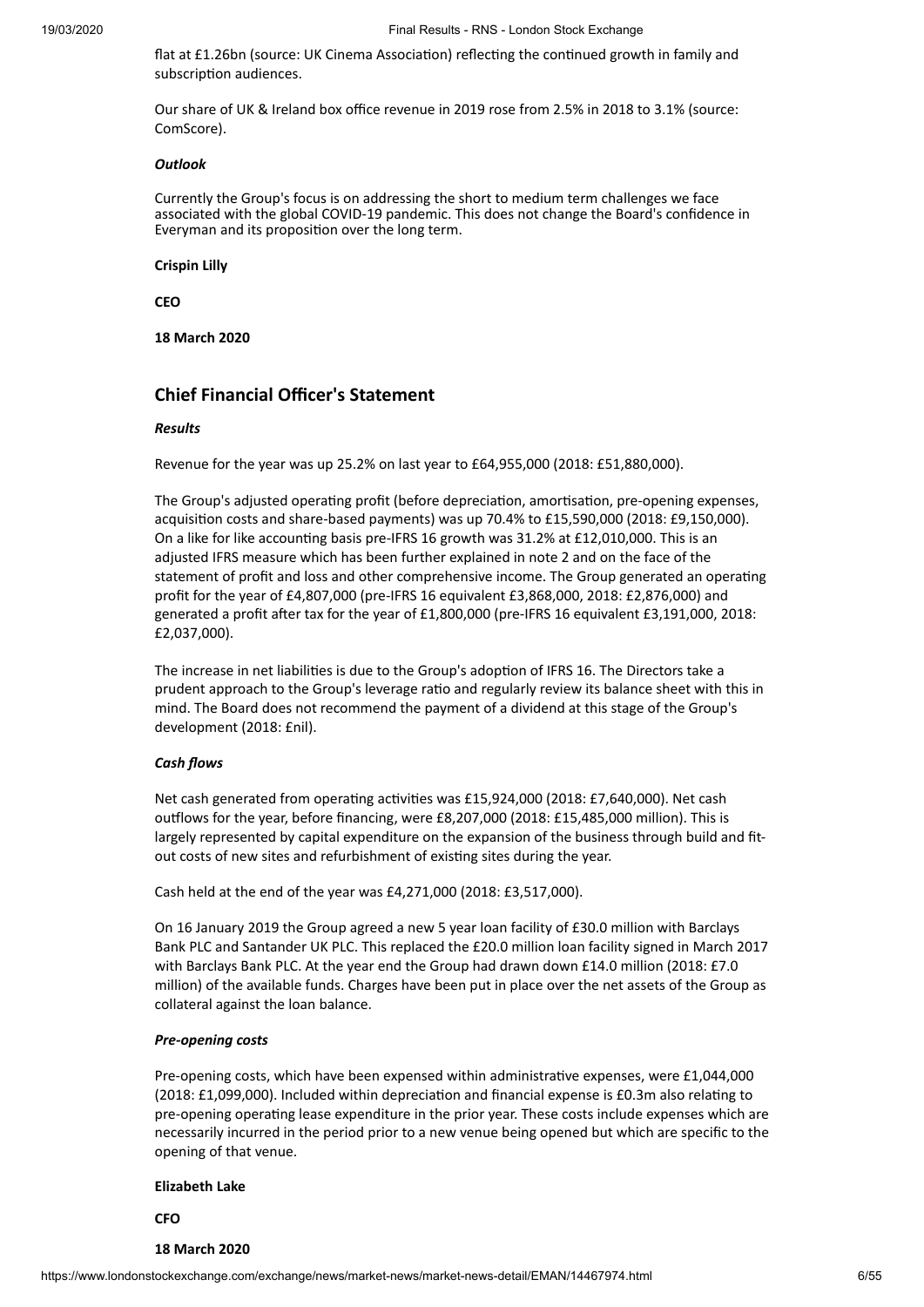#### **Strategic Report**

The Directors present their strategic report for the Group for the year ended 2 January 2020 (comparative period: 53 weeks 3 January 2019). Comprising the Chief Executive's statement and the Chief Financial Officer's statement.

#### **Principal** activity

The Group is a leading independent cinema group in the UK. The principal activity of the Company is that of a holding company.

#### **Review of the business**

The Group made a profit after tax of  $£1,771,000$  (2018:  $£2,037,000$ ). The profit in 2019 is after charging £2,115,000 interest on lease liabilities and depreciation of right of use assets in excess of operating lease equivalents under IFRS 16 (2018: £nil).

Further details are shown in the Chairman's statement and consolidated statement of profit and loss and other comprehensive income, together with the related notes to the financial statements.

#### **Principal risks and uncertaines**

#### **Risks relating to the Group's business**

The Board considers risk assessment to be important in achieving its strategic objectives. There is a process of evaluation of performance targets through regular reviews by senior management to forecasts. Project milestones and timelines are reviewed regularly. A risk register is in place which the Board reviews and updates on an ad-hoc basis during meetings.

The identified risks remain largely unchanged from our last annual report:

1 **Admissions** - The Group's revenues are dependent on admissions. Nearly all revenues (box office, food & beverage, screen advertising) are linked to this. As a result, the Group's financial position is largely reliant on the continued popularity and the overall quantity and quality of the films (and other content) which it shows. The Board believes that the Group's strategy of focusing on customer experience, the venue environment and hospitality migates this risk somewhat as customers are more willing to try smaller, more diverse films that may not get the same exposure either in above-the-line advertising spend or through wider platform releases by the industry.

2 **Film licensing** - The Group's ability to license films on acceptable terms is also largely dependent on its relationships with film distributors and remains a core risk to the costs of the business. This risk is managed through healthy partnership-based relations with distributors of all sizes as well as careful weekly negotiation on specific titles.

**3 Alternative media channels** - The proliferation of alternative media channels, including streaming, has introduced new competitive forces for the film-going audience. To date this has proven to be a more virtuous relationship, both increasing the investment in film production and further fuelling an overall interest in film with customers of all ages. It remains an ever-present caution however, that we must continue to deliver an exceptional experience in order to deliver real added value for our customers who choose to see a film at our venues.

**Piracy** - Film piracy, aided by technological advances, continues to be a real threat to the cinema industry generally. Any theft within our venues may result in distributors withholding content to the business. Everyman's typically smaller, more intimate auditoria, with much higher occupancy levels than the industry average, make our venues less appealing to film thieves. In addition, higher levels of staffing further mitigate this risk.

5 **Seasonality** - Release schedules affect the Group's box office revenues as they fluctuate throughout the course of any given year and are largely dependent on the timing of release of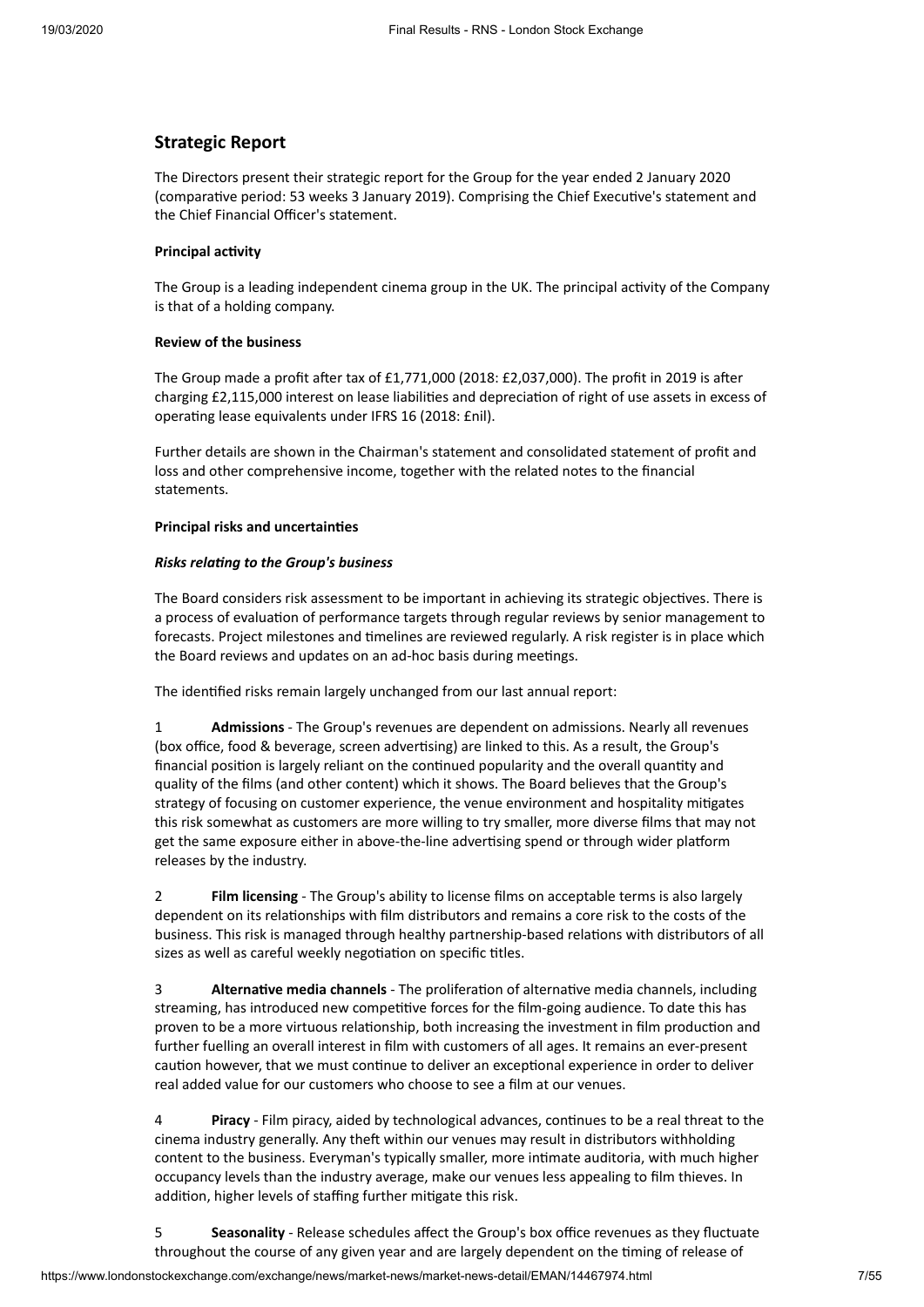films, over which the Group has no control. As a result, the Group's revenues may vary significantly from month to month and within any given financial year. The Board mitigates this risk by reviewing changes in the release schedule and through the development and promotion of special events at certain times of the year.

6 **Extreme weather** - The Group's business may suffer as a result of periods of abnormal, severe or unseasonal weather conditions. Cinema admissions are affected by periods such as exceptionally hot weather or heavy snowfall. This is mitigated somewhat by becoming a national player, ensuring that localised extreme weather has a decreasing impact on the overall business.

7 **Extraordinary events and consumer environment** - Specific large events can temporarily reduce cinema admissions, for example royal weddings, elections or large sporting events. In addition, a reduction in consumer spending because of broader economic factors could impact the Group's revenues. Film release schedules tend to work around large, known events such as a World Cup or the Olympics, so that admissions are typically lower at these times anyway. Historically, cinema has been incredibly resilient to recession with it remaining an affordable treat during such times for most consumers. However, the Group constantly monitors long term trends as well as the broader leisure market.

8 **Food & Beverage** - Retail sales of food & beverage form an important part of the revenues of the Group. Our cinemas sell freshly prepared food and drink which also presents food hygiene risks. Stringent operational procedures exist to ensure compliance with all necessary regulations and the Group retains the services of an external health, safety and food hygiene audit company to check standards regularly.

9 **Advertising revenue** - The Group earns revenue from advertising which may fluctuate due to broader macro-economic factors. Revenue earned from advertising is influenced by the level of admissions and the size of the Group's portfolio of properties and as such, may decrease in line with any reduction of admissions. The Group over-indexes on this revenue stream due to its reputation for partnership-driven sponsorship activity and this, combined with the growth of other revenue streams, helps mitigate any decline in traditional advertising revenues.

10 **Property** - The Group's operating costs include rent and energy costs. These costs may be volatile due to increased market fluctuations in the price of property rental, business rates, gas and electricity. The Board mitigates this risk by regularly assessing alternative energy suppliers, rating and rental costs when open market rent reviews are due on each property. In addition the Group will be able to benefit from new rate reliefs at a number of venues.

11 **Competition** - Where the Group has an existing cinema, it may be subject to competition from the introduction of a new and/or upgraded cinema operated by other chains. The Board continuously monitors competing operators and significant capital budget is set aside for refurbishments. We believe the Everyman offer represents great value to our customers and is more resilient to competition than more traditional cinema offers.

12 **Key suppliers** - The Group is reliant on certain key contracts and arrangements with partners and suppliers, mainly in the UK. The loss of some of these arrangements may cause temporary disruption to the operations and financial performance of the Group. The Board mitigates this risk by maintaining relationships with a number of alternative suppliers as well as appropriate reviews of these contracts.

13 **Reputation** - The strong positive reputation of the Everyman brand is a key benefit, helping to ensure the successful future performance and growth which also serves to migate many of the risks identified above. The Group consistently focuses on customer experience and monitors feedback from many different sources. A culture of partnership and respect for customers and our suppliers is fostered within the business at all levels.

14 **Brexit** - Risks linked to Brexit include consumer confidence, foreign exchange rate risk, a lack of availability of certain food items and staff. Whilst the full business implications of Brexit remain uncertain, and will do for some time, the Board believes the Group is well positioned to react to the potential challenges and opportunities ahead. The Group has no exchange rate exposure and is only directly impacted by the fall in sterling due to cost pressure on a small number of imported food and beverage purchases. These are, for the most part, offset by increased buying power due to our rapid expansion. The cinema industry is historically resilient to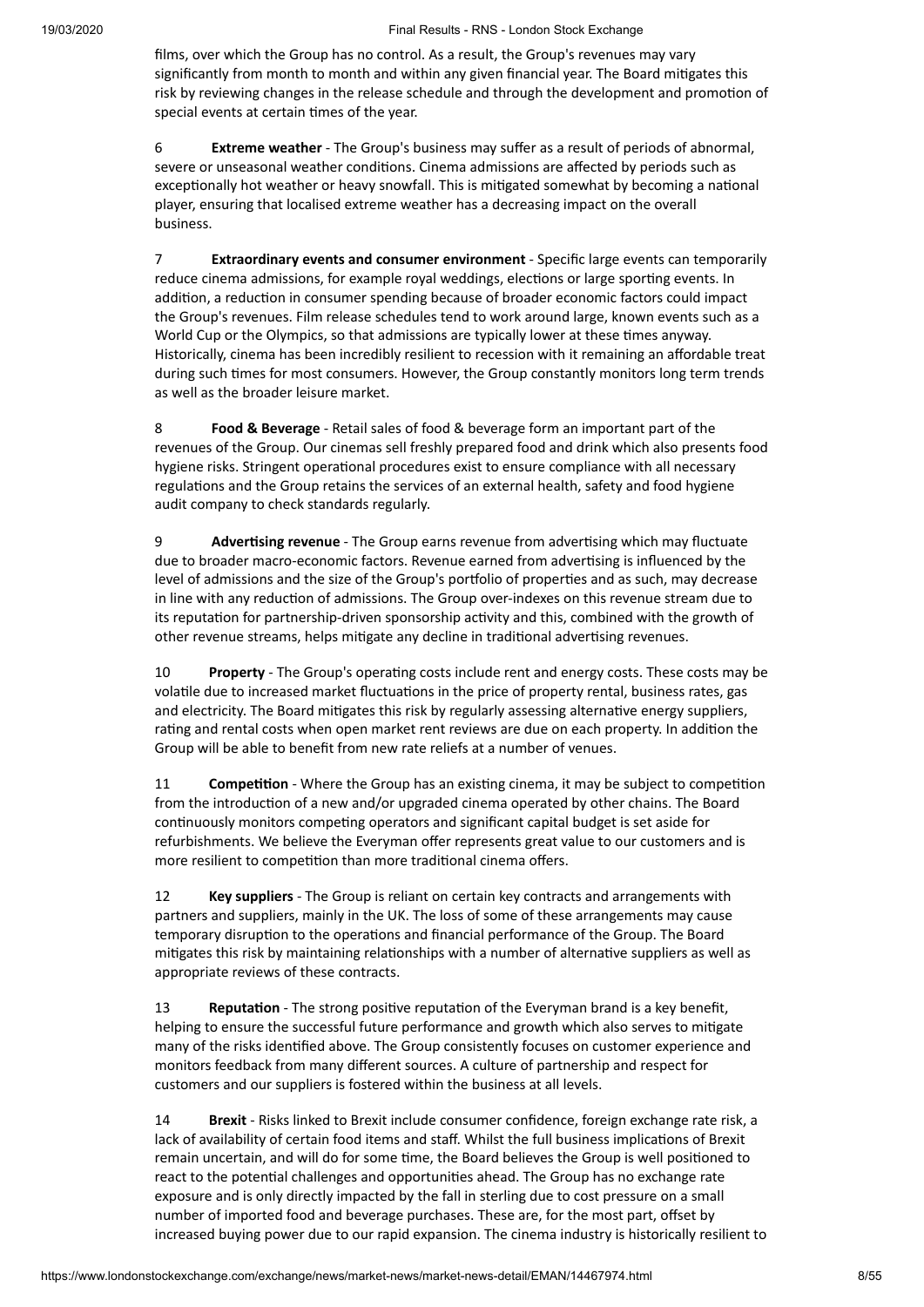recessionary pressures however, the Board is continuing to monitor the situation closely. The Group has secured financing to allow it to fully fund its next phase of expansion.

15 **Public Health** - Risks linked to an infectious pandemic which could close public places i.e. cinemas, cause significant absenteeism from work and disruption to supply chains. The Board mitigate this risk by closely monitoring the latest information and advice from the Government. All staff are trained in Health & Safety and how to minimise the spread of disease.

#### *Financial risks*

The Group does not have a direct exposure to foreign currency movements and does not contract any hedging arrangements in respect of currency positions.

The Group takes out suitable insurance against property and operational risks where considered material to the anticipated revenue of the Group.

#### **Companies Act s172 Statement**

This section serves as our s172 statement and should be read in conjunction with the whole Strategic Report. s172 of the Companies Act 2006 requires Directors to take into consideration the interests of stakeholders in their decision making. The Directors continue to have regard to the interests of the Company's employees and other stakeholders including the impact of its activities on the community, the environment and the Company's reputation when making decisions. Acting in good faith and fairly between members the Directors consider what is most likely to promote the success of the Company for its members long term.

Within the Corporate Governance Report on pages 8 to 11 we describe how the Board operates and the culture of the business including employee engagement. Our principle stakeholders are engaged with on a regular basis. With regards to our shareholders this includes face to face meetings at least twice a year, and we engage in constant dialogue with our workforce and our suppliers.

#### **Directors' report**

The Directors present their annual report and the audited financial statements for the Group for the 52 weeks ended 2 January 2020 (comparative period: 53 weeks to 3 January 2019).

#### **Results and dividends**

The results of the Group are included in the strategic report. Further details are shown in the consolidated statement of profit and loss and other comprehensive income and the related notes to the financial statements. The Group generated a profit after tax for the year of  $£1,770,000$  (pre-IFRS 16 equivalent £3,191,000, 2018: £2,037,000). As mentioned in the Chairman's statement, the Directors do not recommend the payment of a dividend (2018: £nil).

#### **Principal** activity

The Group is a leading independent cinema group in the UK. Further information is contained in the strategic report. The principal activity of the Company is that of a holding company. The subsidiaries of the Group are set out in the related notes to the financial statements.

#### **Financial risk management: objectives and policies**

The financial and other risks to which the Group is exposed, together with the Group's objectives and policies in respect of these risks, are set out in the strategic report.

#### **Capital structure**

2,528,666 new shares were issued in 2019. The number of Ordinary shares in issue at 2 January 2020 was 73,517,969 (2018: 70,989,303). The Group has also issued options over the share capital of the Company to members of the Board and to certain employees which amounted to 4,277,864 Ordinary shares (2018: 5,575,344 Ordinary shares) which, if exercised, would comprise 5.8% (2018: 7.9%) of the current issued share capital of the Company (see also Directors' interests below and the related notes). Of these, nil (2018: 1,392,864) are represented by 'A' Ordinary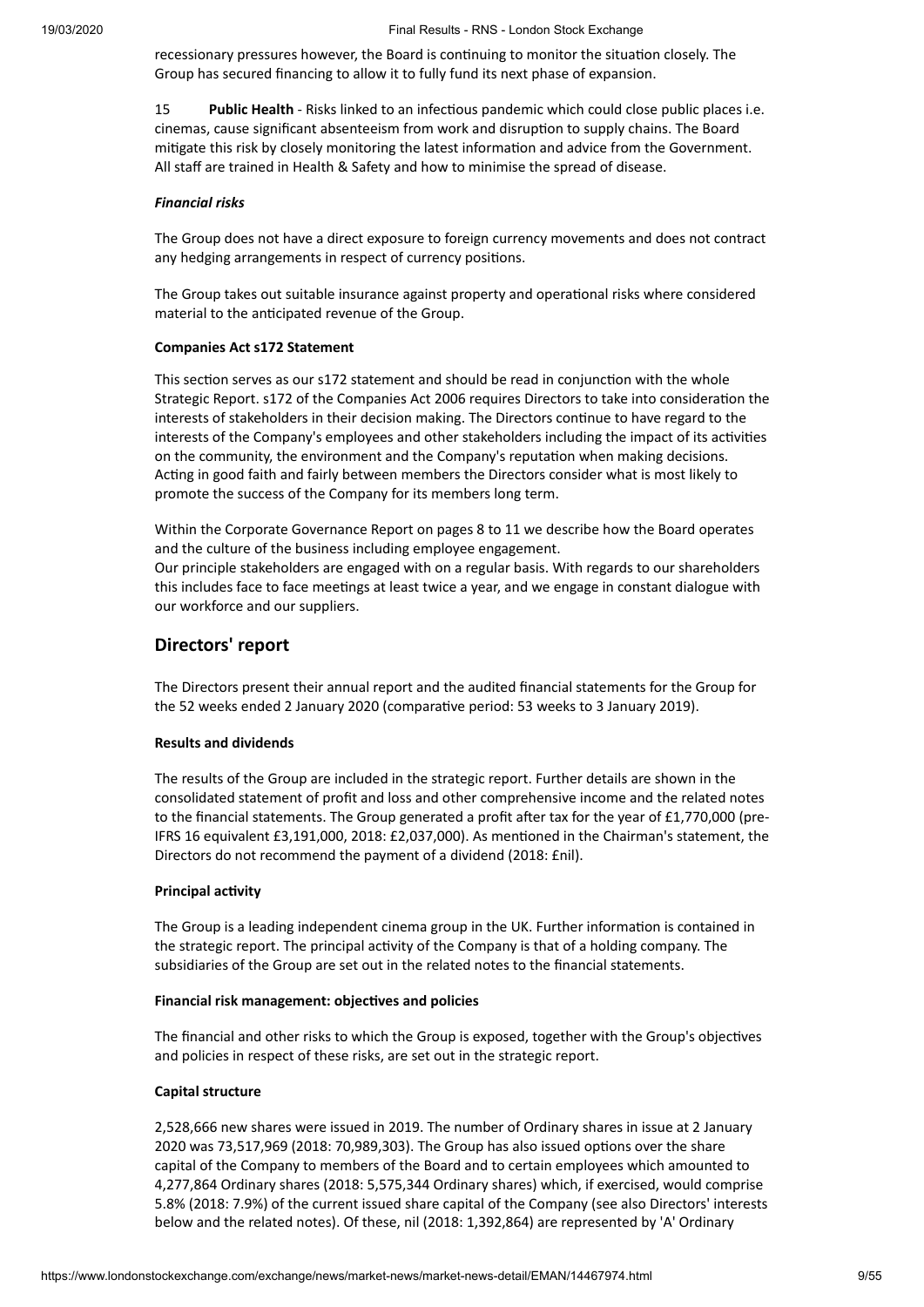shares issued by Everyman Media Holdings Limited which were converted into Ordinary shares of the Company during the year. The shares of the Company are quoted on the London AIM market.

#### **Going concern**

Uncertainty due to the recent COVID-19 outbreak has been considered as part of the Group's adoption of the going concern basis. Trading over recent days has been impacted by COVID-19 and the delay of major movie releases. Following guidance provided by the UK government, the Board of Everyman has taken the decision to close its venues to guests until further notice. The health of our staff and our customers is the boards highest priority.

All appropriate measures have been put in place to reduce the impact on the Group, including cost reduction and the postponement of new sites, refurbishments and other capital expenditure projects. Whilst the Group has significant headroom in its loan facility there is a risk of breaching the Group's financial covenants. The Board is in discussions with its lenders and is in the process of re-negotiating its loan covenants to maintain liquidity through this period of uncertainty. The Board is hopeful of lenders continued support in this period of uncertainty which is underpinned by the Government announcement to provide guaranteed loans to business.

The Board's latest forecasts are based on a scenario where the business is closed for a period of three months with reduced admissions for the following two months at 50% and 65% of normal trade respectively. The Board has factored in a delay in all non-committed capital expenditure, reduction in variable costs including staffing and moving to monthly rent payments. In addition the Government has recently announced a twelve month business rates holiday for the hospitality sector. Under this scenario there is a risk of breaching the Group's financial covenants as stated above.

The Group also has a very supportive shareholder base who are committed to the long term success of the Group, and currently there is £14m headroom in the loan facility at the date of these financial statements. Subject to the waiver or agreement of new loan covenants which match the expected trading position of the business, the Group is able to operate within the level of its current facility for at least 12 months from the approval date of the financial statements.

The events arising as a result of the COVID-19 outbreak has meant that there is a material uncertainty. Based on these indications the directors believe that it remains appropriate to prepare the financial statements on a going concern basis.

## **Statement of Directors' responsibilies in respect of the annual report and financial statements**

The Directors are responsible for preparing the annual report and the Group and parent Company financial statements in accordance with applicable laws and regulations.

Company law requires the Directors to prepare Group and parent Company financial statements for each financial year. As required by the AIM rules of the London Stock Exchange they are required to prepare the Group financial statements in accordance with International Financial Reporting Standards (IFRS) as adopted by the EU and applicable law and have elected to prepare the parent Company financial statements in accordance with UK accounting standards and applicable law (UK Generally Accepted Accounting Practice), including FRS101 Reduced Disclosure Framework.

Under company law, the Directors must not approve the financial statements unless they are satisfied that they give a true and fair view of the state of affairs of the Group and parent Company and of their profit or loss for that period. In preparing each of the Group and Parent company financial statements, the Directors are required to:

- Select suitable accounting policies and then apply them consistently.
- Make judgements and estimates that are reasonable, relevant, reliable and prudent.
- For the Group financial statements, state whether they have been prepared in accordance with IFRS as adopted by the EU.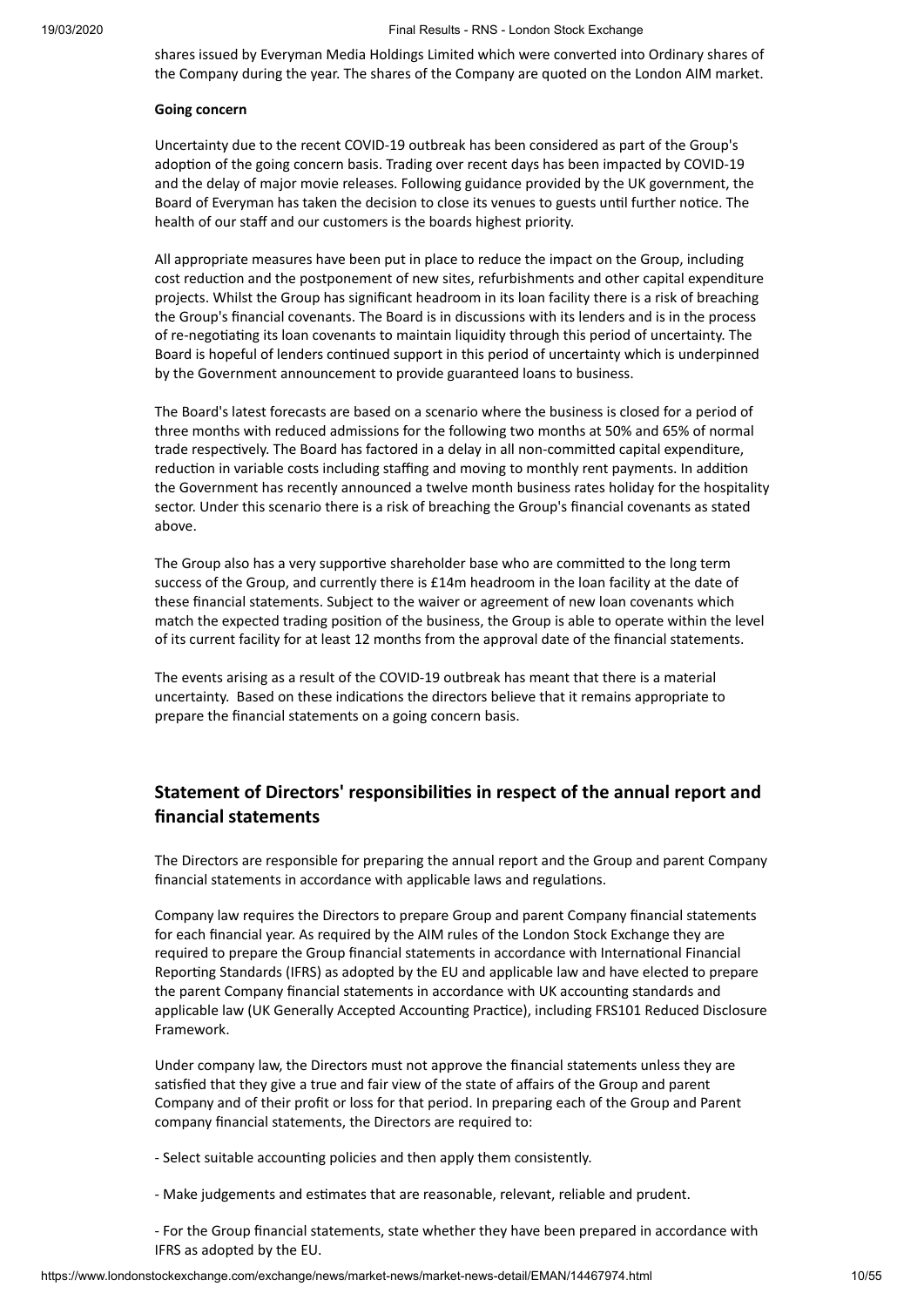- For the parent Company financial statements, state whether applicable UK accounting standards have been followed, subject to any material departures disclosed and explained in the financial statements.

- Assess the Group and parent Company's ability to continue as a going concern, disclosing, as applicable, matters related to going concern.

- Use the going concern basis of accounting unless they either intend to liquidate the Group or the parent Company or to cease operations or have no realistic alternative but to do so.

The Directors are responsible for keeping adequate accounting records that are sufficient to show and explain the parent Company's transactions and disclose with reasonable accuracy at any time the financial position of the parent Company and enable them to ensure that its financial statements comply with the Companies Act 2006. They are responsible for such internal control as they determine is necessary to enable the preparation of financial statements that are free from material misstatement, whether due to fraud or error, and have general responsibility for taking such steps as are reasonably open to them to safeguard the assets of the Group and to prevent and detect fraud and other irregularities.

Under applicable law and regulations, the Directors are also responsible for preparing a strategic report and a Directors' report that complies with that law and those regulations. The Directors are responsible for the maintenance and integrity of the corporate and financial information included on the Company's website. Legislation in the UK governing the preparation and dissemination of financial statements may differ from legislation in other jurisdictions.

## **Independent auditor's report to the members of Everyman Media Group PLC**

#### **1 Our opinion is unmodified**

We have audited the financial statements of Everyman Media Group PLC ("the Company") for the year ended 2 January 2020 which comprise the consolidated statement of profit and loss and other comprehensive income, the consolidated balance sheet, the consolidated statement of changes in equity, the consolidated cash flow statement, the company balance sheet, the company statement of changes in equity and the related notes, including the accounting policies in note 2.

In our opinion:

· the financial statements give a true and fair view of the state of the Group's and of the parent Company's affairs as at 2 January 2020 and of the Group's profit for the year then ended;

the group financial statements have been properly prepared in accordance with International Financial Reporting Standards as adopted by the European Union;

- · the parent Company financial statements have been properly prepared in accordance with UK accounng standards, including FRS 101 *Reduced Disclosure Framework* and
- · the financial statements have been prepared in accordance with the requirements of the Companies Act 2006.

#### *Basis for opinion*

We conducted our audit in accordance with International Standards on Auditing (UK) ("ISAs (UK)") and applicable law. Our responsibilities are described below. We have fulfilled our ethical responsibilies under, and are independent of the Group in accordance with, UK ethical requirements including the FRC Ethical Standard as applied to listed entities. We believe that the audit evidence we have obtained is a sufficient and appropriate basis for our opinion.

#### **2 Material uncertainty related to going concern**

We draw attention to note 2 to the financial statements which indicates that the group has profit for the year of £1.7 million (2018: £2.0 million) and net current liabilities of £7.9 million (2018: £4.7 million). Due to the recent COVID-19 outbreak trading over recent days has been impacted. Following guidance provided by the UK government, the group has taken the decision to close its venues until further notice. These events and conditions, along with the other matters explained in note 2, constitute a material uncertainty that may cast significant doubt on the group's and the parent company's ability to continue as a going concern.

Our opinion is not modified in respect of this matter.

#### *The risk*

*Disclosure quality*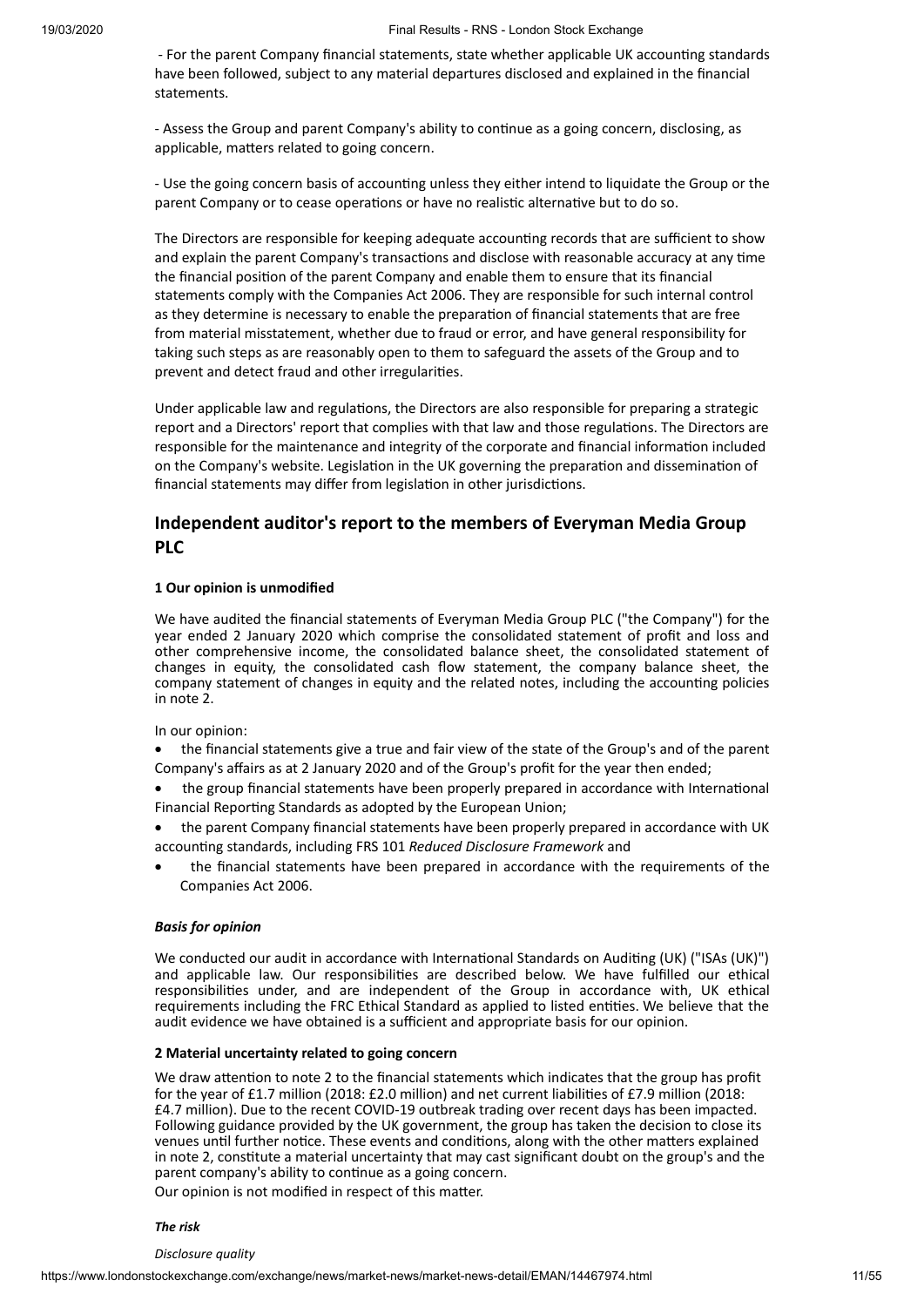There is little judgement involved in the directors' conclusion that risks and circumstances described in note 2 to the financial statements represent a material uncertainty over the ability of the group and company to continue as a going concern for a period of at least a year from the date of approval of the financial statements.

However, clear and full disclosure of the facts and the directors' rationale for the use of the going concern basis of preparation, including that there is a related material uncertainty, is a key financial statement disclosure and so was the focus of our audit in this area. Auditing standards require that to be reported as a key audit matter.

#### *Our response*

- Our procedures included:
	- Assessing transparency*:* 
		- Assessing the completeness and accuracy of the matters covered in the going concern disclosure by evaluating management's cashflow projections for the next 12 months and the underlying assumptions.

#### **3 Other Key audit maers: our assessment of risks of material misstatement**

Key audit matters are those matters that, in our professional judgment, were of most significance in the audit of the financial statements and include the most significant assessed risks of material misstatement (whether or not due to fraud) idenfied by us, including those which had the greatest effect on: the overall audit strategy; the allocation of resources in the audit; and directing the efforts of the engagement team. These matters were addressed in the context of our audit of the financial statements as a whole, and in forming our opinion thereon, and we do not provide a separate opinion on these matters. Going concern is a significant key audit matter and is described in section 2 of our report. In arriving at our audit opinion above, the other key audit matters, in decreasing order of audit significance, were as follow (unchanged from 2018):

#### *Recoverability of property, plant and equipment, Right-of-use assets and goodwill (Risk vs 2018 ◄►)*

*Group: goodwill - £9.0 million (2018: £9.0 million), plant, property and equipment - £83.5 million (2018: £66.2 million), Right- of- use assets - £58.4 million (2018: £nil).*

Refer to page 8 and 9 the in Audit Committee Report, page 28 in accounting policy Note 2, and page 38 and *39 of financial disclosures.*

#### *The risk*

#### *Forecast-based* valuation

Plant, property and equipment, Right-of-use assets and the carrying value of goodwill in the Group, are significant and at risk of potential impairment due to the Group operating in a competitive industry where box office revenues along with beverage revenues are dependent on admissions. The estimated recoverable amount of these balances is subjective due to the inherent uncertainty involved in forecasting and discounting the related future cash flows.

The effect of these matters is that, as part of our risk assessment, we determined that the recoverable amount of property, plant and equipment, right-of-use assets and the recoverable amount of goodwill has a high degree of estimation uncertainty, with a potential range of reasonable outcomes greater than our materiality for the financial statements as a whole.

#### *Our response*

- Our procedures included:
	- *Our sector experience:* 
		- We challenged the cash flow forecasts, and the assumptions behind them, based on our knowledge of the business and market for all cinema sites with goodwill, and those others where there was an indicator of impairment such as potential loss-making sites, identified by inspecting the group's records of performance by site.
	- *Historical comparisons:*
		- We compared the EBITDA of each site against budget and prior year results for any changes that could have a potential impairment impact.
		- We assessed the historical accuracy of the forecasts used in the Group's impairment model by considering actual prior year performance to budget.
	- *Benchmarking assumptions:*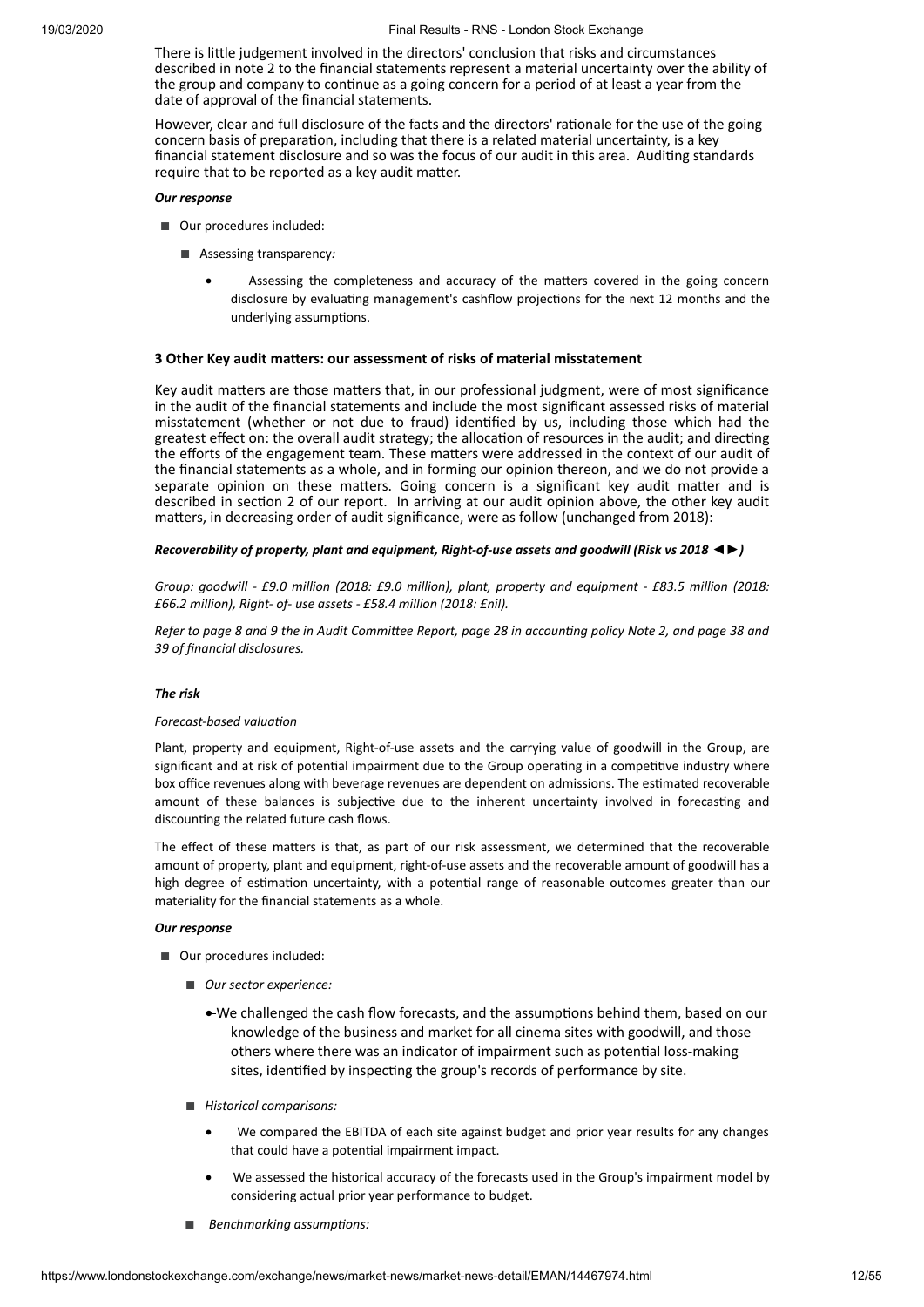- We compared the Group's assumptions to externally derived data in relation to key inputs such as projected growth and the discount rate using Discount Rate tool provided by valuations specialists.
- *Sensivity analysis:*
	- For all cinemas with goodwill, and those with impairment indicators over plant, property and equipment, we calculated the degree to which the key inputs and assumptions would need to fluctuate before an impairment was triggered and considered the likelihood of this occurring.
- *Assessing transparency*
	- We assessed whether the Group's disclosures about the sensitivity of the outcome of the impairment assessment to changes in key assumptions reflected the risks inherent in the valuation of property, plant, and equipment and goodwill.
	- · We have assessed the Group's compliance with the requirements of *IFRS 16: Leases* including Identification of leases and the completeness of the leases schedule, accuracy of information recorded; and discount rate.

#### *Recoverability of parent company investment in subsidiary (Risk vs 2018 ◄►)*

#### *Parent: £32.0 million (2018: £30.3 million)*

#### *Low risk, high value*

The carrying amount of the parent company's investments in subsidiaries represents 33.2% (2018: 40%) of the company's total assets. Their recoverability is not at a high risk of significant misstatement or subject to significant judgement. However, due to their materiality in the context of the parent company financial statements, this is considered to be the area that had the greatest effect on our overall parent company audit.

#### *Our response*

- Our procedures included:
	- *Comparing valuations* 
		- We compared the carrying amount of the parent company's investment in its trading subsidiary with the expected value of the business based on the Group's year end market capitalisation.

#### **4 Our applicaon of materiality and an overview of the scope of our audit**

Materiality for the group financial statements as a whole was set at £580,000 (2018: £450,000), determined with reference to a benchmark of group revenue, of which it represents 0.9% (2018: 0.9%). We consider revenue to be an appropriate benchmark as the group continues to expand through capital expenditure, and therefore is a more stable measure than profit or loss before tax.

Materiality for the parent company financial statements as a whole was set at £520,000 (2018: £400,000), determined with reference to a benchmark of Company total assets, of which it represents 0.5% (2018: 0.5%).

We agreed to report to the Audit Committee any corrected or uncorrected identified misstatements exceeding £30,000 (2018: £22,600), in addition to other identified misstatements that warranted reporting on qualitative grounds.

The Group audit team subjected all (2018: all) of the Group's three reporting components to full scope audits for group purposes and performed the audit of the parent company. The Group team approved the component materiality's, which ranged from £85,000 to £505,000 (2018: £50,000 to £440,000), having regard to the mix of size and risk profile of the Group across the components.

#### **5 We have nothing to report on the other informaon in the Annual Report**

The directors are responsible for the other information presented in the Annual Report together with the financial statements. Our opinion on the financial statements does not cover the other information and, accordingly, we do not express an audit opinion or, except as explicitly stated below, any form of assurance conclusion thereon.

Our responsibility is to read the other information and, in doing so, consider whether, based on our financial statements audit work, the information therein is materially misstated or inconsistent with the financial statements or our audit knowledge. Based solely on that work we have not identified material misstatements in the other information.

#### *Strategic report and directors' report*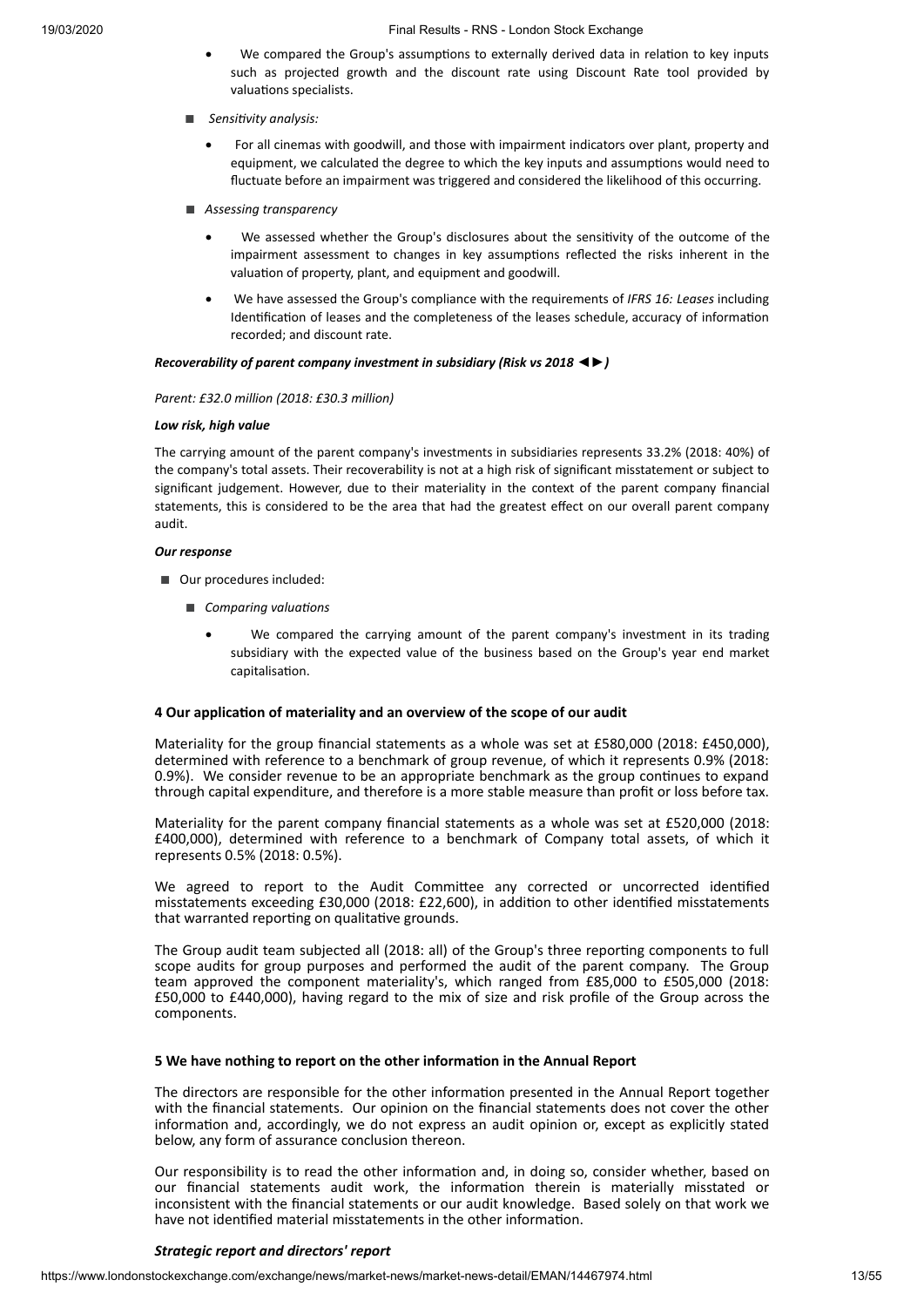Based solely on our work on the other information:

we have not identified material misstatements in the strategic report and the directors' report;

in our opinion the information given in those reports for the financial year is consistent with the financial statements; and

in our opinion those reports have been prepared in accordance with the Companies Act 2006.

#### **6 We have nothing to report on the other maers on which we are required to report by exception**

Under the Companies Act 2006, we are required to report to you if, in our opinion:

adequate accounting records have not been kept by the parent Company, or returns adequate for our audit have not been received from branches not visited by us; or

the parent Company financial statements are not in agreement with the accounting records and returns; or

- certain disclosures of directors' remuneration specified by law are not made; or
- we have not received all the information and explanations we require for our audit.

We have nothing to report in these respects.

#### **7** Respective responsibilities

#### *Directors' responsibilies*

As explained more fully in their statement set out on page 12, the directors are responsible for: the preparation of the financial statements including being satisfied that they give a true and fair view; such internal control as they determine is necessary to enable the preparation of financial statements that are free from material misstatement, whether due to fraud or error; assessing the Group and parent Company's ability to continue as a going concern, disclosing, as applicable, matters related to going concern; and using the going concern basis of accounting unless they either intend to liquidate the Group or the parent Company or to cease operations, or have no realistic alternative but to do so.

#### *Auditor's responsibilies*

Our objectives are to obtain reasonable assurance about whether the financial statements as a whole are free from material misstatement, whether due to fraud or error, and to issue our opinion in an auditor's report. Reasonable assurance is a high level of assurance, but does not guarantee that an audit conducted in accordance with ISAs (UK) will always detect a material misstatement when it exists. Misstatements can arise from fraud or error and are considered material if, individually or in aggregate, they could reasonably be expected to influence the economic decisions of users taken on the basis of the financial statements.

A fuller description of our responsibilities is provided on the FRC's website at www.frc.org.uk/auditorsresponsibilities.

#### **8 The purpose of our audit work and to whom we owe our responsibilies**

This report is made solely to the Company's members, as a body, in accordance with Chapter 3 of Part 16 of the Companies Act 2006. Our audit work has been undertaken so that we might state to the Company's members those matters we are required to state to them in an auditor's report and for no other purpose. To the fullest extent permitted by law, we do not accept or assume responsibility to anyone other than the Company and the Company's members, as a body, for our audit work, for this report, or for the opinions we have formed.

**Kelly Dunn (Senior Statutory Auditor) for and on behalf of KPMG LLP, Statutory Auditor** *Chartered Accountants* Botanic House 100 Hills Road Cambridge CB2 1AR 19 March 2020

## **Consolidated statement of profit and loss and other comprehensive income for the year ended 2 January 2020**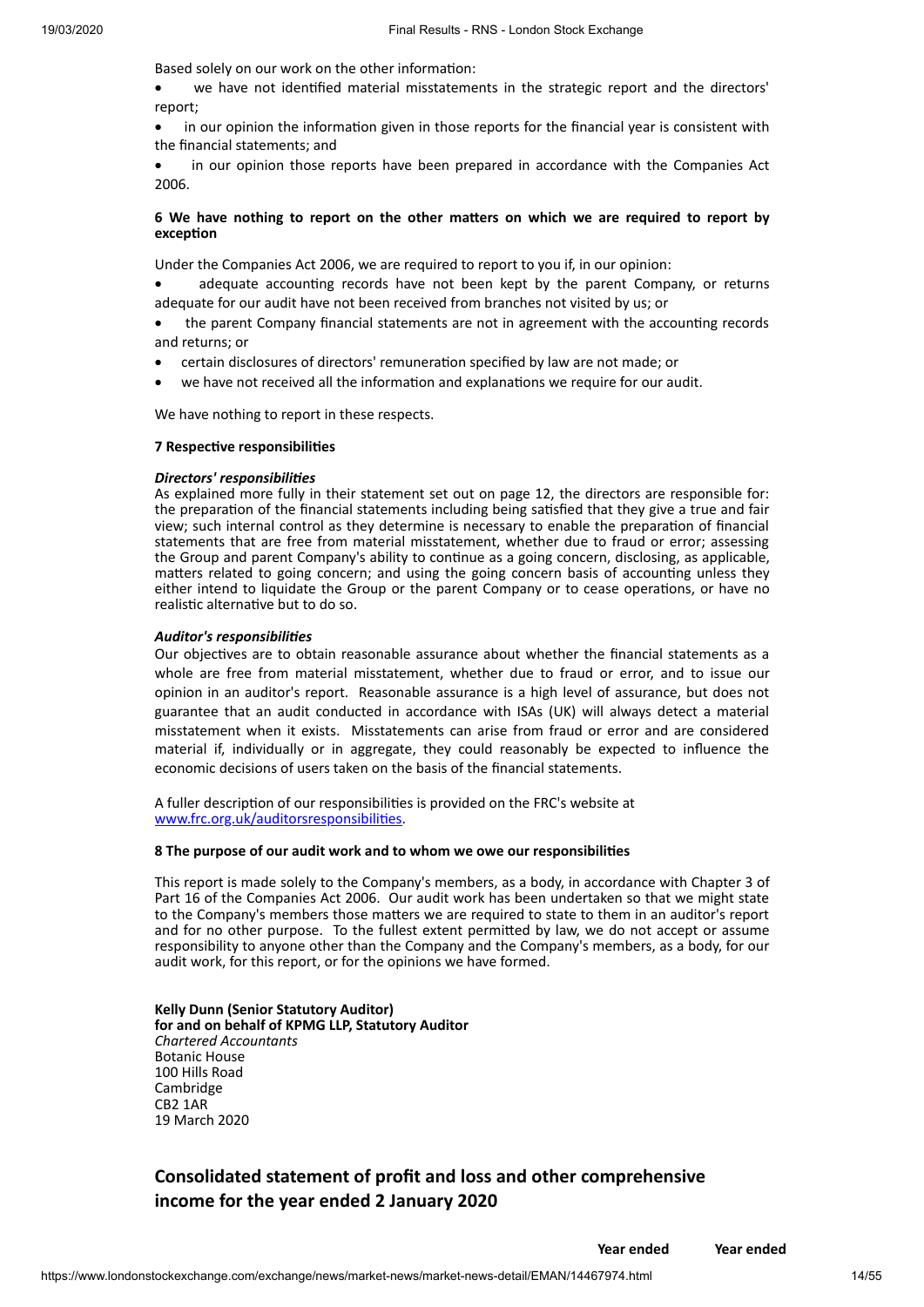|                                                   | <b>Note</b> | 2 January<br>2020<br>£000 | 3 January<br>2019<br>£000 |
|---------------------------------------------------|-------------|---------------------------|---------------------------|
| Revenue                                           | 5           | 64,955                    | 51,880                    |
| Cost of sales                                     |             | (24, 937)                 | (20, 248)                 |
| <b>Gross profit</b>                               |             | 40,018                    | 31,632                    |
| Other operating income                            |             |                           | 3                         |
| Administrative expenses                           |             | (35, 213)                 | (28,759)                  |
| <b>Operating profit</b>                           |             | 4,805                     | 2,876                     |
| Financial income                                  | 11          | $\mathbf{1}$              |                           |
| Financial expenses                                | 12          | (2,510)                   | (160)                     |
| <b>Net financing expense</b>                      |             | (2,509)                   | (160)                     |
| Profit before tax                                 | 6           | 2,296                     | 2,716                     |
| Tax expense                                       | 13          | (526)                     | (679)                     |
| Profit for the year                               |             | 1,770                     | 2,037                     |
| Other comprehensive income for the year           |             | $\mathbf{1}$              |                           |
| Total comprehensive income for the year           |             | 1,771                     | 2,037                     |
| Basic earnings per share (pence)                  | 14          | 2.45                      | 2.89                      |
| Diluted earnings per share (pence)                | 14          | 2.42                      | 2.78                      |
| All amounts relate to continuing activities.      |             |                           |                           |
| Non-GAAP measure: adjusted profit from operations |             |                           |                           |
| Adjusted profit from operations<br>Before:        |             | 15,588                    | 9,150                     |
| Depreciation and amortisation*                    | 15/17       | (8, 763)                  | (4, 563)                  |
| Disposal of property, plant and equipment         |             | (52)                      |                           |
| <b>Acquisition expenses</b>                       |             | (25)                      | (9)                       |

\*included within depreciation and financial expenses is £298k relating to pre-opening expenditure. This was accounted for as pre-opening operating expenditure in the year.

Pre-opening expenses **(1,044)** (1,099) Share-based payment expense **31 (688)** (500) Option-based social security **(211)** (103) Operating profit **4,805** 2,876

year **12,008** 9,150

**(3,580)**

## **Consolidated balance sheet at 2 January 2020**

Equivalent operating lease expense included within

Adjusted profit from operations comparable with prior

administrative expenses pre IFRS 16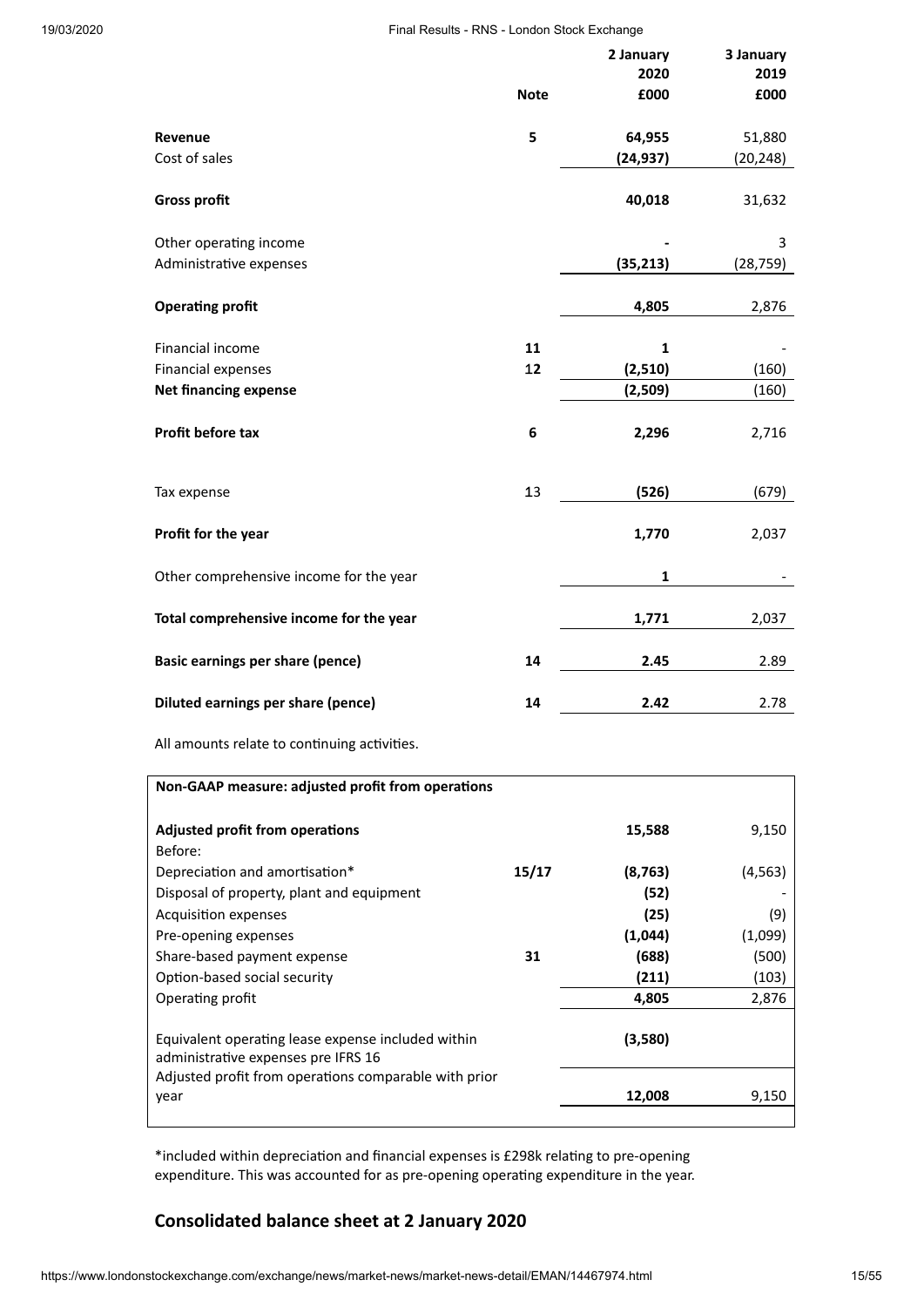**Registered in England & Wales 08684079**

|                                              | <b>Note</b> | 2 January<br>2020<br>£000 | 3 January<br>2019<br>£000 |
|----------------------------------------------|-------------|---------------------------|---------------------------|
| <b>Assets</b>                                |             |                           |                           |
| <b>Non-current assets</b>                    |             |                           |                           |
| Property, plant and equipment                | 15          | 83,499                    | 66,150                    |
| Right-of-use assets                          | 16          | 58,415                    |                           |
| Intangible assets                            | 17          | 10,694                    | 10,655                    |
| Trade and other receivables                  | 21          | 173                       | 173                       |
|                                              |             | 152,781                   | 76,978                    |
| <b>Current assets</b>                        |             |                           |                           |
| Inventories                                  | 19          | 507                       | 406                       |
| Trade and other receivables                  | 21          | 4,463                     | 3,790                     |
| Cash and cash equivalents                    | 20          | 4,271                     | 3,517                     |
|                                              |             | 9,241                     | 7,713                     |
| <b>Total assets</b>                          |             | 162,022                   | 84,691                    |
|                                              |             |                           |                           |
| <b>Liabilities</b>                           |             |                           |                           |
| <b>Current liabilities</b>                   |             |                           |                           |
| Other interest-bearing loans and borrowings  | 24          | 122                       | 56                        |
| Trade and other payables                     | 22          | 14,408                    | 12,398                    |
| Lease liabilities                            | 25          | 2,386                     |                           |
| Corporation tax liabilities                  | 23          | 186                       |                           |
|                                              |             | 17,102                    | 12,454                    |
| <b>Non-current liabilities</b>               |             |                           |                           |
| Other interest-bearing loans and borrowings  | 24          | 14,000                    | 7,000                     |
| Other payables                               | 22          |                           | 7,796                     |
| Lease liabilities                            | 25          | 74,005                    |                           |
| Provisions for other liabilities             | 28          |                           | 1,794                     |
| Deferred tax liabilities                     | 29          | 1,362                     | 1,210                     |
|                                              |             | 89,367                    | 17,800                    |
| <b>Total liabilities</b>                     |             | 106,469                   | 30,254                    |
| <b>Net assets</b>                            |             | 55,553                    | 54,437                    |
|                                              |             |                           |                           |
| Equity attributable to owners of the Company |             |                           |                           |
| Share capital                                | 30          | 7,352                     | 7,099                     |
| Share premium                                | 30          | 41,920                    | 39,066                    |
| Merger reserve                               | 30          | 11,152                    | 11,152                    |
| Forex reserve                                |             | 1                         |                           |
| Retained earnings                            |             | (4, 872)                  | (2,880)                   |
| <b>Total equity</b>                          |             | 55,553                    | 54,437                    |

These financial statements were approved by the Board of Directors on 18 March 2020 and signed on its behalf by:

**Crispin Lilly CEO**

## **Consolidated statement of changes in equity for the year ended 2 January 2020**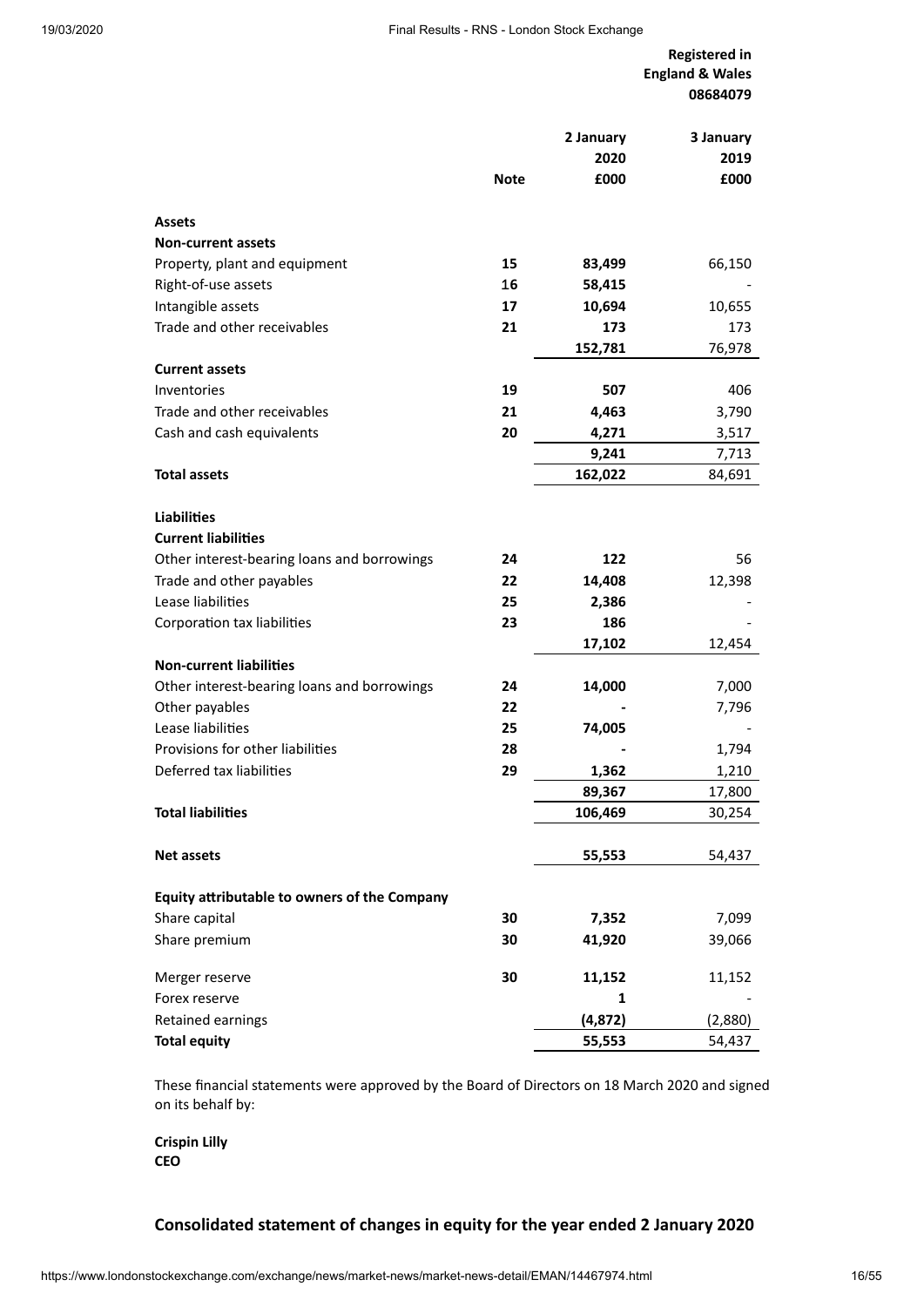|                                                               | <b>Note</b> | <b>Share</b><br>capital<br>£000 | <b>Share</b><br>premium<br>£000 | <b>Merger</b><br>reserve<br>£000 | <b>Forex</b><br>reserve<br>£000 | Retained<br>earnings<br>£000 | Total<br><b>Equity</b><br>£000 |
|---------------------------------------------------------------|-------------|---------------------------------|---------------------------------|----------------------------------|---------------------------------|------------------------------|--------------------------------|
| <b>Balance at 29 December 2017</b>                            |             | 7,003                           | 38,354                          | 11,152                           | $\overline{\phantom{a}}$        | (5, 170)                     | 51,339                         |
| Profit for the year                                           |             |                                 |                                 |                                  | $\blacksquare$                  | 2,037                        | 2,037                          |
| Total comprehensive income                                    |             |                                 | $\overline{a}$                  | $\overline{\phantom{a}}$         | $\blacksquare$                  | 2,037                        | 2,037                          |
| Shares issued in the period                                   | 30          | 96                              | 712                             |                                  |                                 |                              | 808                            |
| Share issue expenses                                          | 30          |                                 |                                 |                                  |                                 |                              |                                |
| Share-based payments                                          | 31          |                                 |                                 |                                  |                                 | 500                          | 500                            |
| Deferred tax on share-based payments                          | 29          |                                 |                                 |                                  | $\overline{\phantom{a}}$        | (247)                        | (247)                          |
| Total transactions with owners of parent                      |             | 96                              | 712                             | $\overline{\phantom{a}}$         | $\overline{\phantom{a}}$        | 253                          | 1,061                          |
| <b>Balance at 3 January 2019</b>                              |             | 7,099                           | 39,066                          | 11,152                           | $\overline{\phantom{a}}$        | (2,880)                      | 54,437                         |
| <b>Balance at 4 January 2019</b>                              |             | 7,099                           | 39,066                          | 11,152                           | $\overline{\phantom{a}}$        | (2,880)                      | 54,437                         |
| Profit for the year                                           |             |                                 |                                 |                                  |                                 | 1,770                        | 1,770                          |
| Retranslation of foreign currency<br>denominated subsidiaries |             |                                 |                                 |                                  | $\mathbf{1}$                    |                              | 1                              |
| Total comprehensive income                                    |             |                                 |                                 |                                  | $\mathbf{1}$                    | 1,770                        | 1,771                          |
| Shares issued in the period                                   | 30          | 253                             | 2,854                           |                                  |                                 |                              | 3,107                          |
| Acquisition without change in control                         | 30          |                                 |                                 |                                  | $\overline{\phantom{a}}$        | (1,510)                      | (1, 510)                       |
| <b>IFRS 16 accumulated restatement</b>                        | 25          |                                 |                                 |                                  |                                 | (3, 129)                     | (3, 129)                       |
| Deferred tax on IFRS 16 accumulated<br>restatement            | 29          |                                 |                                 |                                  |                                 | 535                          | 535                            |
| Share-based payments                                          | 31          |                                 |                                 |                                  |                                 | 688                          | 688                            |
| Deferred tax on share-based payments                          | 23/29       |                                 |                                 |                                  |                                 | (346)                        | (346)                          |
| Total transactions with owners of the<br>parent               |             | 253                             | 2,854                           |                                  | $\overline{\phantom{a}}$        | (3, 762)                     | (655)                          |
| <b>Balance at 2 January 2020</b>                              |             | 7,352                           | 41,920                          | 11,152                           | $\mathbf{1}$                    | (4,872)                      | 55,553                         |
|                                                               |             |                                 |                                 |                                  |                                 |                              |                                |

## **Consolidated cash flow statement for the year ended 2 January 2020**

|                                      |             | 2 January | 3 January                |  |
|--------------------------------------|-------------|-----------|--------------------------|--|
|                                      |             | 2020      | 2019                     |  |
|                                      | <b>Note</b> | £000      | £000                     |  |
| Cash flows from operating activities |             |           |                          |  |
| Profit for the year                  |             | 1,770     | 2,037                    |  |
| Adjustments for:                     |             |           |                          |  |
| Financial income                     | 11          | (1)       | $\overline{\phantom{a}}$ |  |
| Financial expenses                   | 12          | 2.510     | 160                      |  |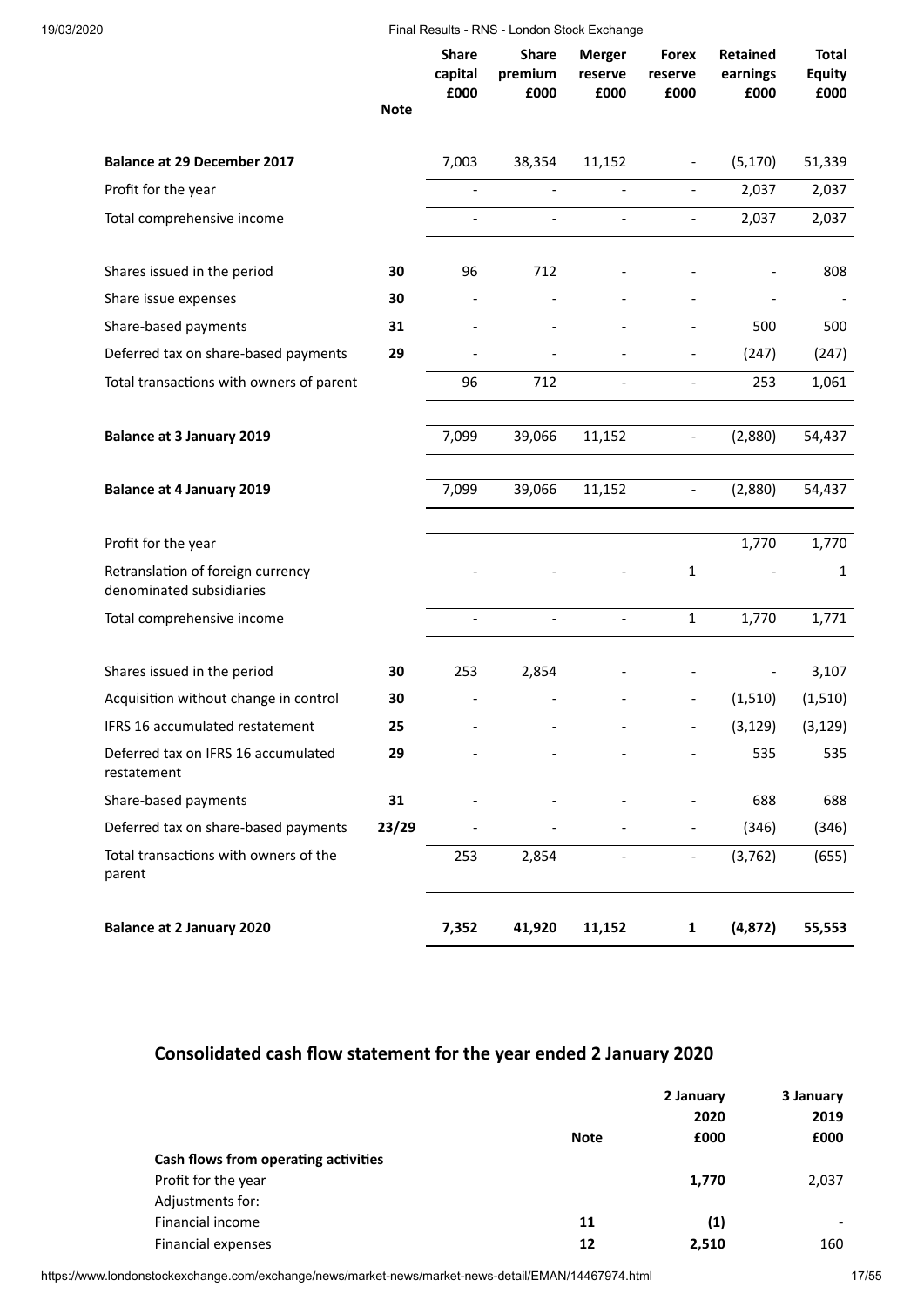| 19/03/2020 | Final Results - RNS - London Stock Exchange                  |       |           |           |  |  |  |
|------------|--------------------------------------------------------------|-------|-----------|-----------|--|--|--|
|            | Income tax expense                                           | 13    | 526       | 679       |  |  |  |
|            | Operating profit                                             |       | 4,805     | 2,876     |  |  |  |
|            |                                                              |       |           |           |  |  |  |
|            | Changes in working capital<br>Depreciation and amortisation  | 15,17 |           | 4,563     |  |  |  |
|            |                                                              |       | 8,764     |           |  |  |  |
|            | Loss on disposal of property, plant and equipment            | 15    | 52        | 17        |  |  |  |
|            | Transfer of property, plant and equipment to profit and loss | 15    | 5         | 41        |  |  |  |
|            | Capitalised finance expenses                                 |       | 68        | 25        |  |  |  |
|            | Loan arrangement fees                                        |       | (58)      |           |  |  |  |
|            | <b>Bad debts</b>                                             |       | (79)      | 141       |  |  |  |
|            | Acquisition and incorporation expenses                       |       | 25        | 4         |  |  |  |
|            | Lease incentives amortised                                   |       |           | 214       |  |  |  |
|            | Market rent provisions                                       | 28    |           | (88)      |  |  |  |
|            | Equity-settled share-based payments                          | 31    | 688       | 500       |  |  |  |
|            |                                                              |       | 14,270    | 8,293     |  |  |  |
|            |                                                              |       |           |           |  |  |  |
|            | Increase in inventories                                      |       | (101)     | (98)      |  |  |  |
|            | Increase in trade and other receivables                      |       | (1, 333)  | (2,887)   |  |  |  |
|            | Increase in trade and other payables                         |       | 3,089     | 2,332     |  |  |  |
|            | Cash generated from operating activities                     |       | 15,924    | 7,640     |  |  |  |
|            | Cash flows from investing activities                         |       |           |           |  |  |  |
|            | Acquisition and incorporation expenses                       | 34    | (25)      | (4)       |  |  |  |
|            | Acquisition of property, plant and equipment                 | 15    | (23, 154) | (22, 235) |  |  |  |
|            | Proceeds from sale of property, plant and equipment          |       |           | 9         |  |  |  |
|            | Acquisition of intangible assets                             | 17    | (953)     | (895)     |  |  |  |
|            | Interest received                                            | 11    | 1         |           |  |  |  |
|            |                                                              |       |           |           |  |  |  |
|            | Net cash used in investing activities                        |       | (24, 131) | (23, 125) |  |  |  |
|            | Cash flows from financing activities                         |       |           |           |  |  |  |
|            | Proceeds from the issuance of Ordinary shares                |       | 1,450     | 808       |  |  |  |
|            | Proceeds from bank borrowings                                | 24    | 13,000    | 9,000     |  |  |  |
|            | Repayment of bank borrowings                                 | 26    | (6,000)   | (9,000)   |  |  |  |
|            | Lease incentives net of reductions in lease liabilities      |       | 850       |           |  |  |  |
|            | Interest paid                                                |       | (339)     | (172)     |  |  |  |
|            | Net cash generated from financing activities                 |       | 8,961     | 636       |  |  |  |
|            | Net increase/(decrease) in cash and cash equivalents         |       | 754       | (14, 849) |  |  |  |
|            | Cash and cash equivalents at the beginning of the year       |       | 3,517     | 18,366    |  |  |  |
|            | Cash and cash equivalents at the end of the year             |       | 4,271     | 3,517     |  |  |  |
|            |                                                              |       |           |           |  |  |  |

The Group had £16,000,000 of undrawn funds available (2018: £13,000,000) of the loan facility at the year end.

## **Company balance sheet as at 2 January 2020**

| <b>Registered in</b>       |           |
|----------------------------|-----------|
| <b>England &amp; Wales</b> |           |
| 08684079                   |           |
| 3 January                  | 2 January |
| 2019                       | 2020      |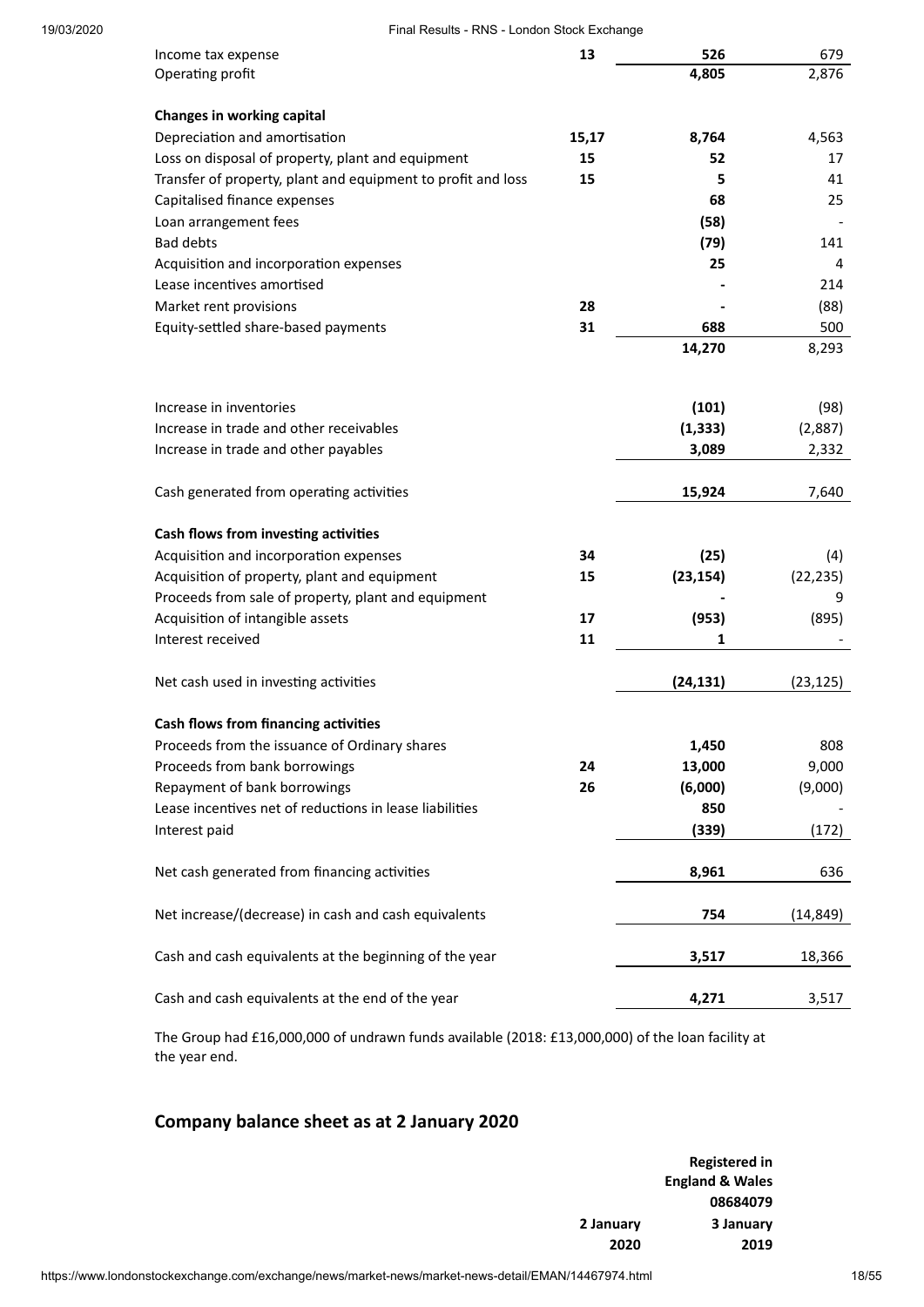| 19/03/2020 | Final Results - RNS - London Stock Exchange  |             |        |        |  |  |
|------------|----------------------------------------------|-------------|--------|--------|--|--|
|            |                                              | <b>Note</b> | £000   | £000   |  |  |
|            | <b>Assets</b>                                |             |        |        |  |  |
|            | <b>Non-current assets</b>                    |             |        |        |  |  |
|            | Trade and other receivables                  | 21          | 55,278 | 44,536 |  |  |
|            | Property, plant and equipment                | 15          | 219    | 348    |  |  |
|            | Right-of-use assets                          | 16          | 8,756  |        |  |  |
|            | Investments                                  | 18          | 31,994 | 30,337 |  |  |
|            | Deferred tax assets                          |             | 48     |        |  |  |
|            | Intangible assets                            | 17          |        | 547    |  |  |
|            | <b>Total assets</b>                          |             | 96,295 | 75,768 |  |  |
|            | <b>Liabilities</b>                           |             |        |        |  |  |
|            | <b>Current liabilities</b>                   |             |        |        |  |  |
|            | Lease liabilities                            | 25/26       | 467    |        |  |  |
|            | Loans and borrowings                         | 24          | 122    | 56     |  |  |
|            | Corporation tax liabilities                  | 23          | 60     |        |  |  |
|            |                                              |             | 649    | 56     |  |  |
|            | <b>Non-current liabilities</b>               |             |        |        |  |  |
|            | Interest-bearing borrowings                  | 24          | 14,000 | 7,000  |  |  |
|            | Lease liabilities                            | 25/26       | 9,453  |        |  |  |
|            | Provisions for other liabilities             | 28          |        | 1,289  |  |  |
|            | Deferred tax liabilities                     | 29          |        | 41     |  |  |
|            |                                              |             | 23,453 | 8,330  |  |  |
|            | <b>Total liabilities</b>                     |             | 24,102 | 8,386  |  |  |
|            | <b>Net assets</b>                            |             | 72,193 | 67,382 |  |  |
|            | <b>Equity</b>                                |             |        |        |  |  |
|            | Equity attributable to owners of the Company |             |        |        |  |  |
|            | Ordinary shares                              | 30          | 7,352  | 7,099  |  |  |
|            | Share premium                                | 30          | 41,920 | 39,066 |  |  |
|            | Merger reserve                               | 30          | 20,336 | 20,336 |  |  |
|            | Retained earnings                            |             | 2,585  | 881    |  |  |
|            | <b>Total equity</b>                          |             | 72,193 | 67,382 |  |  |

These financial statements were approved by the Board of Directors on 18 March 2020 and signed on its behalf by:

**Crispin Lilly CEO**

## **Company statement of changes in equity for the year ended 2 January 2020**

|                                    |             | <b>Share</b><br>capital      | <b>Share</b><br>premium | <b>Merger</b><br>reserve | <b>Retained</b><br>earnings | <b>Total</b><br>equity |
|------------------------------------|-------------|------------------------------|-------------------------|--------------------------|-----------------------------|------------------------|
|                                    | <b>Note</b> | £000                         | £000                    | £000                     | £000                        | £000                   |
| <b>Balance at 28 December 2017</b> |             | 7,003                        | 38,354                  | 20,336                   | 490                         | 66,183                 |
| Loss for the year                  |             |                              |                         |                          | (109)                       | (109)                  |
| Shares issued in the period        | 30          | 96                           | 712                     |                          |                             | 808                    |
| Share-based payments               | 31          | $\qquad \qquad \blacksquare$ |                         |                          | 500                         | 500                    |
| <b>Balance at 3 January 2019</b>   |             | 7,099                        | 39,066                  | 20,336                   | 881                         | 67,382                 |
|                                    |             |                              |                         |                          |                             |                        |
| <b>Balance at 4 January 2019</b>   |             | 7.099                        | 39,066                  | 20,336                   | 881                         | 67,382                 |
| Profit for the year                |             |                              |                         |                          | 1,470                       | 1,470                  |
| Shares issued in the period        | 30          | 253                          | 2,854                   |                          |                             | 3,107                  |

https://www.londonstockexchange.com/exchange/news/market-news/market-news-detail/EMAN/14467974.html 19/55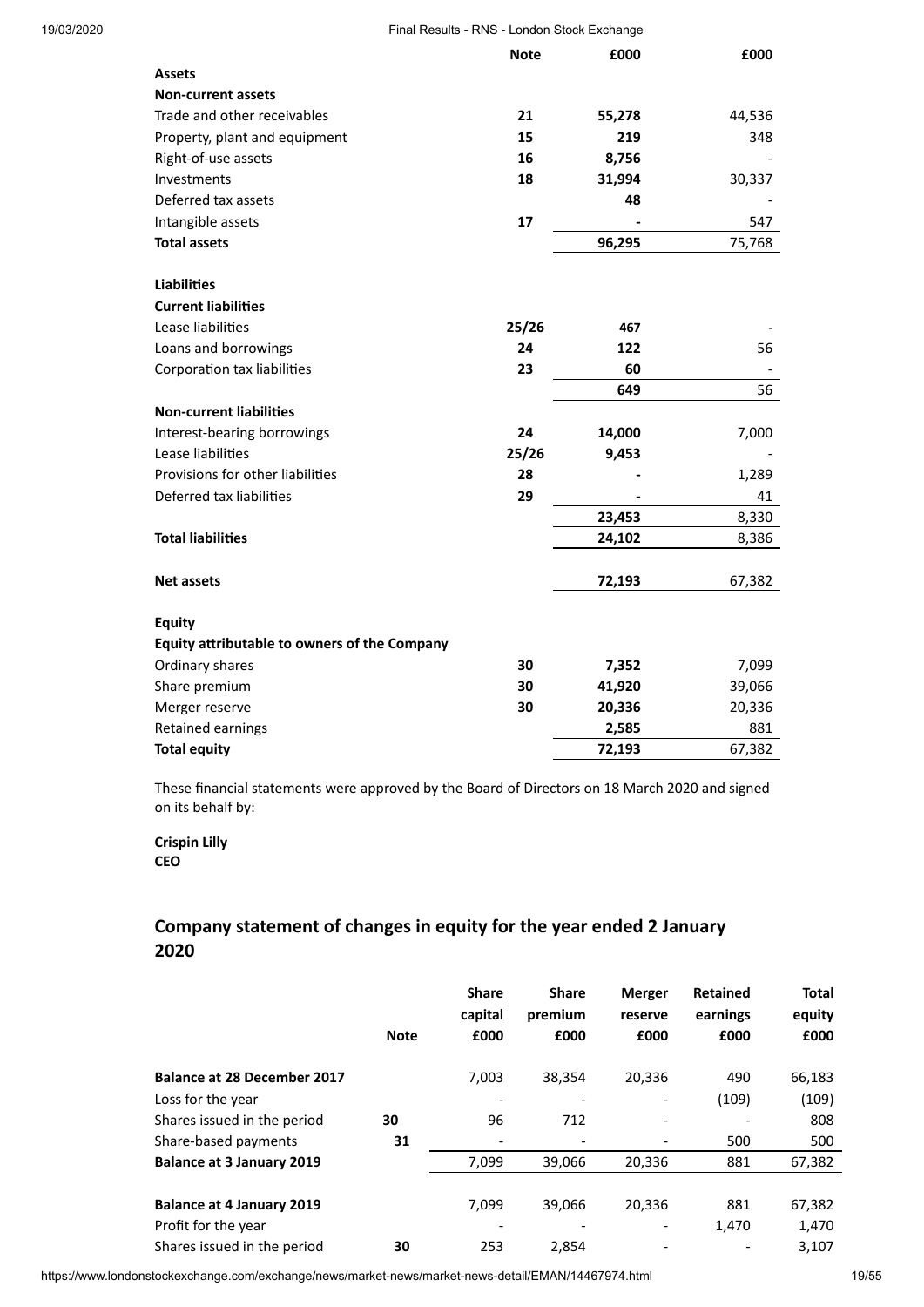| <b>Balance at 2 January 2020</b>                               |             | 7.352 | 41.920 | 20.336 | 2.585        | 72.193       |
|----------------------------------------------------------------|-------------|-------|--------|--------|--------------|--------------|
| Deferred tax on IFRS 16<br>accumulated restatement             | 29          |       |        |        | 94           | 94           |
| Share-based payment expense<br>IFRS 16 accumulated restatement | 31<br>25/26 |       | -      |        | 688<br>(548) | 688<br>(548) |

## **Notes to the financial statements**

#### **1 General information**

Everyman Media Group PLC and its subsidiaries (together, the Group) are engaged in the ownership and management of cinemas in the United Kingdom. Everyman Media Group PLC (the Company) is a public company limited by shares registered, domiciled and incorporated in England and Wales, in the United Kingdom (registered number 08684079). The address of its registered office is Studio 4, 2 Downshire Hill, London NW3 1NR. All trade takes place in the United Kingdom.

#### **2 Basis of preparation and accounting policies**

The Group financial statements have been prepared and approved by the Directors in accordance with International Financial Reporting Standards as adopted by the EU. The Company has elected to prepare its parent Company financial statements in accordance with FRS101.

The financial statements are prepared on the historical cost basis except that the following assets and liabilities are stated at their fair value: financial liabilities (including derivatives) measured at fair value, and liabilities for cash-settled share-based payments. Non-current assets are stated at the lower of previous carrying amount and fair value less costs to sell.

The accounting policies set out below have, unless otherwise stated, been applied consistently to all periods presented in these Group financial statements. The Group prepares its financial statements on a 52/53 week basis. The year end date is determined by the 52nd Thursday in the year. A 53rd week is reported where the year end date is no longer aligned with 7 days either side of 31st December. The year ended 2 January 2020 is a 52 week period in comparison to the previous 53 week period ended 3 January 2019.

#### *Company basis of preparation*

The Company financial statements were prepared in accordance with Financial Reporting Standard 101 Reduced Disclosure Framework (FRS101). The amendments to FRS101 (2014/15 cycle) issued in July 2015 have been applied.

In preparing these financial statements, the Company applies the recognition, measurement and disclosure requirements of International Financial Reporting Standards as adopted by the EU but makes amendments where necessary in order to comply with the Companies Act 2006 and has set out below where advantage of the FRS101 disclosure exemptions has been taken.

Under s408 of the Companies Act 2006 the Company is exempt from the requirement to present its own profit and loss account.

In these financial statements, the Company has applied the exemptions available under FRS101 in respect of the following disclosures:

- A cash flow statement and related notes.
- Disclosures in respect of transactions with wholly-owned subsidiaries.
- Disclosures in respect of capital management.
- Disclosures in respect of the compensation of key management personnel.
- New but not yet effective IFRS.

As the consolidated financial statements include the equivalent disclosures, the Company has also taken the exemptions under FRS101 available in respect of the following disclosures: - IFRS2 Share Based Payments in respect of Group-settled share based payments.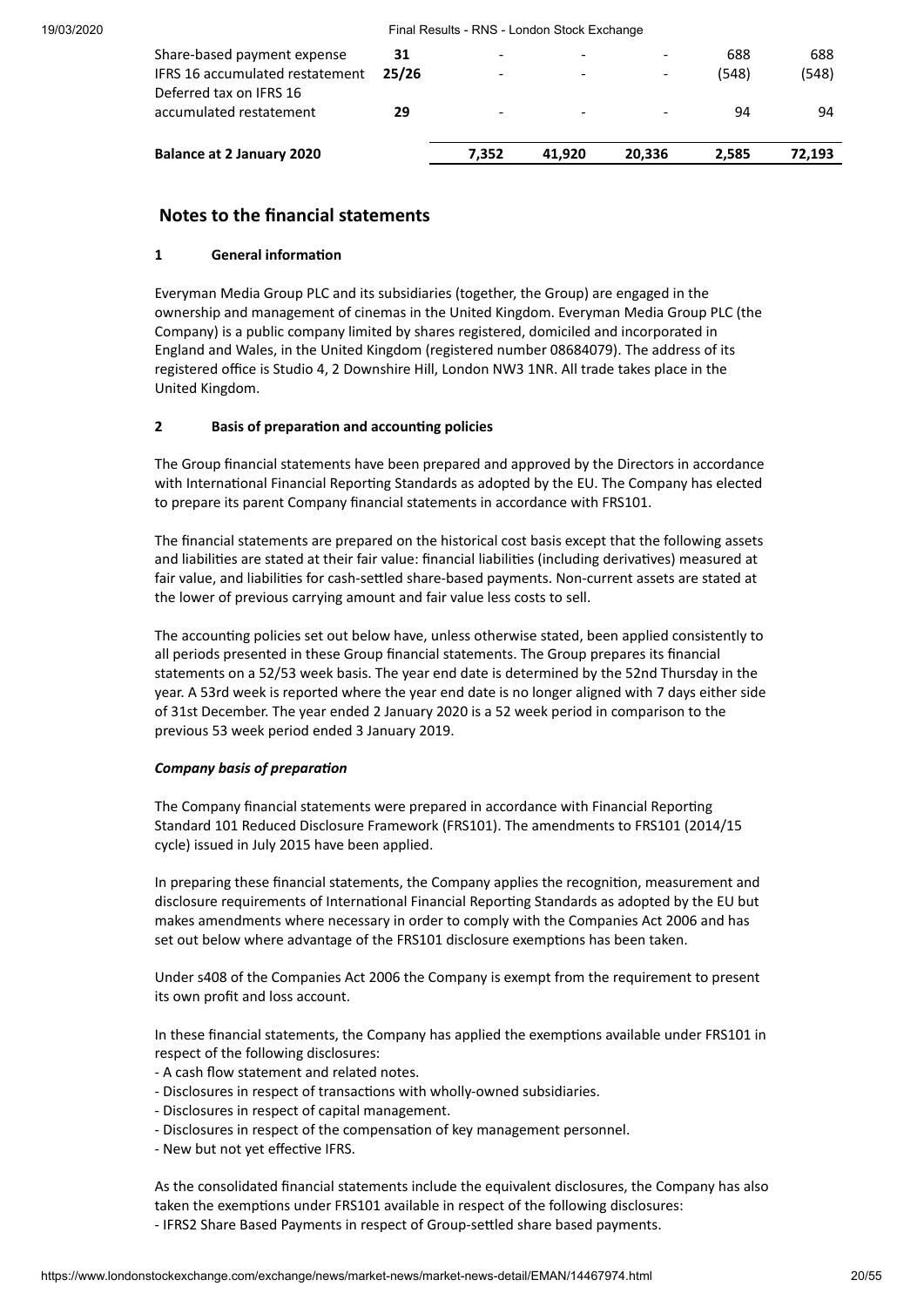- Certain disclosures required by IAS36 Impairment Of Assets in respect of the impairment of goodwill and indefinite-life intangible assets.

- Certain disclosures required by IFRS3 Business Combinations in respect of business combinations undertaken by the Company in the current and prior periods including the comparative period reconciliation for goodwill.

- Certain disclosures required by IFRS13 Fair Value Measurement.
- Certain disclosures required by IFRS7 Financial Instruments.

#### *Going concern*

Uncertainty due to the recent COVID-19 outbreak has been considered as part of the Group's adoption of the going concern basis. Trading over recent days has been impacted by COVID-19 and the delay of major movie releases. Following guidance provided by the UK government, the Board of Everyman has taken the decision to close its venues to guests until further notice. The health of our staff and our customers is the boards highest priority.

All appropriate measures have been put in place to reduce the impact on the Group, including cost reduction and the postponement of new sites, refurbishments and other capital expenditure projects. Whilst the Group has significant headroom in its loan facility there is a risk of breaching the Group's financial covenants. The Board is in discussions with its lenders and is in the process of re-negotiating its loan covenants to maintain liquidity through this period of uncertainty. The Board is hopeful of lenders continued support in this period of uncertainty which is underpinned by the Government announcement to provide guaranteed loans to business.

The Board's latest forecasts are based on a scenario where the business is closed for a period of three months with reduced admissions for the following two months at 50% and 65% of normal trade respectively. The Board has factored in a delay in all non-committed capital expenditure, reduction in variable costs including staffing and moving to monthly rent payments. In addition the Government has recently announced a twelve month business rates holiday for the hospitality sector. Under this scenario there is a risk of breaching the Group's financial covenants as stated above.

The Board has also considered the severe but plausible downside scenario of complete closure and delayed re-opening. This continues to be under review given current market conditions associated with COVID-19. The business, subject to the renegotiation of its loan covenants, has the ability to remain trading for a period of at least 12 months from the date of signing of these financial statements.

The Group also has a very supportive shareholder base who are committed to the long term success of the Group, and currently there is £14m headroom in the loan facility at the date of these financial statements. Subject to the waiver or agreement of new loan covenants which match the expected trading position of the business, the Group is able to operate within the level of its current facility for at least 12 months from the approval date of the financial statements.

The events arising as a result of the COVID-19 outbreak has meant that there is a material uncertainty. Based on these indications the directors believe that it remains appropriate to prepare the financial statements on a going concern basis. However, these circumstances represent a material uncertainty that may cast significant doubt on the Group and Company's ability to continue as a going concern and, therefore, to continue realising their assets and discharging their liabilities in the normal course of business. The financial statements do not include any adjustments that would result from the basis of preparation being inappropriate.

#### *Use of non-GAAP profit and loss measures*

The Group believes that along with operating profit, the 'adjusted profit from operations' provides additional guidance to the statutory measures of the performance of the business during the financial year.

Adjusted profit from operations is calculated by adding back depreciation, amortisation, preopening expenses and certain non-recurring or non-cash items. Adjusted profit is an internal measure used by management as they believe it better reflects the underlying performance of the Group beyond generally accepted accounting principles. A pre IFRS16 adjusted profit from operations is also reported to show EBITDA as would have been reported if operating leases were reported on a straight line basis as rent.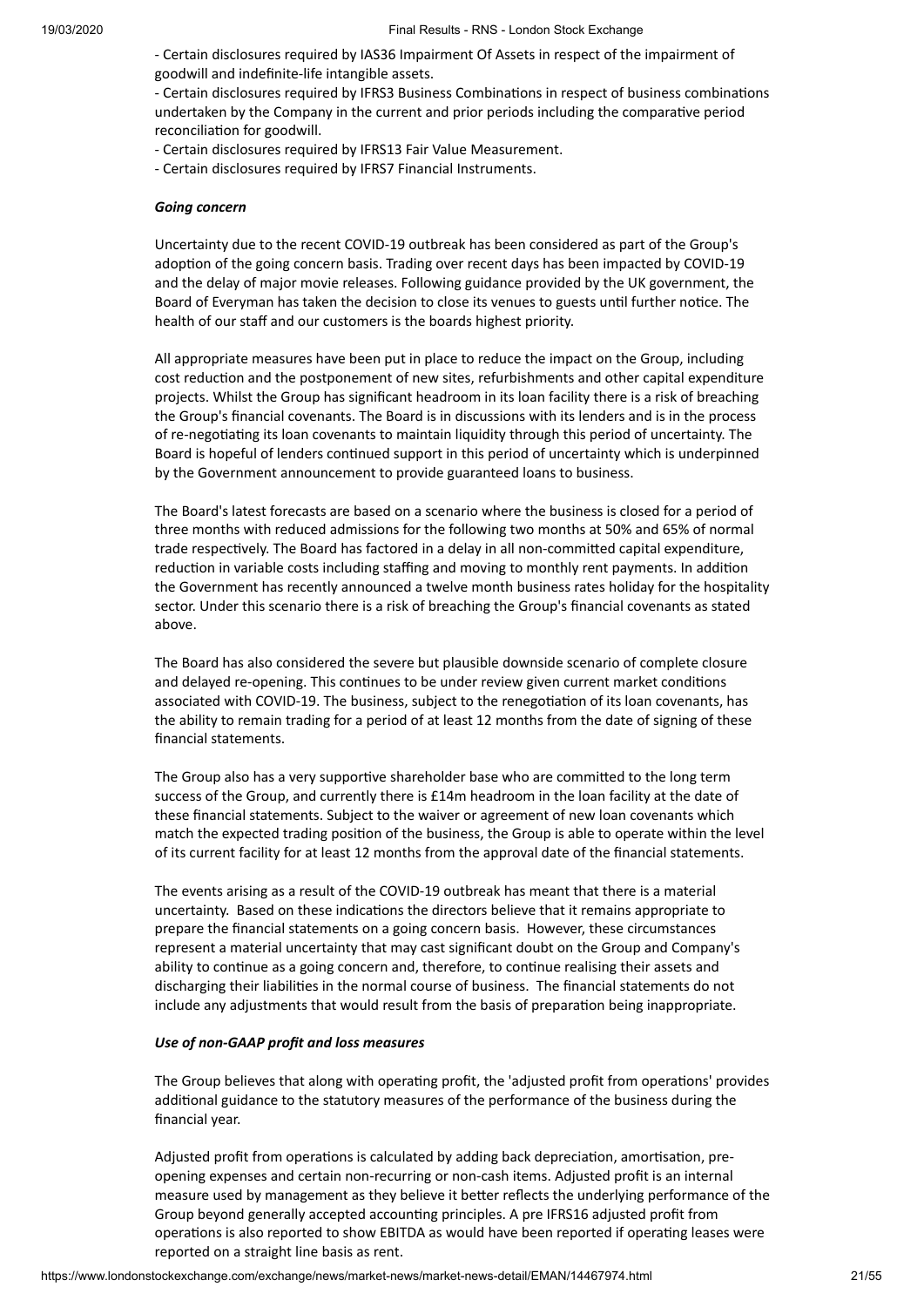#### **Basis** of *consolidation*

Where the Group has power, either directly or indirectly so as to have the ability to affect the amount of the investor returns and has exposure or rights to variable returns from its involvement with the investee, it is classified as a subsidiary. The balance sheet at 2 January 2020 incorporates the results of all subsidiaries of the Group for all years and periods, as set out in the basis of preparation.

Intra-group balances and transactions, and any unrealised income and expenses arising from intra-group transactions, are eliminated. Unrealised losses are eliminated in the same way as unrealised gains, but only to the extent that there is no evidence of impairment.

The consolidated financial statements include the results of the Company and all its subsidiary undertakings made up to the same accounting date.

#### *Merger reserve*

On 29 October 2013 the Company became the new holding company for the Group. This was put into effect through a share-for-share exchange of 1 Ordinary share of 10 pence in Everyman Media Group PLC for 1 Ordinary share of 10 pence in Everyman Media Holdings Limited (previously, Everyman Media Group Limited), the previous holding company for the Group. The value of 1 share in the Company was equivalent to the value of 1 share in Everyman Media Holdings Limited.

The accounting treatment for group reorganisations is presented under the scope of IFRS3. The introduction of the new holding company was accounted for as a capital reorganisation using the principles of reverse acquisition accounting under IFRS3. Therefore, the consolidated financial statements are presented as if Everyman Media Group PLC has always been the holding company for the Group. The Company was incorporated on 10 September 2013.

The use of merger accounting principles has resulted in a balance in Group capital and reserves which has been classified as a merger reserve and included in the Group's shareholders' funds.

The Company recognised the value of its investment in Everyman Media Holdings Limited at fair value based on the initial share placing price on admission to AIM. As permitted by s612 of the Companies Act 2006, the amount attributable to share premium was transferred to the merger reserve. The investment in the Company is recorded at fair value.

#### **Revenue** recognition

Revenue for the Group is measured at the fair value of the consideration received or receivable. The Group recognises revenue for services provided when the amount of revenue can be reliably measured and it is probable that future economic benefits will flow to the enty.

The Group's revenues from film and entertainment activities are recognised on completion of the showing of the relevant film. The Group's revenues for food and beverages are recognised at the point of sale as this is the time the performance obligations have been met. The Group's other revenues, which include commissions, are recognised when all performance obligations have been satisfied.

All advanced booking fees, gift cards and similar income which are received in advance of the related performance are classified as deferred revenue and shown as a liability until completion of the performance.

All contractual-based revenue from memberships is initially classified as deferred revenue. Revenue from memberships that provide a certain number of tickets per year is recognised over the year as utilised. Revenue from memberships, sponsorships and advertising revenues that provide unlimited access is recognised equally over the year.

#### *Goodwill*

Goodwill is stated at cost less any accumulated impairment losses. Goodwill is allocated to cashgenerating units and is not amortised but is tested annually for impairment. Goodwill represents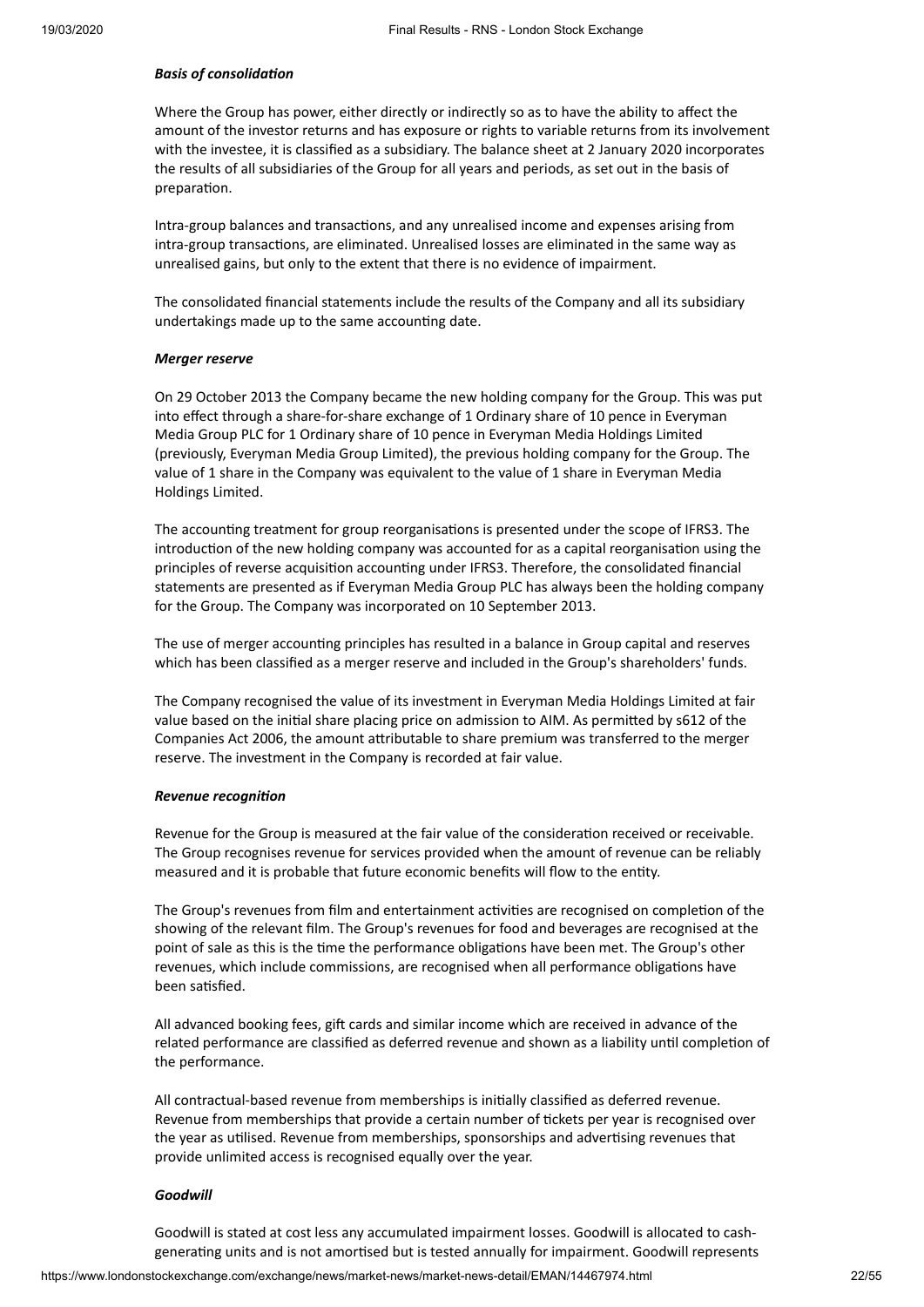the excess of the costs of a business combination over the total acquisition date fair values of the identifiable assets, liabilities and contingent liabilities acquired. Goodwill is capitalised as an intangible asset. Costs incurred in a business combination are expensed as incurred with the exception that for business combinations completed prior to 1 January 2010, cost comprised the fair value of assets given, liabilities assumed and equity instruments issued, plus any direct costs of acquisition.

The recoverable amount of an asset or cash-generating unit (CGU) is the greater of its value-inuse and its fair value less costs to sell. In assessing value-in-use, the estimated future cash flows are discounted to their present value using a pre-tax discount rate that reflects current market assessments of the time value of money and the risks specific to the asset. For the purpose of impairment testing, assets that cannot be tested individually are grouped together into the smallest group of assets that generates cash inflows from continuing use that are largely independent of the cash inflows of other assets or groups of assets (the CGU). The goodwill acquired in a business combination, for the purpose of impairment testing, is allocated to CGUs. Subject to an operating segment ceiling test, for the purposes of goodwill impairment testing, CGUs to which goodwill has been allocated are aggregated so that the level at which impairment is tested reflects the lowest level at which goodwill is monitored for internal reporting purposes. Goodwill acquired in a business combination is allocated to groups of CGUs that are expected to benefit from the synergies of the combination.

An impairment loss is recognised if the carrying amount of an asset or its CGU exceeds its estimated recoverable amount. Impairment losses are recognised in the profit and loss. Impairment losses recognised in respect of CGUs are allocated first to reduce the carrying amount of any goodwill allocated to the units, and then to reduce the carrying amounts of the other assets in the unit/group of units on a pro-rata basis.

#### **Business combinations**

Acquisitions that are deemed to be the transfer of a 'business' per IFRS3 requirements, are valued at fair value through the use of an external valuation specialist. As such, any identifiable tangible and intangible assets and liabilities are valued prior to acquisition and any excess consideration is treated as goodwill and reviewed for impairment annually.

#### *Intangible assets*

Interests in property-based leases acquired in a business combination are recognised at fair value at the acquisition date. Amortisation is calculated on a straight-line basis to allocate the cost of property-based leases across the term of the relevant leasehold interest.

Amortisation on software in development does not commence until it is complete and available for use.

Software assets acquired by the Group are stated at cost less accumulated amortisation and impairment losses. Amortisation is provided on all software assets so as to write off their carrying value over the expected useful economic lives. The estimated useful lives are as follows:

| Leasehold interest | - straight line on cost over the remaining life of the lease |
|--------------------|--------------------------------------------------------------|
| Software assets    | - 3 to 5 years                                               |

#### *Property, plant and equipment*

Items of property, plant and equipment are recognised at cost less accumulated depreciation and accumulated impairment losses. As well as the purchase price, cost includes directly attributable costs.

Depreciation on assets under construction does not commence until they are complete and available for use. These assets represent fit-outs. Depreciation is provided on all other leasehold improvements and all other items of property, plant and equipment so as to write off their carrying value over the expected useful economic lives. The estimated useful lives are as follows:

Freehold properties - 50 years Leasehold improvements - straight line on cost over the remaining life of the lease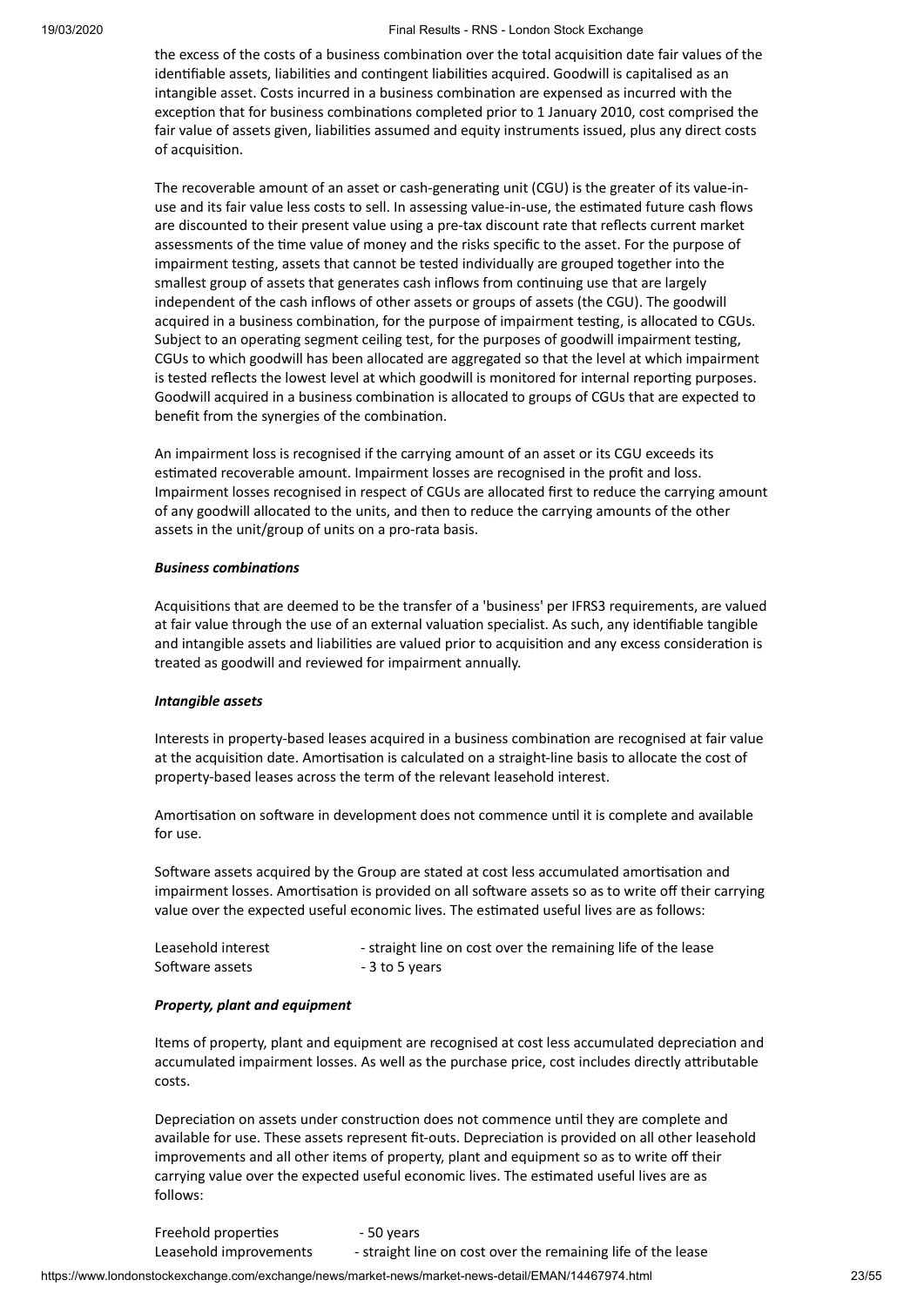| Plant and machinery          | - 5 years |
|------------------------------|-----------|
| <b>Fixtures and fittings</b> | - 8 years |

Depreciation methods, useful lives and residual values are reviewed at each balance sheet date. Land is not depreciated.

#### *Impairment (excluding inventories)*

A financial asset not carried at fair value through the profit and loss is assessed at each reporting date to determine whether there is objective evidence that it is impaired. A financial asset is impaired if objective evidence indicates that a loss event has occurred after the initial recognition of the asset and that the loss event had a negative effect on the estimated future cash flows of that asset that can be estimated reliably.

An impairment loss in respect of a financial asset measured at amortised cost is calculated as the difference between its carrying amount and the present value of the estimated future cash flows discounted at the asset's original effective interest rate. Interest on the impaired asset continues to be recognised through the unwinding of the discount. When a subsequent event causes the amount of impairment loss to decrease, the decrease in impairment loss is reversed through the profit and loss.

#### *Inventories*

Inventories are valued at the lower of cost and net realisable value. The cost incurred in bringing each product to its present location and condition is accounted for as follows:

| Food and beverages | - purchase cost on a first-in, first-out basis |
|--------------------|------------------------------------------------|
| Projection stock   | - purchase cost on a first-in, first-out basis |

Net realisable value is the estimated selling price in the ordinary course of business.

#### *Provisions*

A provision is recognised in the balance sheet when the Group has a present legal or constructive obligation as a result of a past event, that can be reliably measured and it is probable that an outflow of economic benefits will be required to settle the obligation. Market rent provisions are determined by discounting the expected future cash flows at a pre-tax rate that reflects risks specific to the liability.

#### **Financial instruments**

#### $Recognition$  *and initial measurement*

Trade receivables are initially recognised when originated. All other financial assets and liabilities are initially recognised when the Group becomes party to the contractual provisions of the instrument.

Financial assets (unless a trade receivable without a significant financing component) or financial liabilities are initially measured at fair value plus, for items not at fair value through the profit and loss, transaction costs that are directly attributable to their acquisition or issue. Trade receivables without a significant financing component are initially measured at the transaction price.

#### *Classificaon and subsequent measurement*

#### *Financial assets classification*

On initial recognition, financial assets are classified as measured at either amortised cost, fair value through other comprehensive income for debt investments or equity investments, or fair value through profit and loss. Financial assets are not reclassified subsequent to their inial recognition unless the Group changes its business model for managing financial assets, in which case all affected financial assets are reclassified on the first day of the first reporting period following the change in the business model.

Financial assets are measured at amortised cost if they meet both of the following conditions: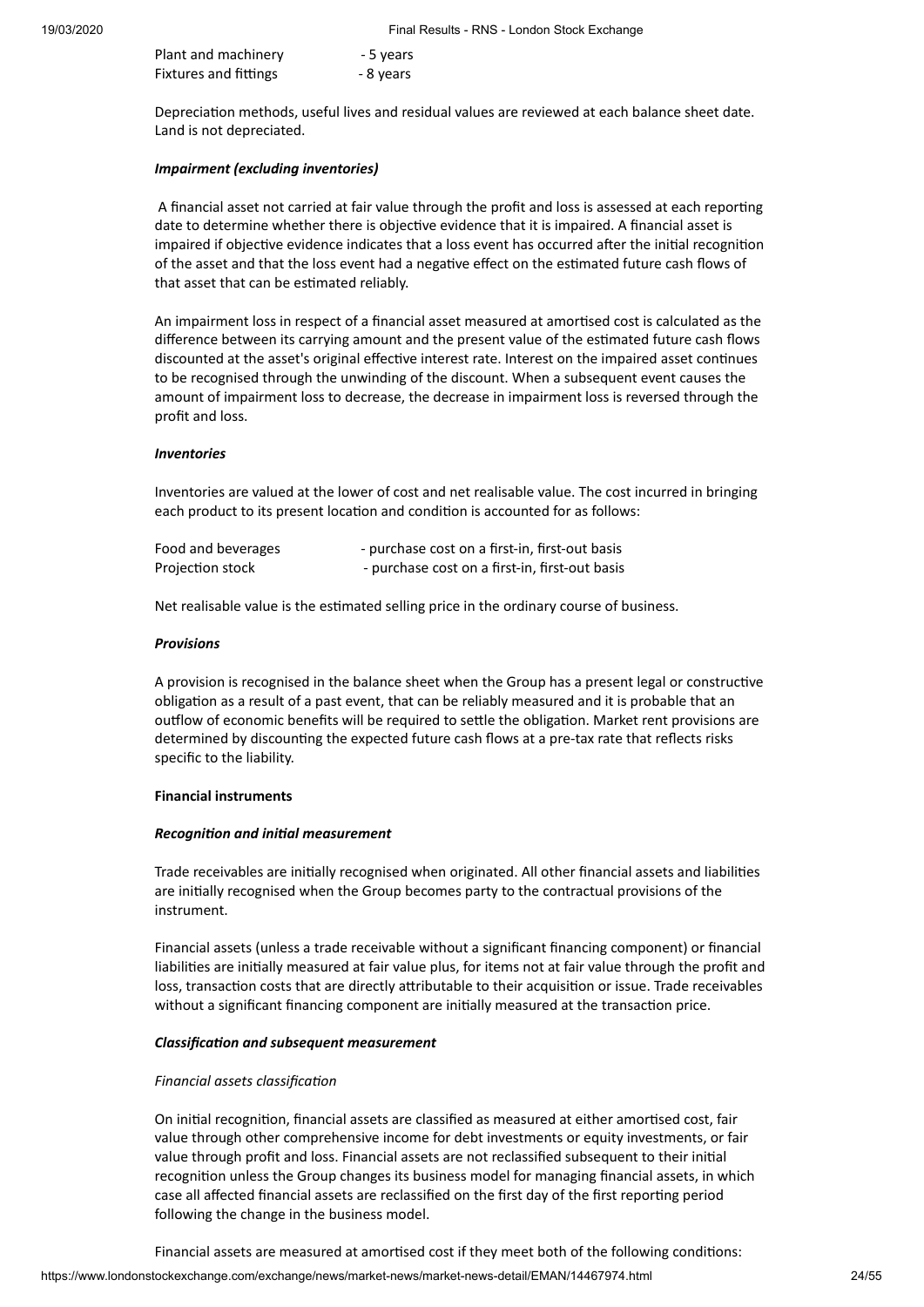- They are held within a business model whose objective is to hold assets to collect contractual cash flows

- The contractual terms give rise, on specified dates, to cash flows that are solely payments of principal and interest on the principal amount outstanding.

Debt investments are measured at fair value through other comprehensive income if they meet both of the following

conditions:

- They are held within a business model whose objective is achieved by both collecting contractual cash flows and selling financial assets

- The contractual terms give rise, on specified dates, to cash flows that are solely payments of principal and interest on the principal amount outstanding.

Investments in subsidiaries are carried at cost less impairment.

#### *Cash and cash equivalents classificaon*

Cash and cash equivalents comprise cash balances and call deposits. Bank overdrafts that are repayable on demand and form an integral part of the Group's cash management are included as a component of cash and cash equivalents for the purpose only of the cash flow statement.

#### *Financial assets subsequent measurement, gains and losses*

Financial assets classified at fair value through profit and loss, other than derivatives designated as hedging instruments, are subsequently measured at fair value. Net gains and losses, including any interest or dividend income, are recognised in the profit and loss.

Financial assets classified at amortised cost are subsequently measured at amortised cost using the effective interest method. The amortised cost is reduced by impairment losses. Interest income, foreign exchange gains and losses and impairment are recognised in the profit and loss. Any gain or loss on derecognition is recognised in the profit and loss.

Debt investments classified at fair value through other comprehensive income are subsequently measured at fair value. Interest income calculated using the effective interest method, foreign exchange gains and losses and impairment are recognised in the profit and loss. Other net gains and losses are recognised in other comprehensive income. On derecognition, gains and losses accumulated in other comprehensive income are reclassified to the profit and loss.

Equity investments classified at fair value through other comprehensive income are subsequently measured at fair value. Dividends are recognised as income in the profit and loss unless the dividend clearly represents a recovery of part of the cost of the investment. Other net gains and losses are recognised in other comprehensive income and are never reclassified to the profit and loss.

#### *Financial liabilies and equity*

Financial instruments issued by the Group are treated as equity only to the extent that they meet the following conditions:

- They include no contractual obligations upon the Group to deliver cash or other financial assets or to exchange financial assets or financial liabilities with another party under conditions that are potentially unfavourable to the Group

- Where the instruments may be settled in the Group's own equity instruments, they are either a non-derivative that include no obligation to deliver a variable number of the Group's own equity instruments or they are a derivative that will be settled by the Group exchanging a fixed amount of cash or other financial assets for a fixed number of its own equity instruments.

To the extent that this definition is not met, the proceeds of issue are classified as a financial liability. Where the instrument so classified takes the legal form of the Group's own shares, the amounts presented in these financial statements for called up share capital and share premium account exclude amounts in relation to those shares.

Financial liabilities are classified as measured at amortised cost or fair value through profit and loss. Financial liabilities are classified as fair value through profit and loss if they are classified as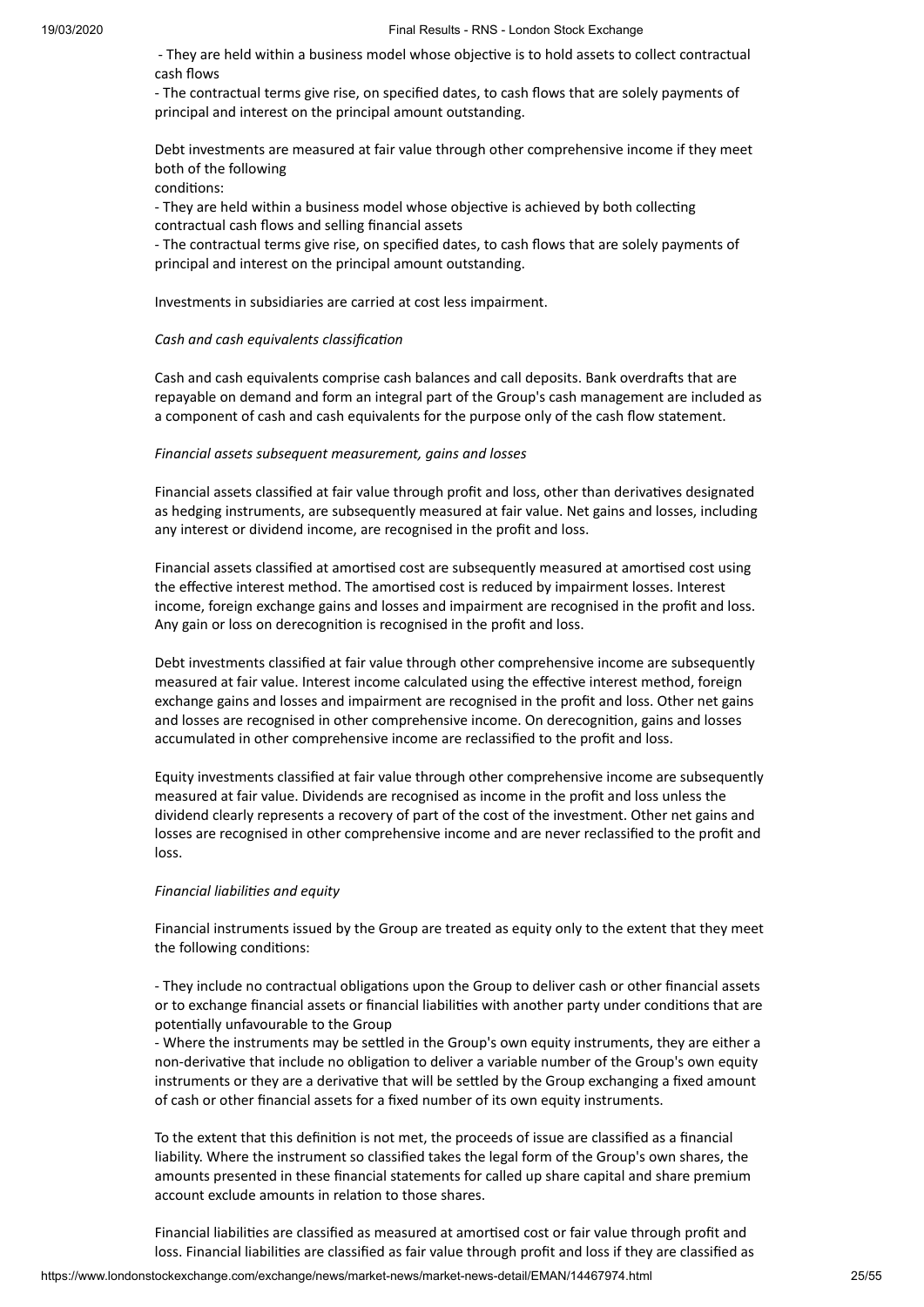held for trading, they are a derivative or they are designated as such on initial recognition. Financial liabilies classified at fair value through profit and loss are measured at fair value and net gains and losses, including any interest expense, are recognised in the profit and loss. Other financial liabilities are subsequently measured at amortised cost using the effective interest method. Interest expense and foreign exchange gains and losses are recognised in the profit and loss. Any gain or loss on derecognition is also recognised in the profit and loss.

#### *Impairment*

The Group recognises loss allowances for expected credit losses on financial assets measured at amortised cost, debt investments measured at fair value through other comprehensive income and contract assets (as defined in IFRS15).

The Group measures loss allowances at an amount equal to lifeme expected credit losses, except for other debt securities and bank balances for which credit risk (i.e. the risk of default occurring over the expected life of the financial instrument) has not increased significantly since initial recognition which are measured as 12 month expected credit losses.

Loss allowances for trade receivables and contract assets are always measured at an amount equal to lifetime expected credit losses.

When determining whether the credit risk of a financial asset has increased significantly since initial recognition and when estimating expected credit losses, the Group considers reasonable and supportable information that is relevant and available without undue cost or effort. This includes both quantitative and qualitative information and analysis, based on the Group's historical experience and informed credit assessment and including forward-looking information

The Group assumes that the credit risk on a financial asset has increased significantly if it is more than 60 days past due. The Group considers a financial asset to be in default when the financial asset is more than 120 days past due.

Lifetime expected credit losses are those that result from all possible default events over the expected life of a financial instrument.

12 month expected credit losses are the portion that result from default events that are possible within the 12 months after the reporting date (or a shorter period if the expected life of the instrument is less than 12 months). The maximum period considered when estimating expected credit losses is the maximum contractual period over which the Group is exposed to credit risk.

#### *Measurement of expected credit losses*

Expected credit losses are a probability-weighted estimate of credit losses. Credit losses are measured as the present value of all cash shortfalls (i.e. the difference between the cash flows due to the entity in accordance with the contract and the cash flows that the company expects to receive). Expected credit losses are discounted at the effective interest rate of the financial asset.

#### *Credit-impaired financial assets*

At each reporting date, the Group assesses whether financial assets carried at amortised cost and debt securities classified at fair value through other comprehensive income are credit-impaired. A financial asset is credit-impaired when one or more events that have a detrimental impact on the estimated future cash flows of the financial asset have occurred.

#### *Written-off financial assets*

The gross carrying amount of a financial asset is written-off (either partially or in full) to the extent that there is no realistic prospect of recovery.

#### **Taxation**

Tax on the profit and loss for the year comprises current and deferred tax. Tax is recognised in the profit and loss except to the extent that it relates to items recognised directly in equity, in which case it is recognised in equity. Current tax is the expected tax payable or receivable on the taxable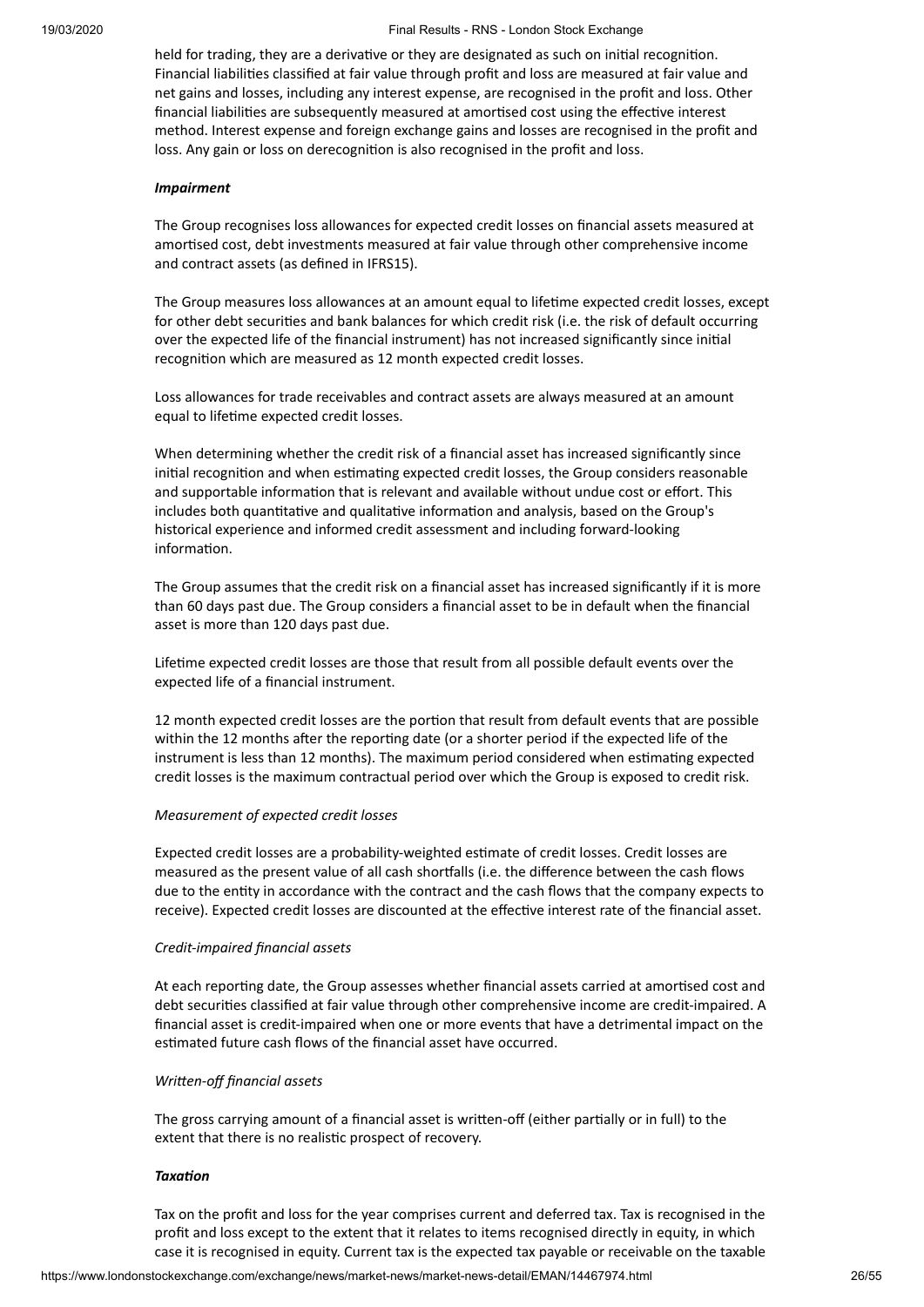income or loss for the year, using tax rates enacted or substantively enacted at the balance sheet date, and any adjustment to tax payable in respect of previous years.

Deferred tax assets and liabilities are recognised where the carrying amount of an asset or liability in the consolidated balance sheet differs from its tax base, except for differences arising on: - The initial recognition of goodwill.

- The initial recognition of an asset or liability in a transaction which is not a business combination and at the time of the transaction affects neither accounting or taxable profit. - Investments in subsidiaries and jointly controlled entities where the Group is able to control the ming of the reversal of the difference and it is probable that the difference will not reverse in the foreseeable future.

Recognition of deferred tax assets is restricted to those instances where it is probable that taxable profit will be available against which the difference can be utilised.

The amount of the asset or liability is determined using tax rates that have been enacted or substantively enacted by the reporting date and are expected to apply when the deferred tax liabilities or assets are settled or recovered. Deferred tax balances are not discounted.

Deferred tax assets and liabilities are offset when the Group has a legally enforceable right to offset current tax assets and liabilities and the deferred tax assets and liabilities relate to taxes levied by the same tax authority on either:

- The same taxable group company; or

- Different company entities which intend either to settle current tax assets and liabilities on a net basis or to realise the assets and settle the liabilities simultaneously, in each future period in which significant amounts of deferred tax assets and liabilities are expected to be settled or recovered.

#### **Operating** segments

The Board, the chief operating decision maker, considers that the Group's primary activity constitutes one reporting segment, as defined under IFRS8.

The total profit measures are operating profit and profit for the year, both disclosed on the face of the consolidated profit and loss. No differences exist between the basis of preparation of the performance measures used by management and the figures used in the Group financial information.

All of the revenues generated relate to cinema tickets, sale of food and beverages and ancillary income, an analysis of which appears in the notes below. All revenues are wholly generated within the UK. Accordingly there are no additional disclosures provided to the financial information.

#### *Pre-opening expenses*

Property rentals and other related overhead expenses incurred prior to a new site opening are expensed to the profit and loss in the year that they are incurred. Similarly, the costs of training new staff during the pre-opening phase are expensed as incurred. These expenses are included within administrative expenses, right-of-use depreciation and financing expenses.

#### **Employee benefits**

#### *Defined contribution plans*

A defined contribution plan is a post-employment benefit plan under which the company pays fixed contributions into a separate entity and will have no legal or constructive obligation to pay further amounts. Obligations for contributions to defined contribution pension plans are recognised as an expense in the profit and loss in the periods during which services are rendered by employees.

#### *Share-based payments*

Certain employees (including Directors and senior executives) of the Group receive remuneration in the form of share-based payment transactions, whereby employees render services as consideration for equity instruments (equity-settled transactions). The cost of share-based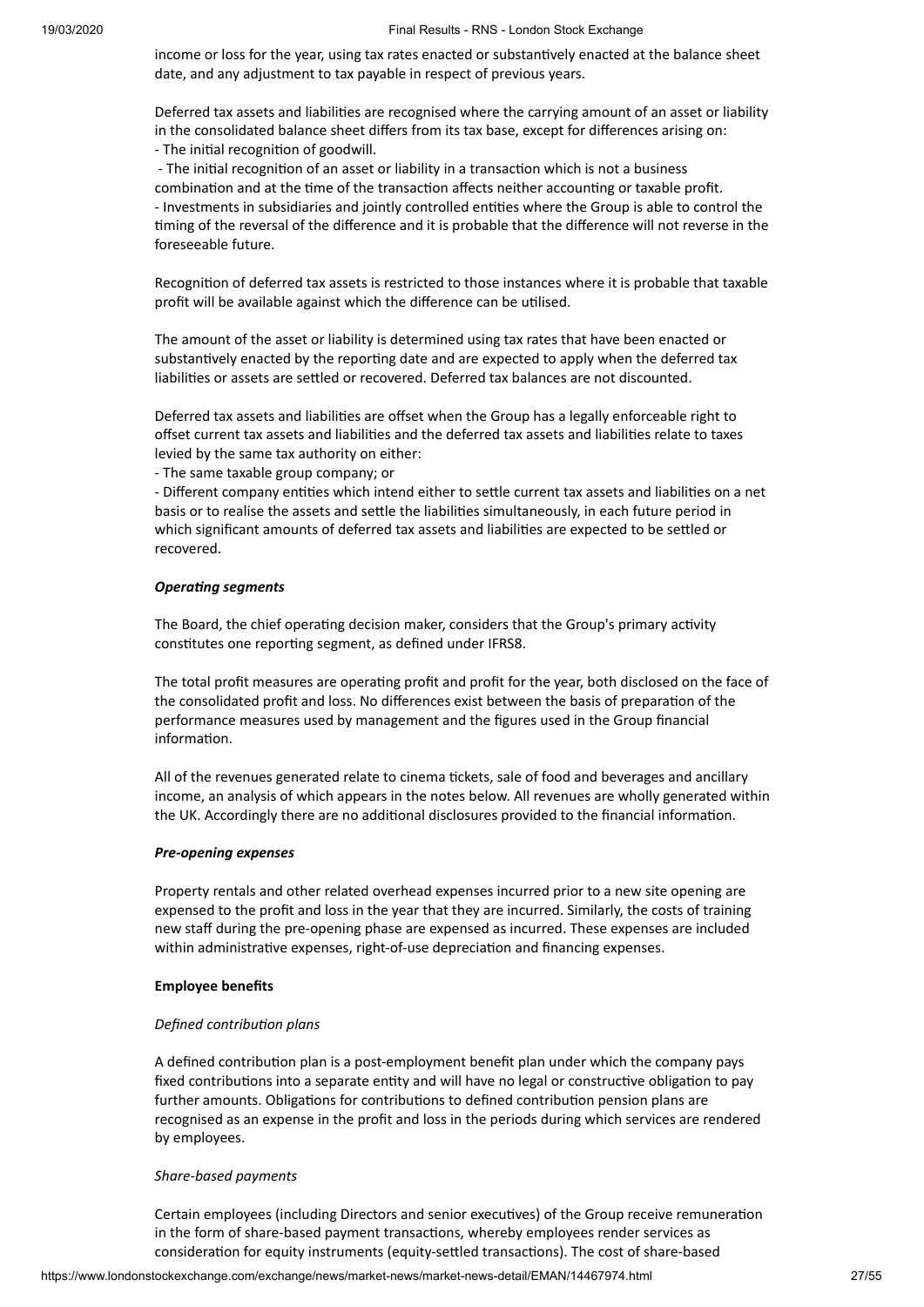payments is recharged by the Company to subsidiary undertakings in proportion to the services recognised.

The cost of equity-settled transactions with employees is measured by reference to the fair value at the date on which they are granted. The fair value is determined by using an appropriate pricing model.

The cost of equity-settled transactions is recognised, together with a corresponding increase in equity, over the period in which the performance and/or service conditions are fulfilled, ending on the date on which the relevant employees become fully entitled to the award (the vesting date). The cumulative expense recognised for equity-settled transactions at each reporting date until the vesting date reflects the extent to which the vesting period has expired and the Group's best estimate of the number of equity instruments that will ultimately vest. The profit or loss charge or credit for a period represents the movement in cumulative expense recognised as at the beginning and end of that period.

No expense is recognised for awards that do not ultimately vest, except for awards where vesting is conditional upon a market condition, which are treated as vesting irrespective of whether or not the market condition is satisfied, provided that all other performance and/or service conditions are satisfied. The dilutive effect of outstanding options is reflected as additional share dilution in the computation of earnings per share.

#### **Research and development**

Expenditure on development activities is capitalised if the product or process is technically and commercially feasible and the Group intends to and has the technical ability and sufficient resources to complete development, future economic benefits are probable and if the Group can measure reliably the expenditure attributable to the intangible asset during its development. Development activities involve a plan or design for the production of new or substantially improved products or processes. The expenditure capitalised includes the cost of materials and direct labour. Capitalised development expenditure is stated at cost less accumulated amortisation and less accumulated impairment losses.

#### **3 Changes in significant accounng policies**

#### *IFRS* 16: Leases (effective 1 January 2019)

The Group has applied IFRS 16 using the modified retrospective approach and therefore the comparative information has not been restated and continues to be reported under IAS17 and IFRIC4.

At inception of a contract, the Group assesses whether a contract is, or contains, a lease. A contract is, or contains, a lease if the contract conveys the right to control the use of an idenfied asset for a period of time in exchange for consideration. To assess whether a contract conveys the right to control the use an identified asset, the Group assesses whether:

- the contract involves the use of an identified asset (this may be specified explicitly or implicitly, and should be physically distinct or represent substantially all of the capacity of a physically distinct asset). If the supplier has a substantive substitution right, then the asset is not identified; - the Group has the right to obtain substantially all of the economic benefits from use of the asset throughout the period of use; and

- the Group has the right to direct the use of the asset. The Group has this right when it has the decision-making rights that are most relevant to changing how and for what purpose the asset is used.

This policy is applied to contracts entered into, or changed, on or after 1 January 2019. At inception or on reassessment of a contract that contains a lease component, the Group allocates the consideration in the contract to each lease component on the basis of their relative standalone prices. However, for the leases of land and buildings in which it is a lessee, the Company has elected not to separate non-lease components and account for the lease and non-lease components as a single lease component.

Previously, the Group recognised operating leases on a straight-line basis over the term of the lease and recognised assets and liabilities only to the extent that there was a timing difference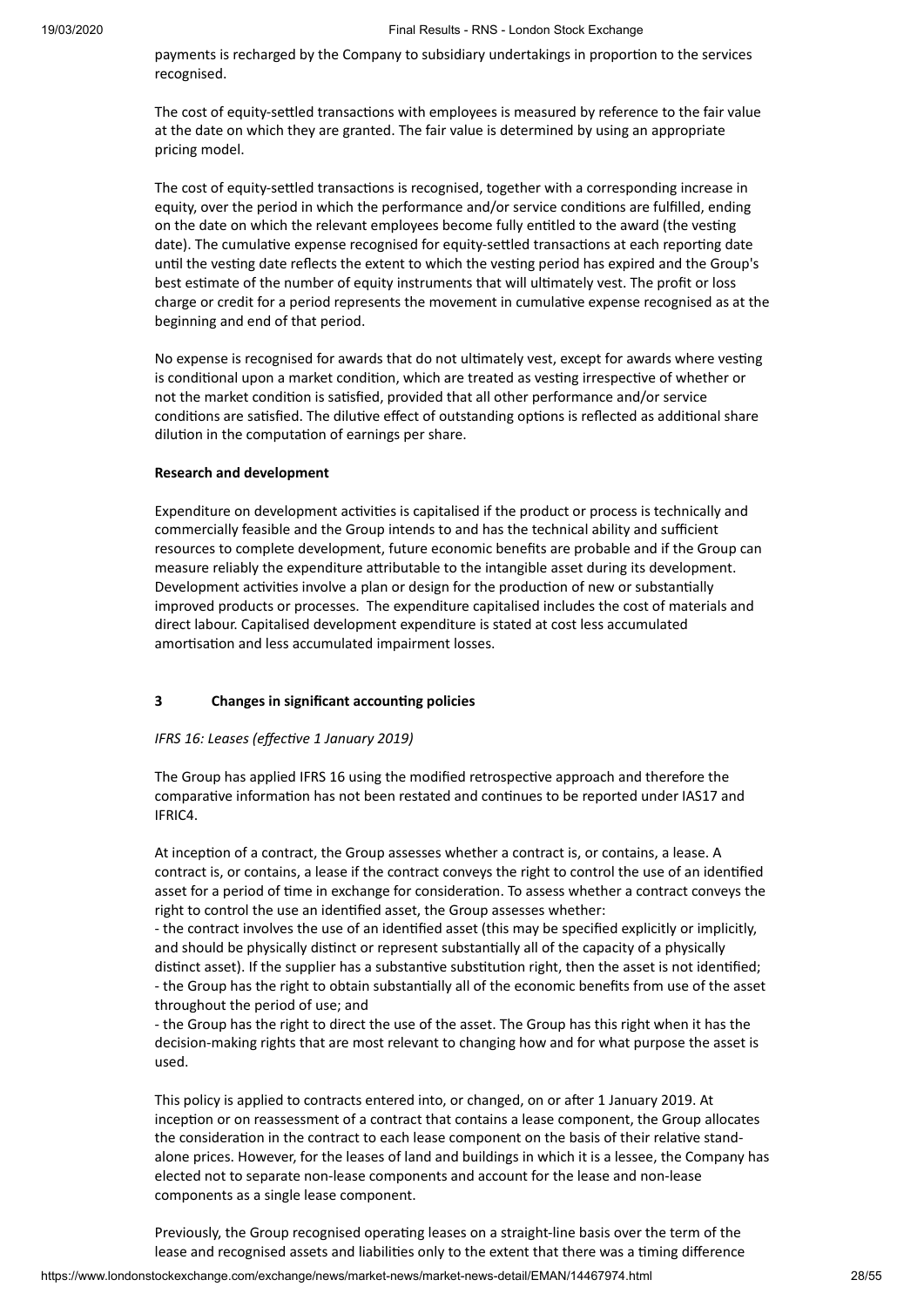between actual lease payments and the expense recognised.

In addition, the Group will no longer recognise provisions for operating leases that it assesses to be onerous. Instead, the Company will include the payments due under the lease in its lease liability.

#### *Leases in which the Group is a lessee*

The Company recognises a right-of-use asset and a lease liability at the lease commencement date. The right-of-use asset is initially measured at cost, which comprises the initial amount of the lease liability adjusted for any lease payments made at or before the commencement date, plus any initial direct costs incurred and an estimate of costs to dismantle and remove the underlying asset or to restore the underlying asset or the site on which it is located. less any lease incentives received.

The right-of-use asset is subsequently depreciated using the straight-line method from the commencement date to the end of the lease term. The right-of-use asset is periodically reduced by impairment losses, if any, and adjusted for certain remeasurements of the lease liability.

The lease liability is initially measured at the present value of the lease payments at the commencement date, discounted using the interest rate implicit in the lease or, if that rate cannot be readily determined, the Group's incremental borrowing rate.

Lease payments included in the measurement of the lease liability comprise the following: - fixed payments

- variable lease payments that depend on an index or a rate, initially measured using the index or rate as at the commencement date

- amounts expected to be payable under a residual value guarantee

The lease liability is measured at amortised cost using the effective interest method. It is remeasured when there is a change in future lease payments arising from a change in an index or rate, if there is a change in the Group's estimate of the amount expected to be payable under a residual value guarantee, or if the Group changes its assessment of whether it will exercise a purchase, extension or termination option.

When the lease liability is remeasured, a corresponding adjustment is made to the carrying amount of the right-of-use asset, or is recorded in profit or loss if the carrying amount of the rightof-use asset has been reduced to zero.

The Group presents right-of-use assets that do not meet the definition of investment property, in property, plant and equipment. Lease liabilities are presented in loans and borrowings in the balance sheet.

In the comparative period under IAS17, as a lessee the Group classified leases that transferred substantially all of the risks and rewards of ownership as finance leases. When this was the case, the leased assets were measured initially at an amount equal to the lower of their fair value and the present value of the minimum lease payments. Minimum lease payments were the payments over the lease term that the lessee was required to make, excluding any contingent rent.

Assets held under other leases were classified as operating leases and were not recognised in the Group's balance sheet. Payments made under operating leases were recognised in the profit and loss on a straight-line basis over the term of the lease.

#### *Short-term leases and leases of low-value assets*

The Group has elected not to recognise right-of-use assets and lease liabilities for short-term leases that have a lease term of 12 months or less and leases of low-value assets. The Group recognises these lease payments as an expense on a straight-line basis over the lease term.

#### **4 Crical accounng esmates**

In the application of the Group's accounting policies, the Directors are required to make judgements, estimates and assumptions about the carrying amounts of assets and liabilities that are not readily apparent from other sources. The estimates and associated assumptions are based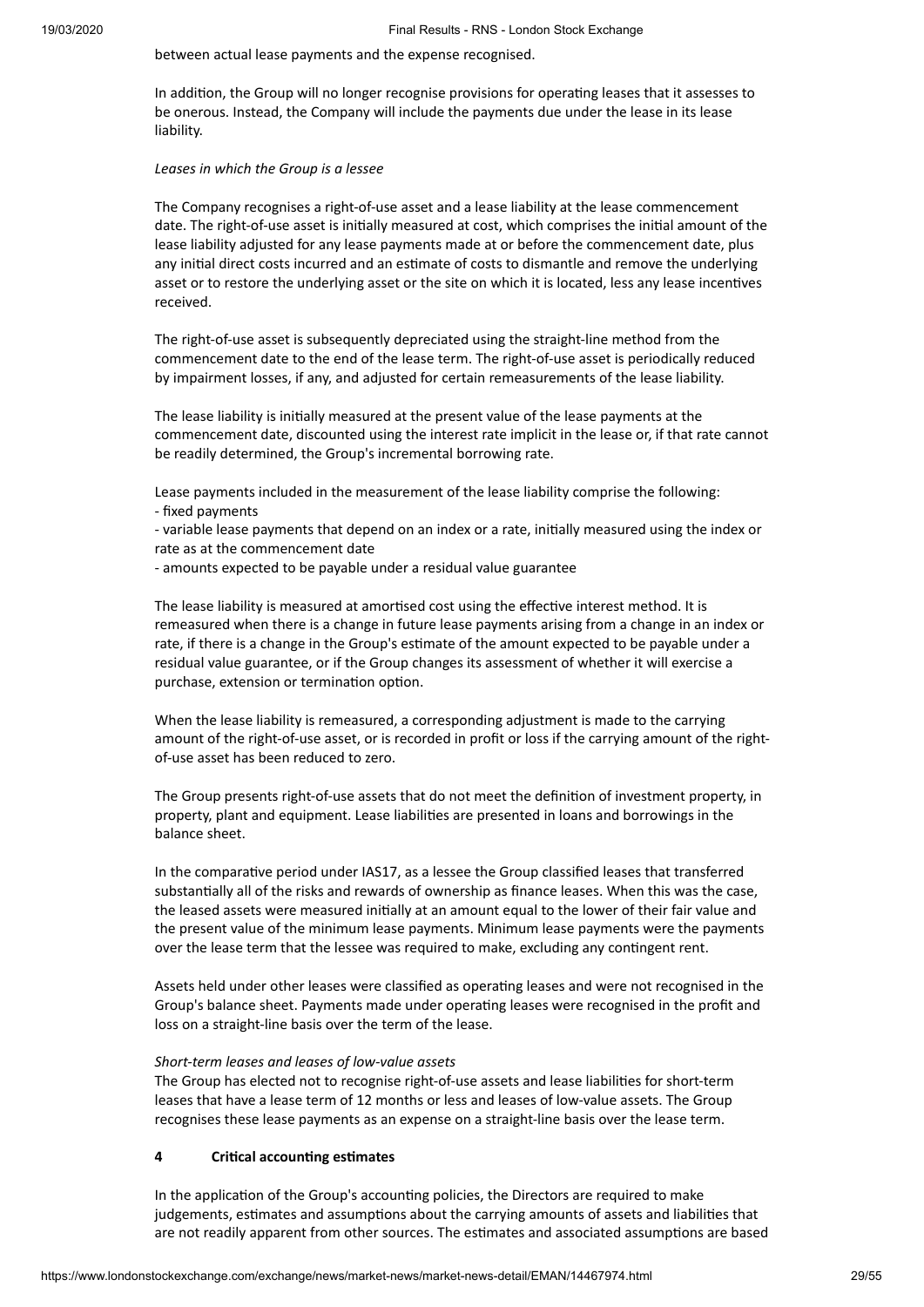on historical experience and other facts that are considered to be relevant. Actual results may differ from these estimates.

These estimates and underlying assumptions are reviewed on an ongoing basis. Revisions to accounting estimates are recognised in the period in which the estimate is revised, if the revision affects only that period, or in the period of the revision and future periods if the revision affects both current and future periods. In the current year, there are no estimates or assumptions that have a significant risk of causing a material adjustment to the carrying amounts of assets and liabilities.

#### **Impairment of intangible assets**

Determining whether intangible assets are impaired requires an estimate of the fair value of the cash-generating units less costs to sell. The determination of a fair value and of suitable selling costs require a level of estimation. In situations where this is lower than the book value of the net assets of the cash generating unit, a value-in-use calculation will need to be performed. The value-in-use calculation requires the entity to estimate the future cash flows expected to arise from the cash-generating unit and a suitable discount rate in order to calculate present value. Details of the impairment accounting policies are set out in the above notes.

#### **Impairment of tangible assets**

Determining whether tangible assets are impaired requires an assessment at each reporting date to determine whether there is objective evidence that it is impaired. A tangible asset is impaired if objective evidence indicates that a loss event has occurred after the initial recognition of the asset which has a negative impact on the estimated future cash flows of that asset. In situations where there are impairment indicators, an impairment loss will be recognised as the difference between its carrying amount and the present value of the estimated future cash flows discounted at the asset's original effective interest rate. The value-in-use calculation requires the entity to estimate the future cash flows expected to arise from the cash-generating unit and a suitable discount rate in order to calculate present value.

#### **5 Revenue**

|                        | Year ended | Year ended |
|------------------------|------------|------------|
|                        | 2 January  | 3 January  |
|                        | 2020       | 2019       |
|                        | £000       | £000       |
|                        |            |            |
| Film and entertainment | 37,195     | 31,465     |
| Food and beverages     | 23,310     | 17,622     |
| Other income           | 4,450      | 2,793      |
|                        | 64,955     | 51,880     |

All trade takes place in the United Kingdom. Other income includes items such as advertising and sponsorship.

The following provides information about opening and closing receivables, contract assets and liabilies from contracts with customers. There was no impact on the opening balance sheet when the Company first applied IFRS15 on 29 December 2017.

| <b>Contract balances</b>    | 2 January | 3 January |
|-----------------------------|-----------|-----------|
|                             | 2020      | 2019      |
|                             | £000      | £000      |
| Trade and other receivables | 1,428     | 963       |
| Deferred income             | 3,813     | 2,935     |

Deferred income relates to advanced consideration received from customers in respect of memberships, gift cards and advanced screenings. All deferred balances at the beginning of the year (£2,935,000) were recognised in the profit and loss during the year. All deferred income at the end of the year (£3,788,000) is due to be recognised within 12 months.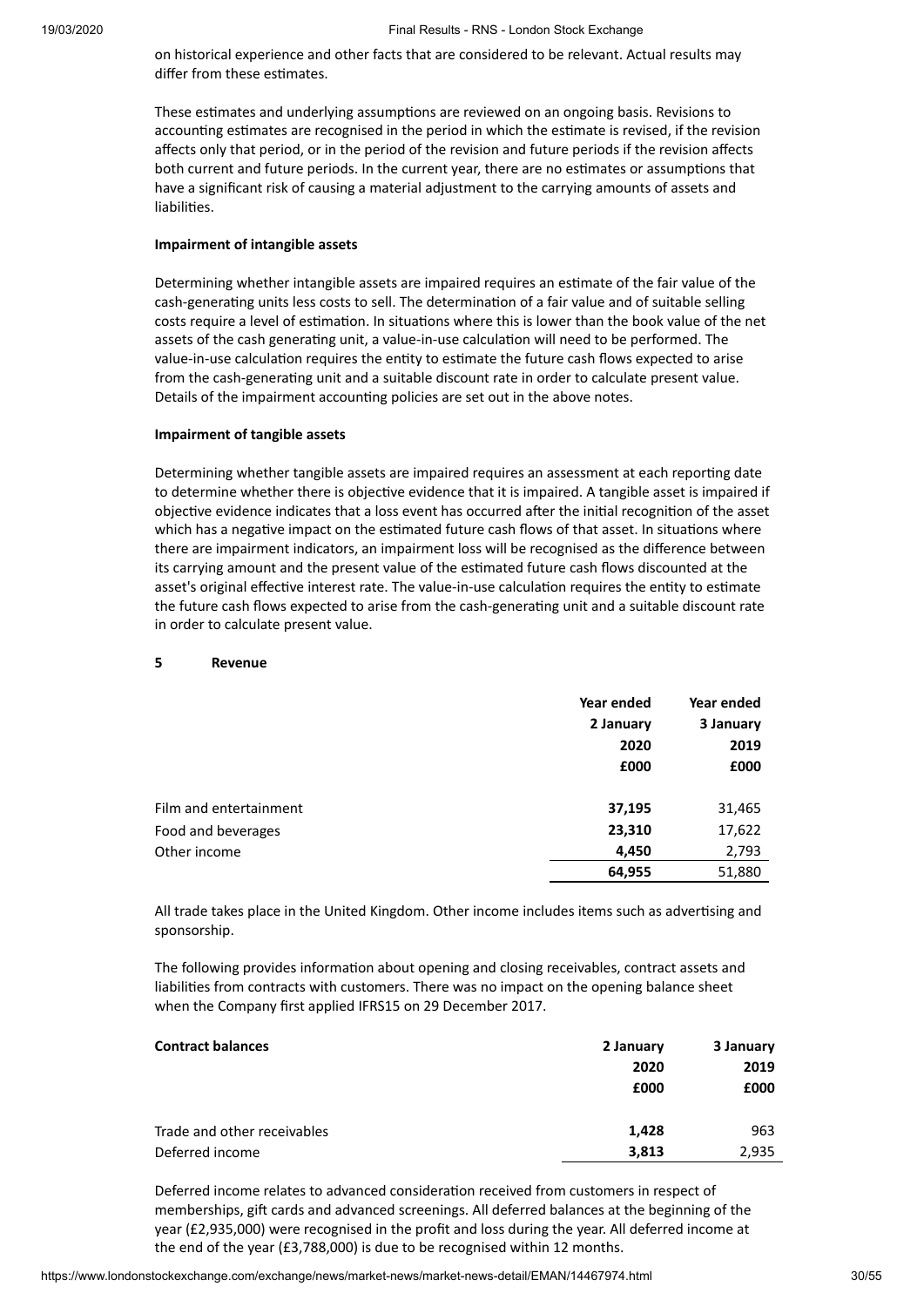#### **6 Profit before taxation**

Profit before taxation is stated after charging:

|                                         | Year ended | Year ended |
|-----------------------------------------|------------|------------|
|                                         | 2 January  | 3 January  |
|                                         | 2020       | 2019       |
|                                         | £000       | £000       |
|                                         |            |            |
| Depreciation of tangible assets         | 5,748      | 4,236      |
| Depreciation of right-of-use assets     | 2,650      |            |
| Amortisation of intangible assets       | 366        | 328        |
| Loss on disposal of property, plant and |            |            |
| equipment                               | 52         | 17         |
| Operating lease (income)/expense        | (98)       | 3,301      |
| Share-based payments                    | 688        | 500        |
| Acquisition and incorporation expenses  | 25         | 9          |

#### **7 Staff numbers**

The average number of employees (including Directors) during the year, analysed by category, was as follows:

|            | 2 January<br>2020<br><b>Number</b> | 3 January<br>2019<br><b>Number</b> |
|------------|------------------------------------|------------------------------------|
| Management | 178                                | 136                                |
| Operations | 787<br>965                         | 641<br>777                         |

Management staff represent all full-time employees in the Group.

#### **8 Employee costs including Directors**

|                       | Year ended | Year ended |
|-----------------------|------------|------------|
|                       | 2 January  | 3 January  |
|                       | 2020       | 2019       |
|                       | £000       | £000       |
| Wages and salaries    | 14,126     | 11,414     |
| Social security costs | 1,071      | 870        |
| Pension costs         | 207        | 126        |
| Share-based payments  | 688        | 500        |
| Other staff benefits  | 9          | 6          |
|                       | 16,101     | 12,916     |

There were pension liabilities as at 2 January 2020 of £49,000 (3 January 2019: £30,000).

#### **9 Directors' remuneration**

The remuneration of the Directors, who are the key management personnel of the Group, is set out below in aggregate for each of the categories specified in IAS24 Related Party Disclosures:

| Year ended | Year ended |
|------------|------------|
| 2 January  | 3 January  |
| 2020       | 2019       |
| £000       | £000       |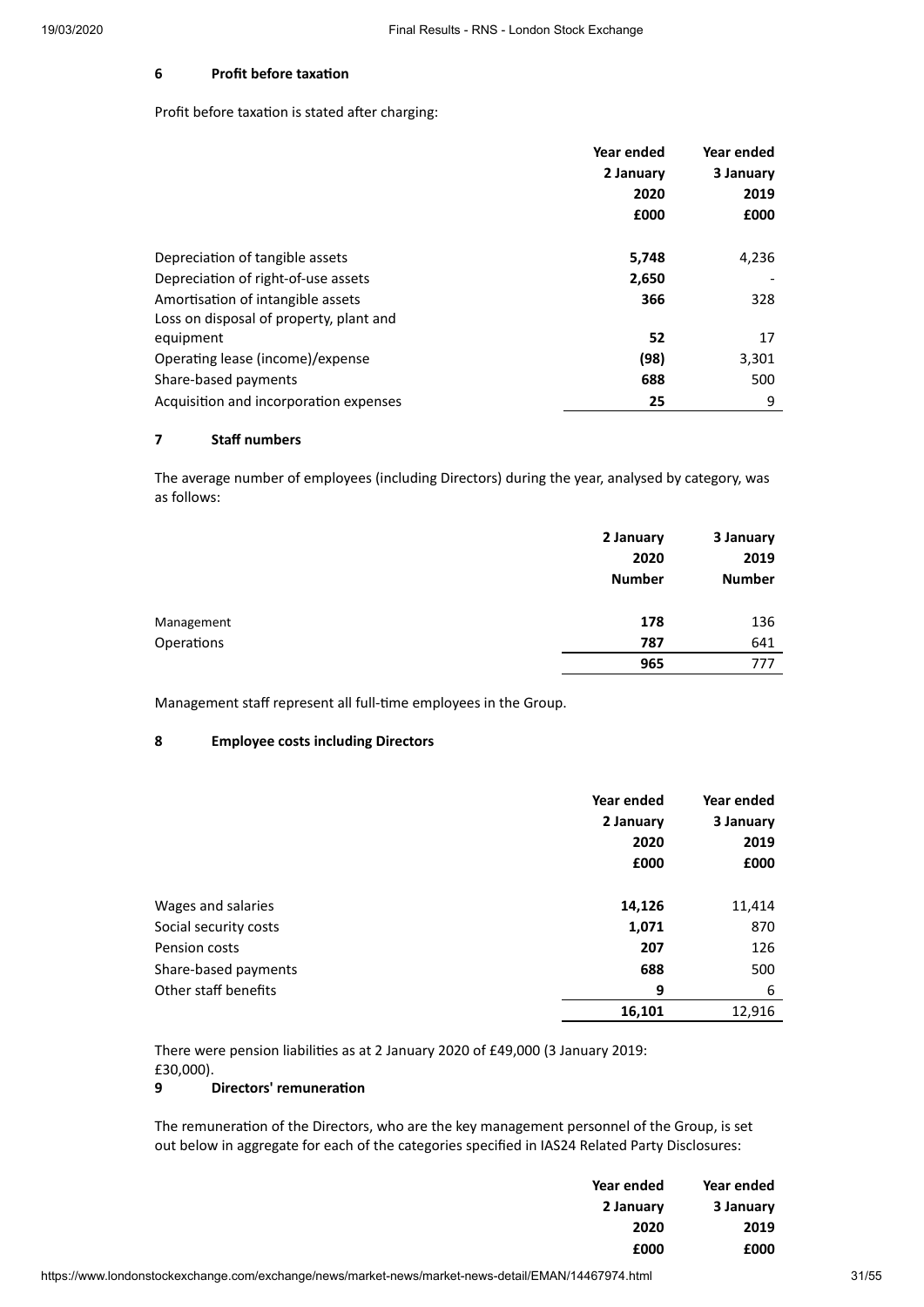| Salaries/fees         | 548 | 480 |
|-----------------------|-----|-----|
| <b>Bonuses</b>        | 90  | 70  |
| Other benefits        | 9   | 6   |
| Pension contributions | 18  | 29  |
|                       | 665 | 585 |
| Share-based payments  | 223 | 193 |
|                       | 888 | 778 |

Share-based payment credits in relation to option lapses for Directors during the year were £35,000 (2018: £nil).

Information regarding the highest paid Director is as follows:

| Salaries/fees         | 194 | 172 |
|-----------------------|-----|-----|
| <b>Bonuses</b>        | 40  | 55  |
| Other benefits        | 4   |     |
| Pension contributions | 11  | 17  |
|                       | 249 | 246 |
| Share-based payments  | 237 | 97  |
|                       | 486 | 343 |

Directors remuneration for each Director is disclosed in the Directors' report. The costs relating to the Directors remuneration are wholly incurred by Everyman Media Limited for the wider Group. The amount attributable to services provided to the Company was £178,000 (2018: £186,000). 3 Directors exercised options over shares in the Company during the year (2018: 2).

#### 10 **Auditor's** remuneration

| Fees payable to the Company's auditor for:          | Year ended<br>2 January<br>2020<br>£000 | Year ended<br>3 January<br>2019<br>£000 |
|-----------------------------------------------------|-----------------------------------------|-----------------------------------------|
| Audit of the Company's financial statements         | 12                                      | 12                                      |
| Audit of the subsidiary undertakings of the Company | 77                                      | 73                                      |
| Taxation and compliance services to the Group       | 57                                      | 58                                      |
|                                                     | 146                                     | 143                                     |

The Group's policy on the use of the external auditor for non-audit services is to ensure that any work undertaken does not impair the auditor's independence. We have considered the auditor's independence and we continue to believe that KPMG LLP is independent within the meaning of all UK regulatory and professional requirements and the objectivity of the audit engagement partner and audit staff are not impaired.

#### **11 Financial income**

|                     | Year ended<br>2 January | Year ended<br>3 January  |
|---------------------|-------------------------|--------------------------|
|                     | 2020                    | 2019                     |
|                     | £'000                   | £'000                    |
| Interest receivable | 1                       | $\overline{\phantom{a}}$ |
|                     |                         |                          |

#### **12 Financial expenses**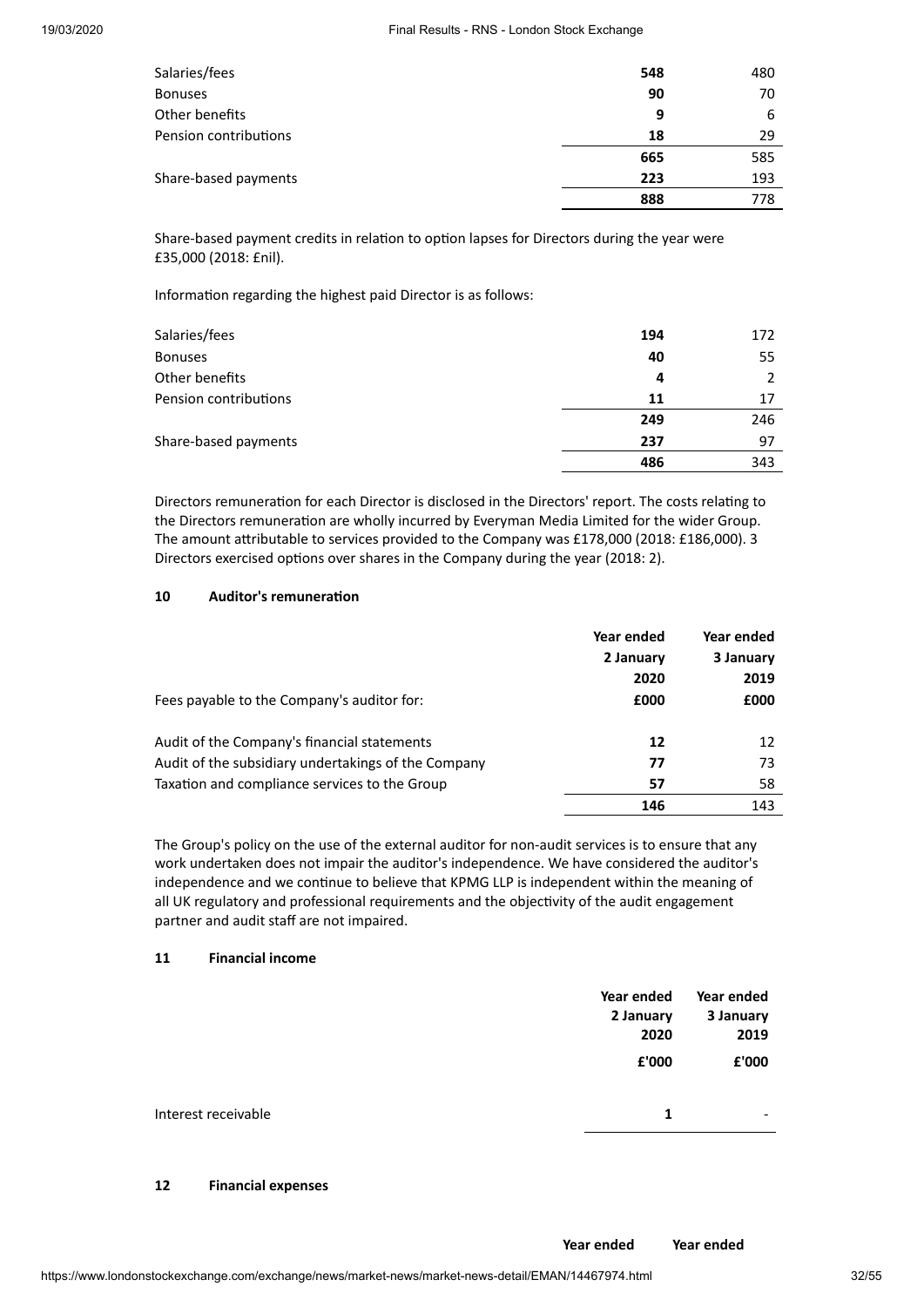|                                                             | 2 January<br>2020 | 3 January<br>2019 |
|-------------------------------------------------------------|-------------------|-------------------|
|                                                             | £000              | £000              |
| Interest on bank loans and overdrafts                       | 405               | 185               |
| Less: Interest capitalised within assets under construction | (68)              | (25)              |
| Bank loan arrangement fees                                  | 58                |                   |
| Interest on lease liabilities                               | 2,115             |                   |
| Interest expense recognised in the profit and loss          | 2,510             | 160               |

#### 13 **Taxation**

|                                                   | Year ended | Year ended |
|---------------------------------------------------|------------|------------|
|                                                   | 2 January  | 3 January  |
|                                                   | 2020       | 2019       |
|                                                   | £000       | £000       |
| Tax expense                                       |            |            |
| Current tax                                       | 428        |            |
| Deferred tax expense                              |            |            |
| Origination and reversal of temporary differences | (19)       | 277        |
| Deferred tax not previously recognised            | 111        | 402        |
| Total tax charge                                  | 526        | 679        |

The reasons for the difference between the actual tax charge for the period and the standard rate of corporation tax in the United Kingdom applied to the profit for the year are as follows:

| Reconciliation of effective tax rate                                           | Year ended<br>2 January<br>2020<br>£000 | Year ended<br>3 January<br>2019<br>£000 |
|--------------------------------------------------------------------------------|-----------------------------------------|-----------------------------------------|
| Profit before tax                                                              | 2,296                                   | 2,716                                   |
| Tax at the UK corporation tax rate of 19.00%                                   | 436                                     | 516                                     |
| Permanent differences (expenses not deductible for tax purposes)               | 49                                      | 18                                      |
| Previously unrecognised corporation tax                                        | 6                                       |                                         |
| Deferred tax not previously recognised                                         | 111                                     | 384                                     |
| Other short term timing differences (potentially exercisable share<br>options) | 32                                      | (239)                                   |
| Effect of change in expected future statutory rates on deferred tax            | (108)                                   |                                         |
| Total tax expense                                                              | 526                                     | 679                                     |

A reduction in the UK corporation tax rate from 21% to 20% (effective from 1 April 2015) was substantively enacted on 2 July 2013. Further reductions to 19% (effective from 1 April 2017) and to 18% (effective 1 April 2020) were substantively enacted on 26 October 2015 and an additional reduction to 17% (effective 1 April 2020) was substantively enacted on 6 September 2016. This will reduce the Group's future current tax charge accordingly. The deferred tax at 2 January 2020 has been calculated based on these rates.

#### **14 Earnings per share**

| Year ended | Year ended |
|------------|------------|
| 2 January  | 3 December |
| 2020       | 2019       |
| £000       | £000       |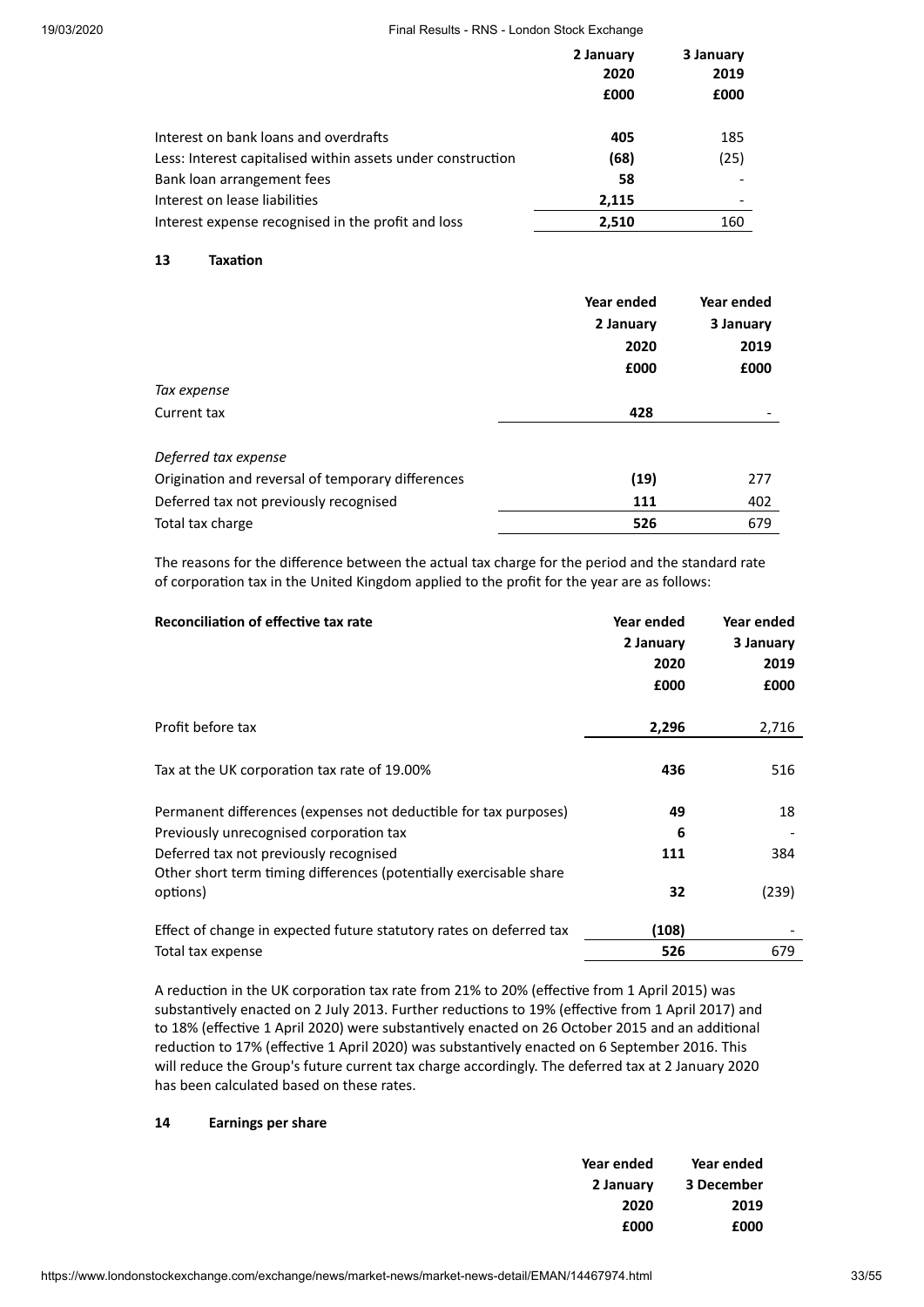| Profit used in calculating basic and diluted earnings per share                                                | 1.770     | 2,037     |
|----------------------------------------------------------------------------------------------------------------|-----------|-----------|
| Number of shares (000's)<br>Weighted average number of shares for the purpose of basic                         |           |           |
| earnings per share                                                                                             | 72,245    | 70,391    |
| Number of shares (000's)<br>Weighted average number of shares for the purpose of<br>diluted earnings per share | 73,179    | 73,366    |
| Basic earnings per share (pence)                                                                               | 2.45      | 2.89      |
| Diluted earnings per share (pence)                                                                             | 2.42      | 2.78      |
| Weighted average number of shares for the purpose of                                                           |           |           |
| basic earnings per share                                                                                       | 2 January | 3 January |
|                                                                                                                | 2020      | 2019      |
|                                                                                                                | Weighted  | Weighted  |
|                                                                                                                | average   | average   |
|                                                                                                                | no. 000's | no. 000's |
| Issued at beginning of the year                                                                                | 70,989    | 70,027    |
| Share options exercised                                                                                        | 623       | 364       |
| Shares issued as consideration for acquisition with no                                                         |           |           |
| change of control                                                                                              | 633       |           |
| Weighted average number of shares at end of the year                                                           | 72,245    | 70,391    |
| Weighted average number of shares for the purpose of                                                           |           |           |
| diluted earnings per share                                                                                     |           |           |
| Basic weighted average number of shares                                                                        | 72,245    | 70,391    |
| Effect of share options in issue                                                                               | 934       | 2,975     |
| Weighted average number of shares at end of the year                                                           | 73,179    | 73,366    |

Basic earnings per share values are calculated by dividing net profit/(loss) for the year attributable to Ordinary equity holders of the parent by the weighted average number of Ordinary shares outstanding during the year.

The Company has 4,278,000 potentially issuable Ordinary shares (2018: 6,744,000) all of which relate to the potential dilution from share options issued to the Directors and certain employees and contractors, under the Group's incentive arrangements.

The Company made a post-tax loss for the year of £1,470,000 (2018: £109,000).

#### **15 Property, plant and equipment**

(Group)

|                        | Land &<br><b>Buildings</b><br>£000 | Leasehold<br><i>improvements</i><br>£000 | Plant &<br>machinery<br>£000 | <b>Fixtures &amp;</b><br>fittings<br>£000 | Assets under<br>construction<br>£000 | <b>Total</b><br>£000 |
|------------------------|------------------------------------|------------------------------------------|------------------------------|-------------------------------------------|--------------------------------------|----------------------|
| Cost                   |                                    |                                          |                              |                                           |                                      |                      |
| At 29 December 2017    |                                    | 42,962                                   | 8,183                        | 7,451                                     | 797                                  | 59,393               |
| Acquired in the year   | 6,339                              | 9,101                                    | 2,705                        | 1,178                                     | 2,912                                | 22,235               |
| <b>Disposals</b>       |                                    | (120)                                    | (167)                        | (826)                                     | $\overline{\phantom{0}}$             | (1, 113)             |
| Transfer to profit and |                                    |                                          |                              |                                           |                                      |                      |
| loss                   |                                    |                                          |                              |                                           | (41)                                 | (41)                 |
| Transfer to            |                                    |                                          |                              |                                           |                                      |                      |
| intangibles            |                                    |                                          | (118)                        |                                           |                                      | (118)                |
| Transfer on            |                                    |                                          |                              |                                           |                                      |                      |
| completion             |                                    | 265                                      |                              |                                           | (265)                                |                      |
| At 3 January 2019      | 6,339                              | 52,208                                   | 10,603                       | 7,803                                     | 3,403                                | 80,356               |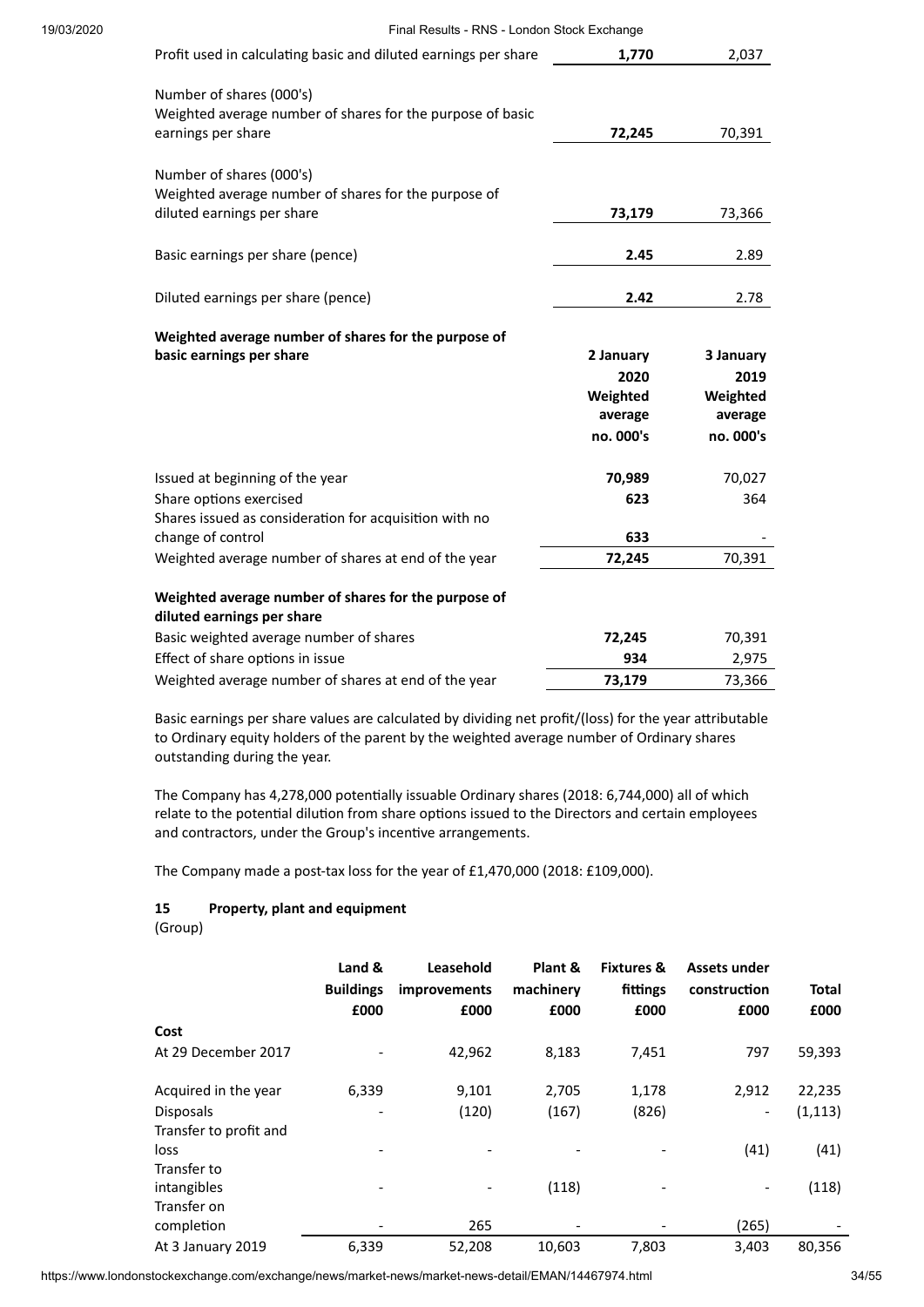| Acquired in the year   | 190   | 15,329 | 4,130  | 1,694 | 1,811   | 23,154  |
|------------------------|-------|--------|--------|-------|---------|---------|
| <b>Disposals</b>       |       | (150)  | (261)  | (592) |         | (1,003) |
| Transfer to profit and |       |        |        |       |         |         |
| loss                   |       |        |        |       | (5)     | (5)     |
| Transfer on            |       |        |        |       |         |         |
| completion             |       | 2,138  | 174    | 457   | (2,769) |         |
| At 2 January 2020      | 6,529 | 69,525 | 14,646 | 9,362 | 2,440   | 102,502 |
|                        |       |        |        |       |         |         |
| Depreciation           |       |        |        |       |         |         |
| At 29 December 2017    |       | 4,766  | 3,135  | 3,253 |         | 11,154  |
| Charge for the year    |       | 2,112  | 1,506  | 618   |         | 4,236   |
| On disposals           |       | (118)  | (163)  | (806) |         | (1,087) |
| At 3 January 2019      |       | 6,760  | 4,383  | 3,063 |         | 14,206  |
|                        |       |        |        |       |         |         |
| Charge for the year    | 109   | 2,615  | 2,197  | 827   |         | 5,748   |
| On disposals           |       | (99)   | (260)  | (592) |         | (951)   |
| At 2 January 2020      | 109   | 9,276  | 6,320  | 3,298 |         | 19,003  |
|                        |       |        |        |       |         |         |
| Net book value         |       |        |        |       |         |         |
| At 2 January 2020      | 6,420 | 60,249 | 8,326  | 6,064 | 2,440   | 83,499  |
|                        |       |        |        |       |         |         |
|                        |       |        |        |       |         |         |
| At 3 January 2019      | 6,339 | 45,448 | 6,220  | 4,740 | 3,403   | 66,150  |
|                        |       |        |        |       |         |         |
| At 28 December 2017    |       | 38,196 | 5,048  | 4,198 | 797     | 48,239  |
|                        |       |        |        |       |         |         |

The Group held no assets under finance leases at the balance sheet date (2018: £nil).

For impairment considerations of tangible fixed assets this was considered using the value in use basis disclosed in Note 17.

#### **Property, plant and equipment**

(Company only)

|                      | Plant &   | <b>Fixtures &amp;</b> |              |
|----------------------|-----------|-----------------------|--------------|
|                      | machinery | fittings              | <b>Total</b> |
|                      | £000      | £000                  | £000         |
| Cost                 |           |                       |              |
| At 29 December 2017  | 485       | 255                   | 740          |
| Acquired in the year |           |                       |              |
| At 3 January 2019    | 485       | 255                   | 740          |
| Acquired in the year |           |                       |              |
| At 2 January 2020    | 485       | 255                   | 740          |
| Depreciation         |           |                       |              |
| At 29 December 2017  | 198       | 65                    | 263          |
| Charge for the year  | 97        | 32                    | 129          |
| At 3 January 2019    | 295       | 97                    | 392          |
| Charge for the year  | 97        | 32                    | 129          |
| At 2 January 2020    | 392       | 129                   | 521          |
| Net book value       |           |                       |              |
| At 2 January 2020    | 93        | 126                   | 219          |
| At 3 January 2019    | 190       | 158                   | 348          |

https://www.londonstockexchange.com/exchange/news/market-news/market-news-detail/EMAN/14467974.html 35/55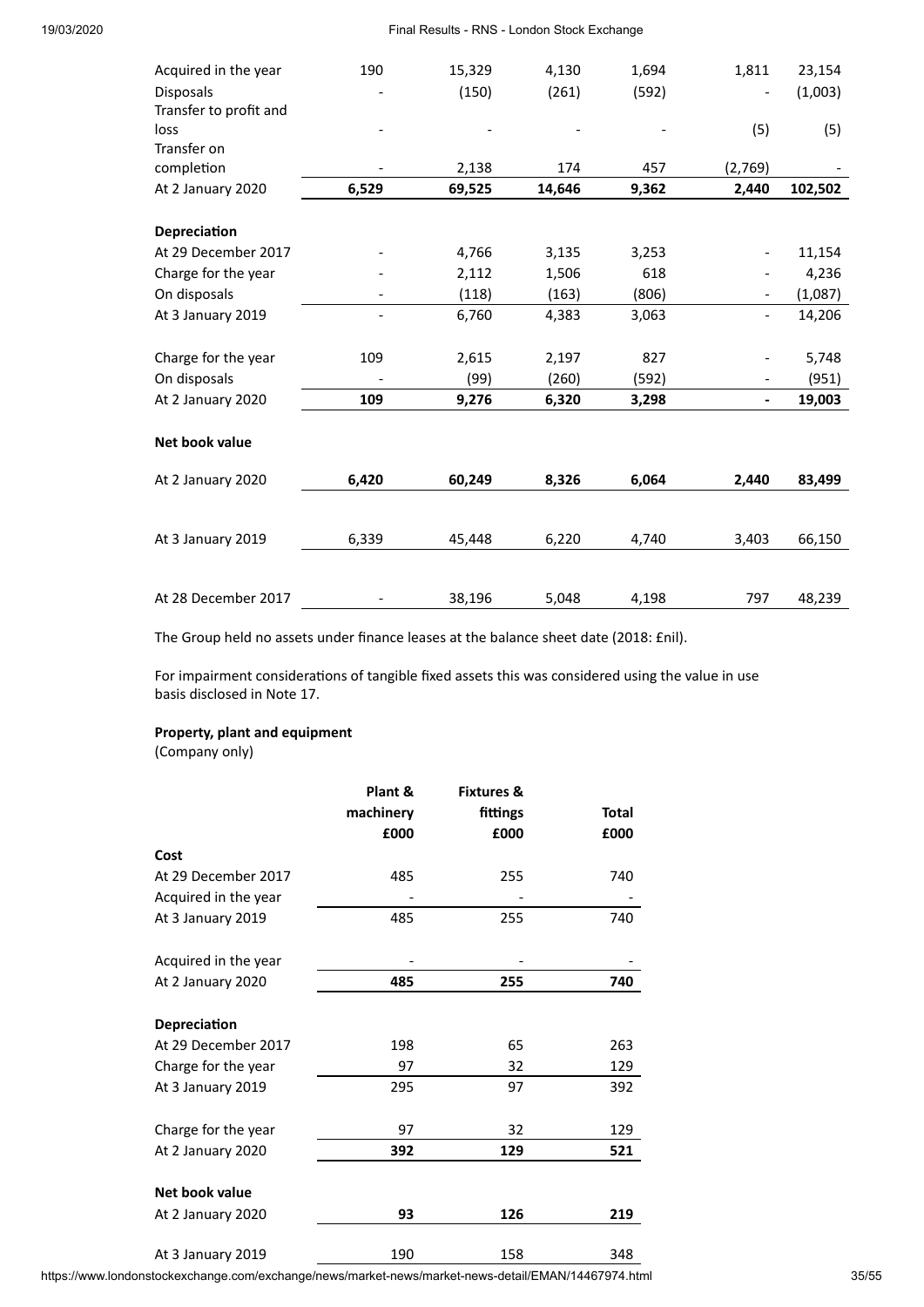| At 29 December 2017<br>287 | 190 |
|----------------------------|-----|
|----------------------------|-----|

## **16 Right-of-use assets**

(Group)

|                                                    |                   |                                        | Land &<br><b>Buildings</b><br>£'000       | <b>Motor</b><br><b>Vehicles</b><br>£'000   | <b>Total</b><br>£'000      |
|----------------------------------------------------|-------------------|----------------------------------------|-------------------------------------------|--------------------------------------------|----------------------------|
| Cost                                               |                   |                                        |                                           |                                            |                            |
| Recognition on adoption of IFRS 16                 |                   |                                        | 57,756                                    | $\overline{\phantom{0}}$                   | 57,756                     |
| Transfer of existing lease-related assets          |                   |                                        | (8,621)                                   |                                            | (8,621)                    |
| Additions/reassessments                            |                   |                                        | 11,880                                    | 50                                         | 11,930                     |
| At 2 January 2020                                  |                   |                                        | 61,015                                    | 50                                         | 61,065                     |
| <b>Amortisation and impairment</b>                 |                   |                                        |                                           |                                            |                            |
| Charge for the year                                |                   |                                        | 2,639                                     | 11                                         | 2,650                      |
| At 2 January 2020                                  |                   |                                        | 2,639                                     | 11                                         | 2,650                      |
| Net book value                                     |                   |                                        |                                           |                                            |                            |
| At 2 January 2020                                  |                   |                                        | 58,376                                    | 39                                         | 58,415                     |
| 16<br><b>Right-of-use assets</b><br>(Company only) |                   |                                        |                                           |                                            | Land &<br><b>Buildings</b> |
| Cost                                               |                   |                                        |                                           |                                            | £'000                      |
| Recognition on adoption of IFRS 16                 |                   |                                        |                                           |                                            | 9,711                      |
| Transfer of existing lease-related assets          |                   |                                        |                                           |                                            | (741)                      |
| Additions/reassessments                            |                   |                                        |                                           |                                            | 301                        |
| At 2 January 2020                                  |                   |                                        |                                           |                                            | 9,271                      |
|                                                    |                   |                                        |                                           |                                            |                            |
| <b>Amortisation and impairment</b>                 |                   |                                        |                                           |                                            |                            |
| Charge for the year                                |                   |                                        |                                           |                                            | 515                        |
| At 2 January 2020                                  |                   |                                        |                                           |                                            | 515                        |
| Net book value                                     |                   |                                        |                                           |                                            |                            |
| At 2 January 2020                                  |                   |                                        |                                           |                                            | 8,756                      |
| 17<br>Intangible assets<br>(Group)                 |                   |                                        |                                           |                                            |                            |
|                                                    | Goodwill<br>£'000 | Leasehold<br><b>interests</b><br>£'000 | <b>Software</b><br><b>Assets</b><br>£'000 | Software in<br><b>Development</b><br>£'000 | Total<br>£'000             |
| Cost                                               |                   |                                        |                                           |                                            |                            |
| At 29 December 2017                                | 8,951             | 674                                    | 619                                       |                                            | 10,244                     |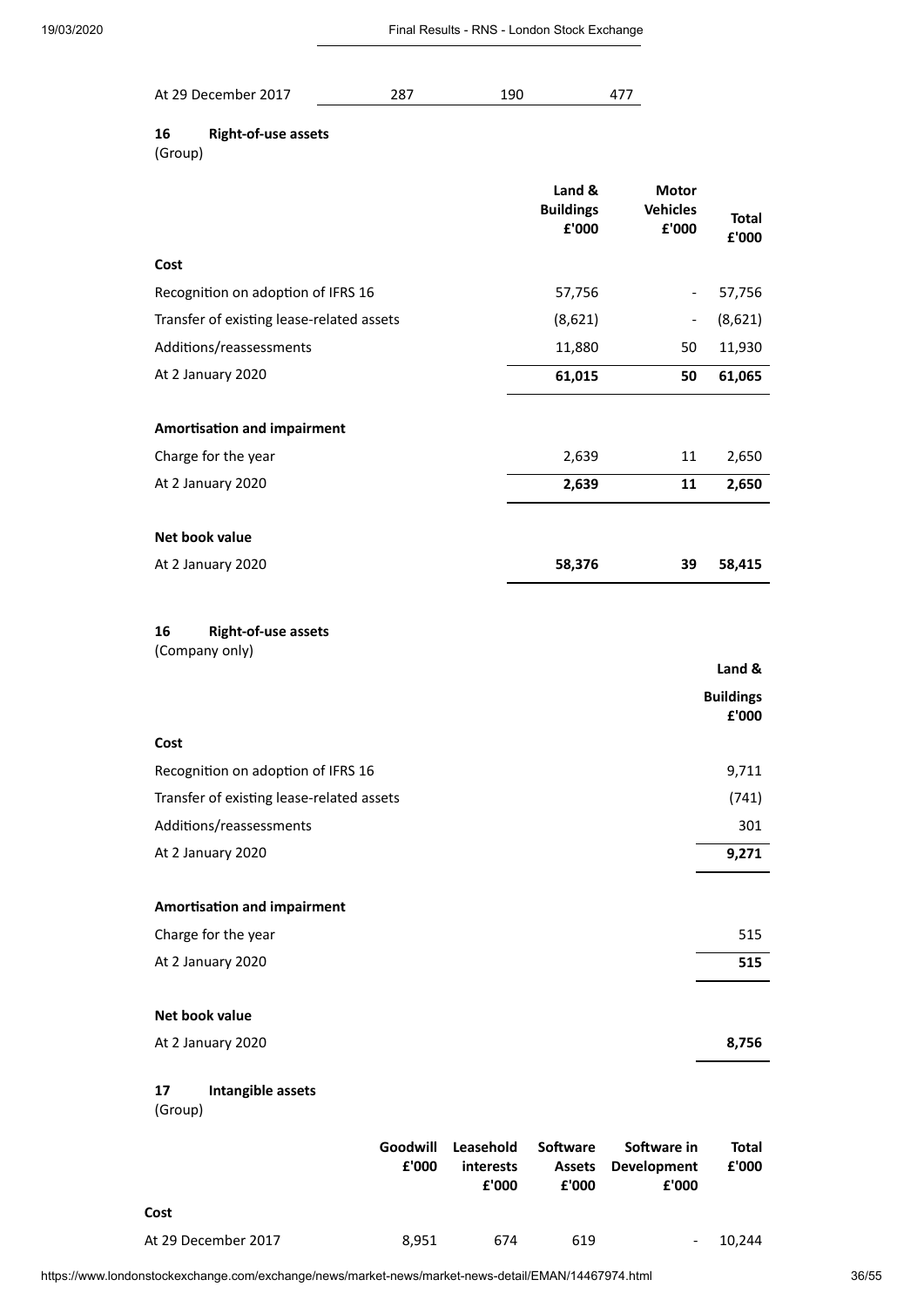| 19/03/2020 |                                    |                              |                              | Final Results - RNS - London Stock Exchange |                              |        |
|------------|------------------------------------|------------------------------|------------------------------|---------------------------------------------|------------------------------|--------|
|            | Acquired in the year               |                              |                              | 632                                         | 263                          | 895    |
|            | Transfer from tangibles            |                              |                              | 118                                         | $\blacksquare$               | 118    |
|            | At 3 January 2019                  | 8,951                        | 674                          | 1,369                                       | 263                          | 11,257 |
|            | Acquired in the year               |                              |                              | 938                                         | 15                           | 953    |
|            | <b>Disposals</b>                   |                              | (674)                        | (63)                                        | $\qquad \qquad \blacksquare$ | (737)  |
|            | Transfer on completion             |                              |                              | 263                                         | (263)                        |        |
|            | At 2 January 2020                  | 8,951                        | $\blacksquare$               | 2,507                                       | 15                           | 11,473 |
|            | <b>Amortisation and impairment</b> |                              |                              |                                             |                              |        |
|            | At 29 December 2017                |                              | 90                           | 88                                          | $\overline{\phantom{a}}$     | 178    |
|            | Transfer from tangibles            |                              |                              | 97                                          |                              | 97     |
|            | Charge for the year                |                              | 36                           | 291                                         | $\overline{\phantom{a}}$     | 327    |
|            | At 3 January 2019                  |                              | 126                          | 476                                         | $\equiv$                     | 602    |
|            | Charge for the year                |                              |                              | 366                                         |                              | 366    |
|            | On disposals                       | $\qquad \qquad \blacksquare$ | (126)                        | (63)                                        | $\qquad \qquad \blacksquare$ | (189)  |
|            | At 2 January 2020                  | $\blacksquare$               | $\overline{a}$               | 779                                         | $\overline{\phantom{m}}$     | 779    |
|            | Net book value                     |                              |                              |                                             |                              |        |
|            | At 2 January 2020                  | 8,951                        | $\qquad \qquad \blacksquare$ | 1,728                                       | 15                           | 10,694 |
|            | At 3 January 2019                  | 8,951                        | 548                          | 893                                         | 263                          | 10,655 |
|            | At 29 December 2017                | 8,951                        | 584                          | 531                                         | $\qquad \qquad \blacksquare$ | 10,066 |

## 17 **Intangible assets** (continued)

(Company only)

|                                    | Leasehold        |              |
|------------------------------------|------------------|--------------|
|                                    | <b>Interests</b> | <b>Total</b> |
|                                    | £000             | £000         |
| Cost                               |                  |              |
| At 29 December 2017                | 674              | 674          |
| Acquired in the year               |                  |              |
| At 3 January 2019                  | 674              | 674          |
| Acquired in the year               |                  |              |
| Disposals                          | (674)            | (674)        |
| At 2 January 2020                  |                  |              |
| <b>Amortisation and impairment</b> |                  |              |
| At 29 December 2017                | 90               | 90           |
| Charge for the year                | 36               | 36           |
| At 3 January 2019                  | 126              | 126          |
| Charge for the year                |                  |              |
| On disposals                       | (126)            | (126)        |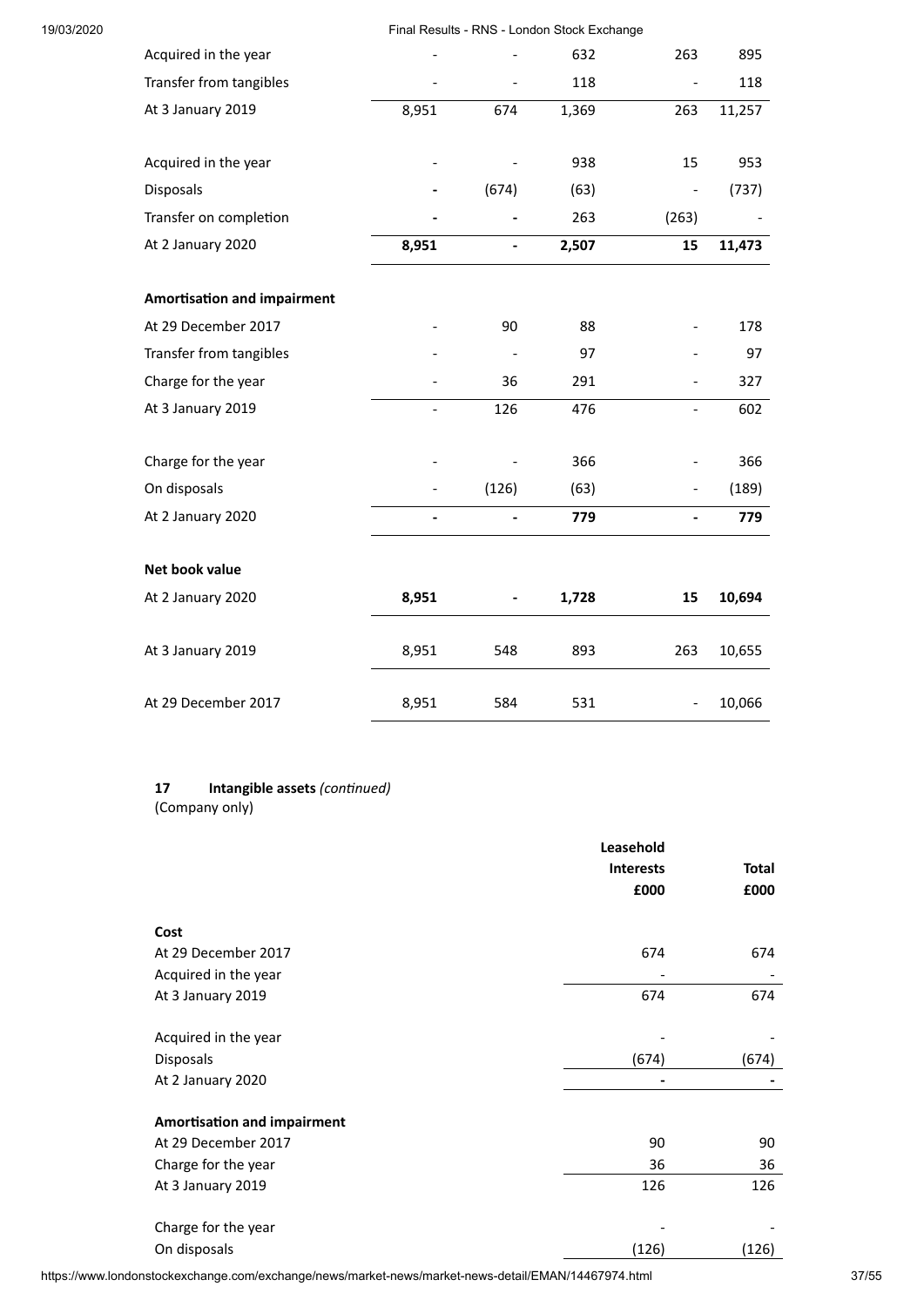| At 2 January 2020                   |      |     |
|-------------------------------------|------|-----|
| Net book value<br>At 2 January 2020 | $\,$ |     |
| At 3 January 2019                   | 547  | 547 |
| At 28 December 2017                 | 584  | 584 |

Value-in-use calculations are performed annually and at each reporting date for each cashgenerating unit (CGU) which represents each site acquired. Value-in-use was calculated as the net present value of the projected risk-adjusted post-tax cash flows plus a terminal value of the CGU. A pre-tax discount rate was applied to calculate the net present value of pre-tax cash flows. The discount rate was calculated using a market participant weighted average cost of capital. A single rate has been used for all sites as management believe the risks to be the same for all sites. Whilst there is some sensitivity to the inputs, the methodology is not significantly impacted by reasonable fluctuations in inputs such as increasing the WACC used to 10%. Goodwill and indefinite life intangible assets considered significant in comparison to the Group's total carrying amount of such assets have been allocated to CGUs or groups of CGUs as follows:

|                     | 2 January | 3 January |
|---------------------|-----------|-----------|
|                     | 2020      | 2019      |
|                     | £000      | £000      |
| <b>Baker Street</b> | 103       | 103       |
| Barnet              | 1,309     | 1,309     |
| <b>Belsize Park</b> | 67        | 67        |
| Esher               | 2,804     | 2,804     |
| Gerrards Cross      | 1,309     | 1,309     |
| Islington           | 86        | 86        |
| <b>Muswell Hill</b> | 1,215     | 1,215     |
| Oxted               | 102       | 102       |
| Reigate             | 113       | 113       |
| Walton-On-Thames    | 94        | 94        |
| Winchester          | 217       | 217       |
| York                | 1,532     | 1,532     |
|                     | 8,951     | 8,951     |

The recoverable amount of each CGU has been calculated with reference to its value-in-use. The key assumptions of this calculation are shown below:

|                                              | 2 January   | 3 January  |  |
|----------------------------------------------|-------------|------------|--|
|                                              | 2020        | 2019       |  |
| Sales and cost growth (over a 5 year period) | 3%          | 0%         |  |
| Discount rate                                | 8.83%       | 9.51%      |  |
| Terminal value                               | 10 x EBITDA | 8 x EBITDA |  |
| Number of years projected                    | 5 years     | 5 years    |  |

There have been no impairments indicated in the year to 2 January 2020 (2018: £nil). The projected sales growth was based on the Group's latest forecasts at the time of review and is in line with the average growth rate for the industry within the UK. The key assumptions in the cash flow pertain to revenue growth. Management have determined that growth based on industry average growth rates and actuals achieved historically are the best indication of growth going forward. The Group has adjusted its discount rate to 8.83%. The Directors are confident that the Group is largely immune from the effects of Brexit and the impact on the wider economic environment. Additionally, the Group believes that there has been no significant impact on the structure of the Group that should result in a significant impact on the discount rate. Management has performed sensitivity testing on all inputs to the model and noted no material sensitivities in the model.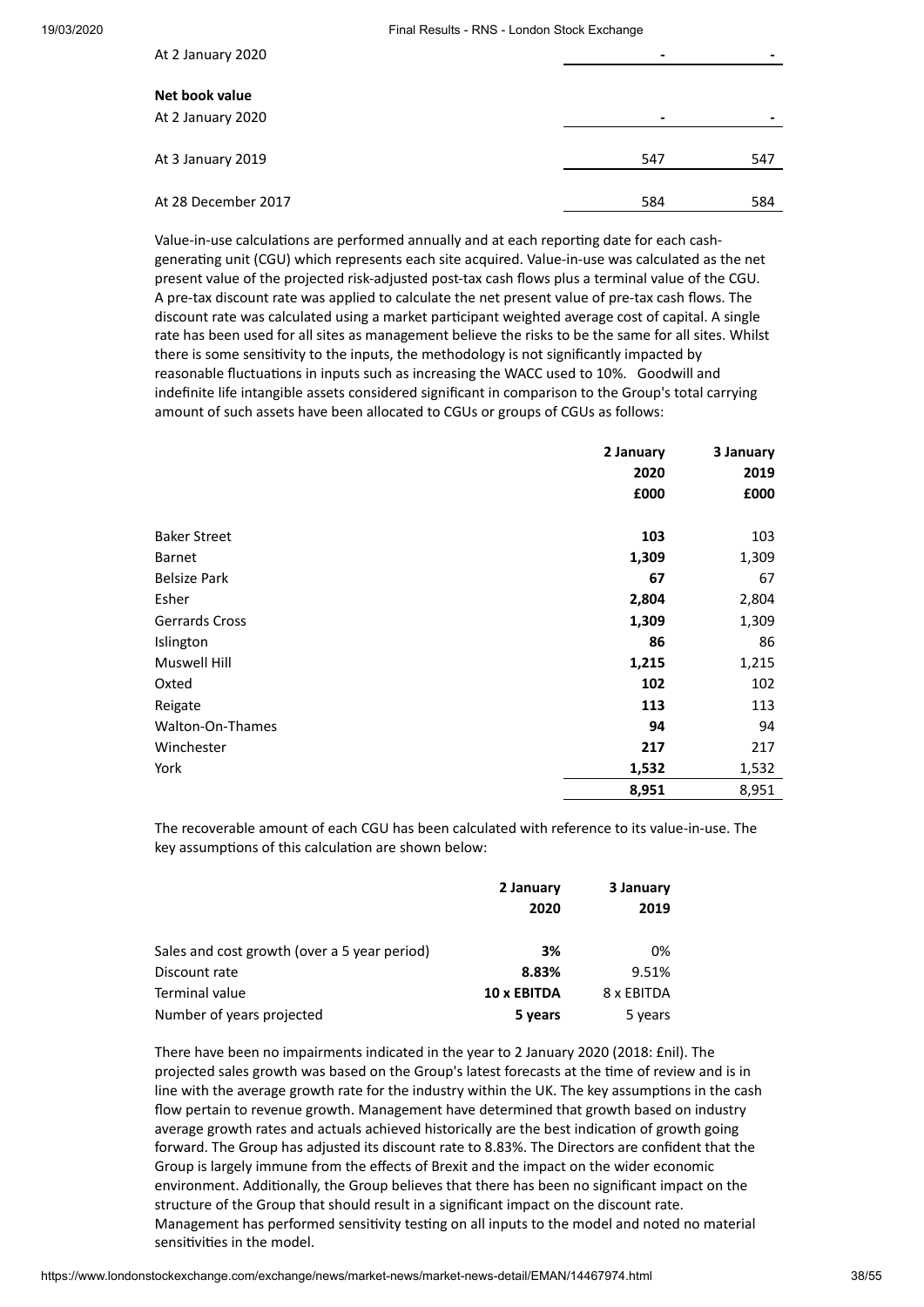**18 Investments**

(Company only)

|                                        | Total<br>£000 |
|----------------------------------------|---------------|
| At 29 December 2017 and 3 January 2019 | 30,337        |
| Acquisition of Group companies         | 1,657         |
| At 2 January 2020                      | 31,994        |

The subsidiaries of the Company are as follows (all of which are included on consolidation):

| <b>Name</b>                     | Principal<br>activity           | Country of<br>incorporation | Class of<br>share held | <b>Proportion of</b><br>shares held |
|---------------------------------|---------------------------------|-----------------------------|------------------------|-------------------------------------|
| Everyman Media Holdings Limited | Cinema management and ownership | UK                          | Ordinary               | 100%                                |
|                                 |                                 |                             | Series 1, 2<br>and 3   | 100%                                |
|                                 |                                 |                             |                        |                                     |
| Everyman Media Limited*         | Cinema management and ownership | UK                          | Ordinary               | 100%                                |
| CISAC Limted*                   | Dormant                         | UK                          | Ordinary               | 100%                                |
| Foxdon Limited*                 | Cinema management and ownership | <b>ROI</b>                  | Ordinary               | 100%                                |
| ECPee Limited**                 | Property management             | UK                          | Ordinary               | 100%                                |
| Bloom Martin Limited**          | Dormant                         | UK                          | Ordinary               | 100%                                |
| Bloom Theatres Limited***       | Dormant                         | UK                          | Ordinary               | 100%                                |
| Mainline Pictures Limited***    | Dormant                         | UK                          | Ordinary               | 100%                                |

\* Shareholding is held by Everyman Media Holdings Ltd

\*\* Shareholding is held by Everyman Media Ltd

\*\*\* Shareholding is held by Bloom Martin Ltd

The A Ordinary shares have no rights to a dividend. Everyman Media Group PLC directly holds all the Ordinary shares (£27,015) and A Ordinary shares (£6,557) of Everyman Media Holdings Limited. During the year the Company acquired the remaining A Ordinary shares in Everyman Media Holdings Limited for £1.7 million having previously been held by Adam Kaye and Paul Wise. Consideration was paid in a share-for-share exchange of newly-issued shares in the Company. The change in the interest in Everyman Media Holdings Limited has not resulted in a change of control and has been accounted for as an equity transaction.

Everyman Media Limited has 285,000 Ordinary shares of £1.00 each in issue, all of which are held by Everyman Media Holdings Limited and therefore indirectly held by Everyman Media Group PLC. All other subsidiaries are also indirectly-held investments. Everyman Media Holdings Limited acquired 100 Ordinary shares, being the entire issued share capital of Foxdon Limited (a limited company established and resident in the Republic of Ireland and dormant at the date of acquisition) for €100 on 24 June 2019. With respect to the class and proportion of shares held in existing subsidiaries, the amounts remain the same for the year ended 2 January 2020 and the year ended 3 January 2019. Bloom Martin Limited, Bloom Theatres Limited and Mainline Pictures Limited are all dormant companies and exempt from the requirement for an audit for the year.

The class and proportion of shares held in all other subsidiaries remain the same for the year ended 2 January 2020 and the year ended 3 January 2019.

The registered office address of all investments incorporated in the UK is Studio 4, 2 Downshire Hill, London NW3 1NR. Foxdon Limited's registered office is 33 Sir John Rogerson's Quay, Dublin 2, D02 XK09. All companies listed above are included in the consolidated financial statements. All consolidated companies have the same financial year and apply the same accounting policies.

#### **19 Inventories**

| 2 January | 3 January |
|-----------|-----------|
| 2020      | 2019      |
| £000      | £000      |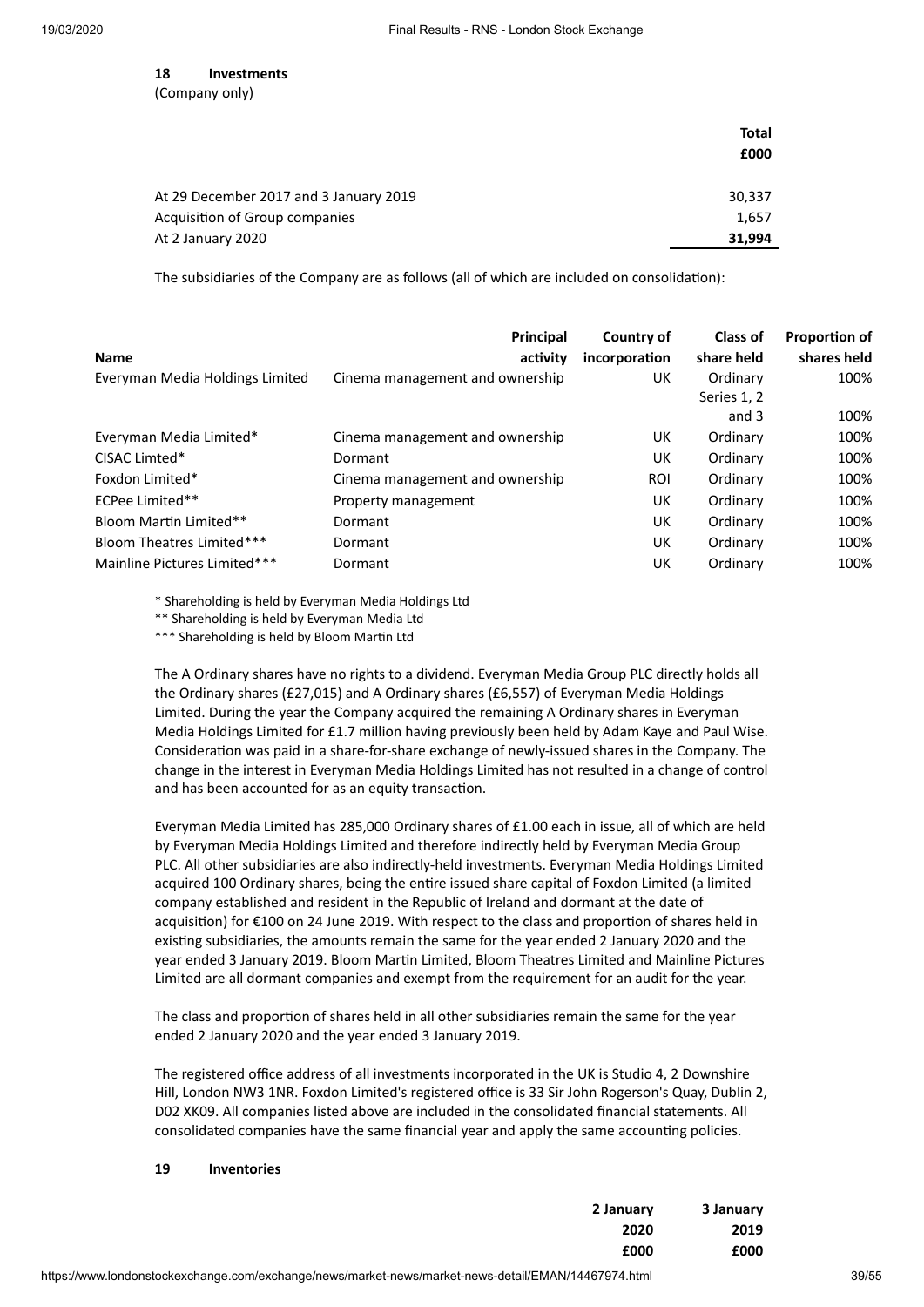| Food and beverages | 443 | 338 |
|--------------------|-----|-----|
| Projection         | 64  | 68  |
|                    | 507 | 406 |

Included within inventories is £nil (2018: £nil) expected to be recovered in more than 12 months. Finished goods recognised as cost of sales in the year amounted to £5,607,000 (2018:

£4,297,000). The write-down of inventories to net realisable value amounted to £nil (2018: £nil).

#### **20 Cash and cash equivalents**

|                         | 2 January<br>2020<br>£000 | 3 January<br>2019<br>£000 |
|-------------------------|---------------------------|---------------------------|
| Per balance sheet       | 4,271                     | 3,517                     |
| Per cash flow statement | 4,271                     | 3,517                     |

#### **21 Trade and other receivables**

(Group)

|                                    | 2 January<br>2020<br>£000 | 3 January<br>2019<br>£000 |
|------------------------------------|---------------------------|---------------------------|
| Included in current assets         | 4,463                     | 3,790                     |
| Included in non-current assets     | 173                       | 173                       |
|                                    | 4,626                     | 3,963                     |
| Trade and other receivables        | 1,428                     | 963                       |
| Social security and other taxation | 13                        |                           |
| Other debtors                      | 1,527                     | 1,363                     |
| Prepayments and accrued income     | 1,668                     | 1,637                     |
|                                    | 4,636                     | 3,963                     |

There were no receivables that were considered to be impaired other than existing provisions. There is no significant difference between the fair value of the other receivables and the values stated above. Other debtors include deposits paid in respect of long-term leases and contributions from landlords towards fit-outs.

#### **Trade and other receivables**

(Company only)

|                                       | 2 January<br>2020<br>£000 | 3 January<br>2019<br>£000 |
|---------------------------------------|---------------------------|---------------------------|
| Included in non-current assets        | 55,278                    | 44,536                    |
| Amounts due from company undertakings | 55,278                    | 44,536                    |

All amounts other than those from Company undertakings are due for payment within one year. Interest is charged on inter-company loans at the same rate as that charged to the Group by its lenders, currently 3.3%. The loans are repayable on 15 January 2022.

#### **22 Trade and other payables**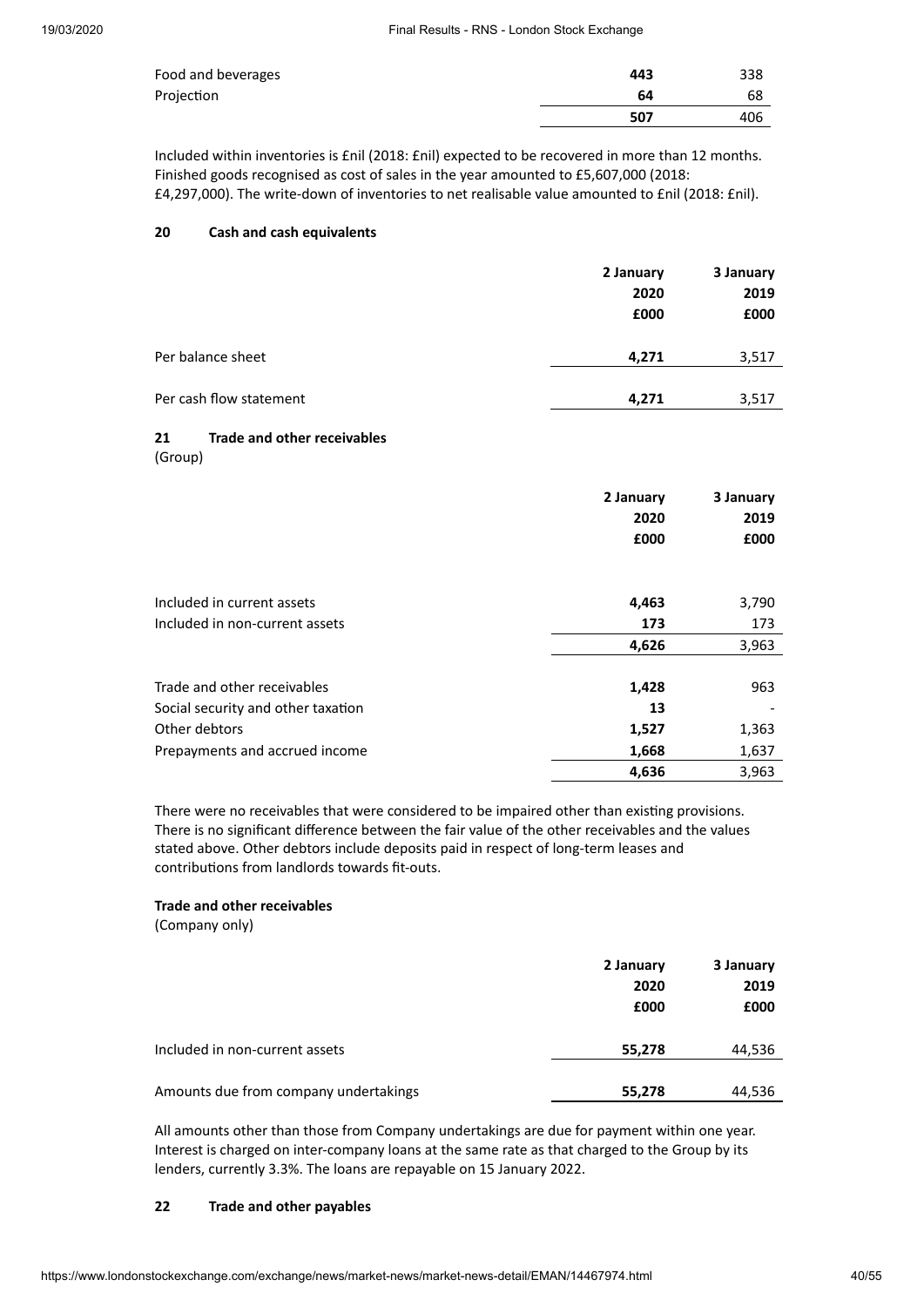| 19/03/2020 | Final Results - RNS - London Stock Exchange |                   |                   |
|------------|---------------------------------------------|-------------------|-------------------|
|            |                                             | 2 January<br>2020 | 3 January<br>2019 |
|            |                                             | £000              | £000              |
|            | Included in current liabilities             | 14,408            | 12,398            |
|            | Included in non-current liabilities         |                   | 7,796             |
|            |                                             | 14,408            | 20,194            |
|            | Trade creditors                             | 4,495             | 2,660             |
|            | Social security and other taxation          | 1,464             | 733               |
|            | Other creditors                             | 56                | 2                 |
|            | Accrued expenses                            | 4,580             | 5,739             |
|            | Lease incentives                            |                   | 8,125             |
|            | Deferred income                             | 3,813             | 2,935             |
|            |                                             | 14,408            | 20,194            |
|            | 23<br><b>Corporation tax liabilities</b>    |                   |                   |
|            |                                             | 2 January         | 3 January         |
|            |                                             | 2020              | 2019              |
|            |                                             | £'000             | £'000             |
|            | Included in current liabilities             | 186               |                   |
|            | Corporation tax gross movements             |                   |                   |
|            | Opening balance                             |                   |                   |
|            | Recognised in profit and loss               |                   |                   |
|            | Current tax                                 | 428               |                   |
|            | Adjustments in respect of prior periods     | 6                 |                   |
|            | Charge to profit and loss                   | 434               |                   |
|            | Recognised in equity                        |                   |                   |
|            | Movement on share option intrinsic value    | (248)             |                   |
|            |                                             |                   |                   |

Closing balance **186** - **186** - **186** - **186** - **186** 

#### **24 Other interest-bearing loans and borrowings**

|                        | 2 January | 3 January |
|------------------------|-----------|-----------|
|                        | 2020      | 2019      |
|                        | £000      | £000      |
| <b>Bank borrowings</b> |           |           |
| Current                | 122       | 56        |
| Non-current            | 14,000    | 7,000     |
|                        | 14,122    | 7,056     |

The Company agreed a £30 million loan facility with Barclays Bank PLC and Santander UK PLC on 16 January 2019. Interest is charged at LIBOR on the drawn-down balance on a 365/ACT D-basis (the nominal interest rate ranging between 1.65% and 2.65%). The capital sum is repayable in full on or before 15 January 2024. Commitment fees are charged quarterly on any balances not drawn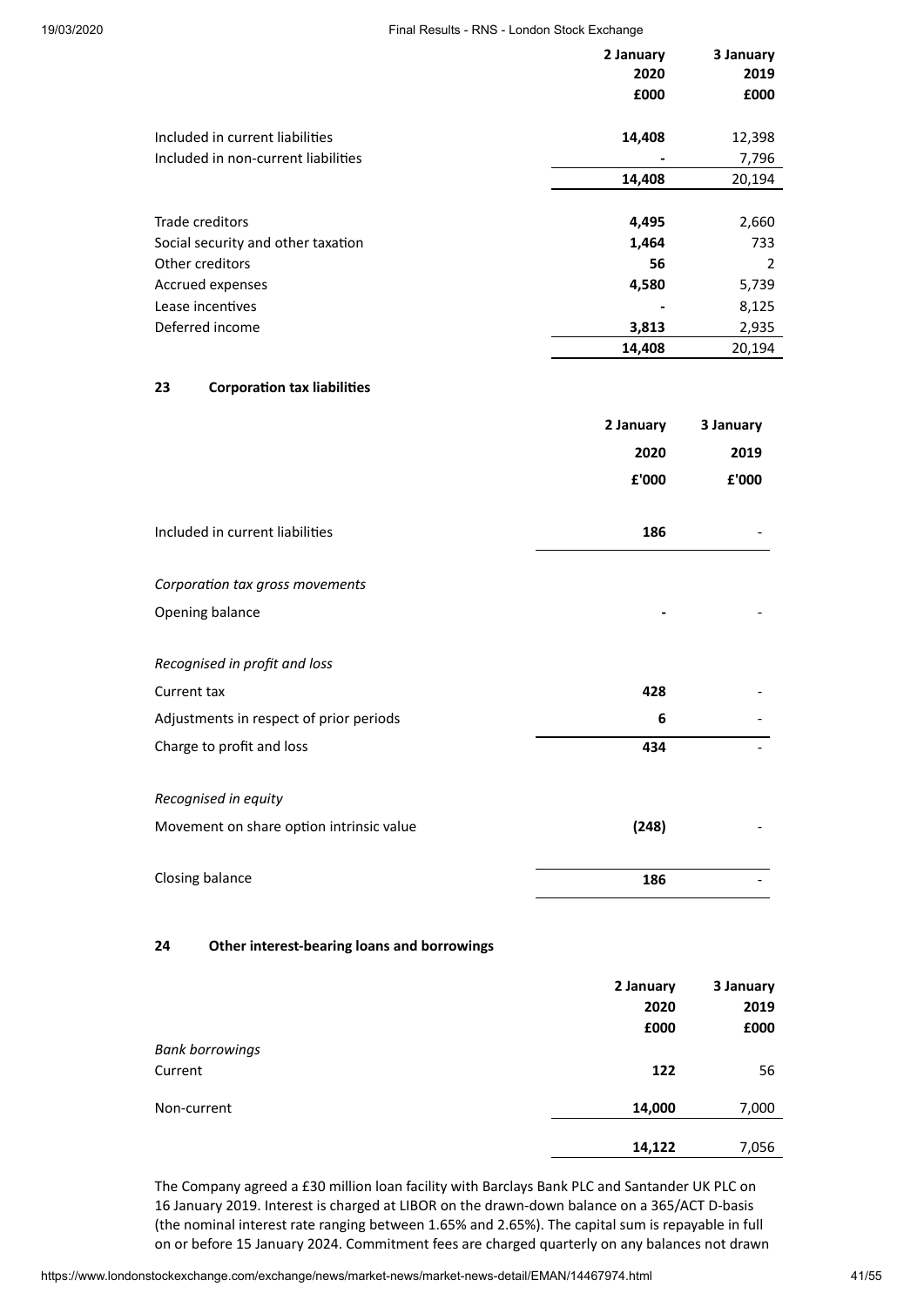at 35% of the applicable rate of drawn funds. The face value is deemed to be the carrying value. The Group had drawn down £14 million of the £30 million debt facility as at 2 January 2020 (2018: £7 million).

#### **25 Leases**

#### (Group)

On transition to IFRS16, the Group recognised £57.8 million right-of-use assets and £60.9 million lease liabilities, recognising the difference in retained earnings. When measuring lease liabilities, the Group discounted lease payments using its incremental borrowing rate at 1 January 2019. The weighted average rate applied is 3.2%.

#### **IFRS 16 impact on financial statements from change in accounng policy**

|                                                                                   | Land &<br><b>Buildings</b><br>£000 | <b>Motor</b><br><b>Vehicles</b><br>£000 | Total<br>£000 |
|-----------------------------------------------------------------------------------|------------------------------------|-----------------------------------------|---------------|
| At 4 January 2019                                                                 |                                    |                                         |               |
| Obligations under operating leases as disclosed in prior year                     | 71,159                             |                                         | 71,159        |
| Lease liabilities                                                                 |                                    |                                         |               |
| Recognition on adoption of IFRS 16 discounted using<br>incremental borrowing rate | 60,886                             |                                         | 60,886        |
| Existing lease-related provisions                                                 | 615                                |                                         | 615           |
| Additions/reassessments                                                           | 16,556                             | 50                                      | 16,606        |
| Interest                                                                          | 2,113                              | 1                                       | 2,114         |
| Lease payments                                                                    | (3,810)                            | (20)                                    | (3,830)       |
| At 2 January 2020                                                                 | 76,360                             | 31                                      | 76,391        |

There were no differences between the operating lease commitments at the date of initial application discounted at the incremental borrowing rate and the lease liability recognised on adoption of IFRS16. The Group used the following practical expedients when applying IFRS16 to leases previously classified as operating leases under IAS17:

- Adjusted the right-of-use assets by the amount of IAS37 onerous contract provision immediately before the date of initial application, as an alternative to an impairment review. - Excluded initial direct costs from measuring the right-of-use asset at the date of initial application.

- Used hindsight when determining the lease term if the contract contains options to extend or terminate the lease.

*As a lessee*

|                   | 2 January<br>2020<br>£'000 | 3 January<br>2019<br>£'000 |
|-------------------|----------------------------|----------------------------|
| Lease liabilities |                            |                            |
| Current           | 2,386                      | -                          |
| Non-current       | 74,005                     | -                          |
|                   | 76,391                     | -                          |
|                   |                            |                            |

#### **Maturity analysis of lease payments**

|       | 2 January 3 January |
|-------|---------------------|
| 2020  | 2019                |
| £'000 | £'000               |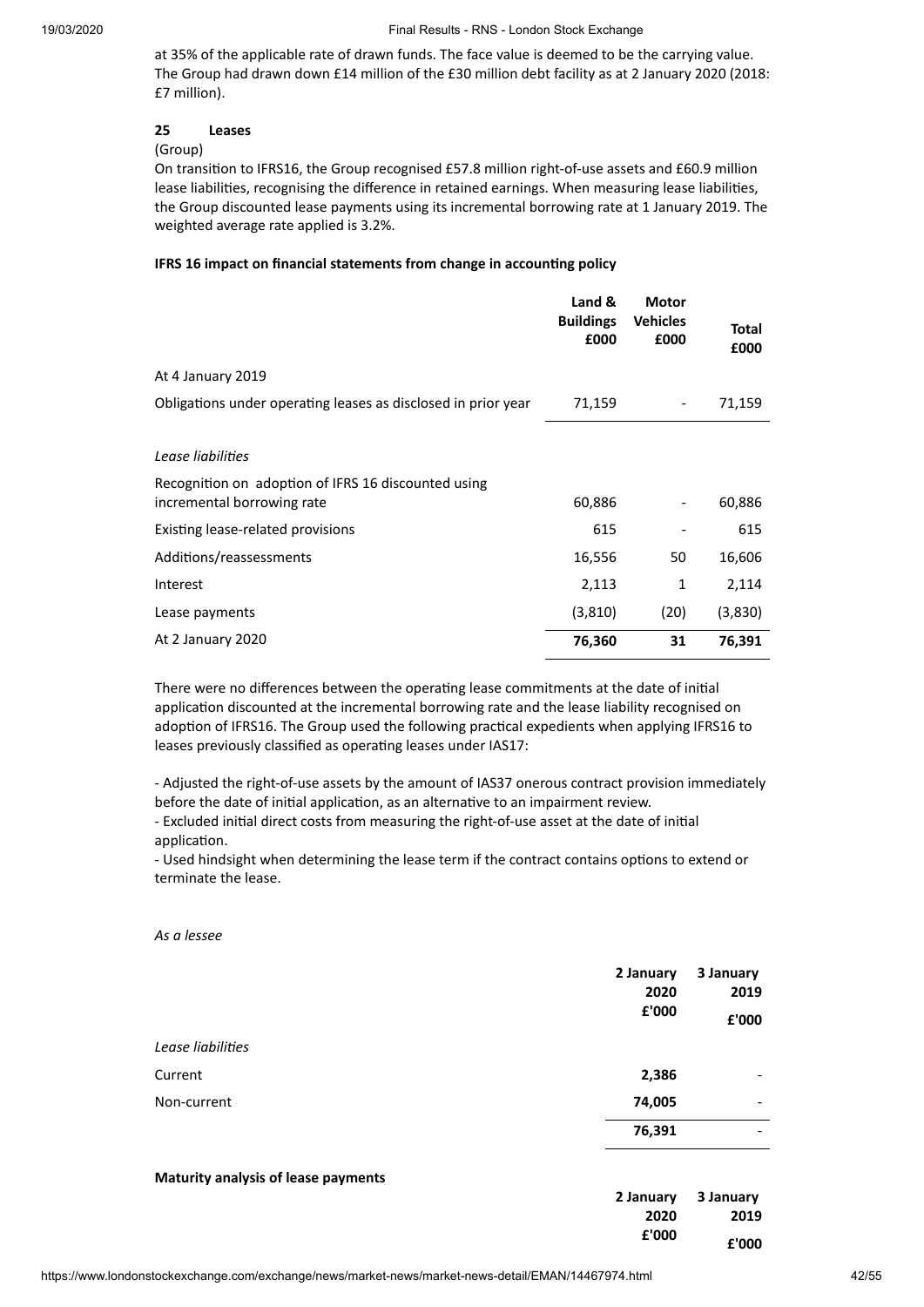# **Contractual future cash outflows** *Land and buildings* Less than one year **4,787**

| Between one and five years | 20,487  |  |
|----------------------------|---------|--|
| Over five years            | 82,197  |  |
|                            | 107,471 |  |
| Motor Vehicles             |         |  |
| Less than one year         | 14      |  |
| Between one and five years | 18      |  |
|                            | 32      |  |

All lease payments for land and buildings are fixed payments (including any scheduled increases). Remaining lease liabilities are reassessed following annual rent reviews based on an external index (such as the RPI). The weighted average lease length of land and buildings is 17 years.

#### *Recognised in profit and loss*

|                                                      | 2 January<br>2020 | 3 January<br>2019 |
|------------------------------------------------------|-------------------|-------------------|
|                                                      | £'000             | £'000             |
| Interest on lease liabilities                        | 2,114             |                   |
| Expenses relating to short-term and low-value leases | 32                |                   |
| Lease expenses                                       | 2,146             |                   |

*As a lessor*

Lease income from lease contracts in which the Group acts as a lessor is as below.

|                              | 2 January<br>2020<br>£'000 | 3 January<br>2019<br>£'000 |
|------------------------------|----------------------------|----------------------------|
| Operating leases             |                            |                            |
| Lease income net of expenses | 645                        | 519                        |

The Group leases out some leasehold property as operating leases because they do not transfer substantially all of the risks and rewards incidental to the ownership of the assets.

#### **Maturity analysis of lease receipts**

|                                        | 2 January<br>2020<br>£'000 | 3 January<br>2019<br>£'000 |
|----------------------------------------|----------------------------|----------------------------|
| <b>Contractual future cash inflows</b> |                            |                            |
| Land and buildings                     |                            |                            |
| Less than one year                     | 100                        | 100                        |
| Between one and five years             | 400                        | 400                        |
| Over five years                        | 650                        | 750                        |
|                                        | 1,050                      | 1,150                      |

**Leases** (Company only)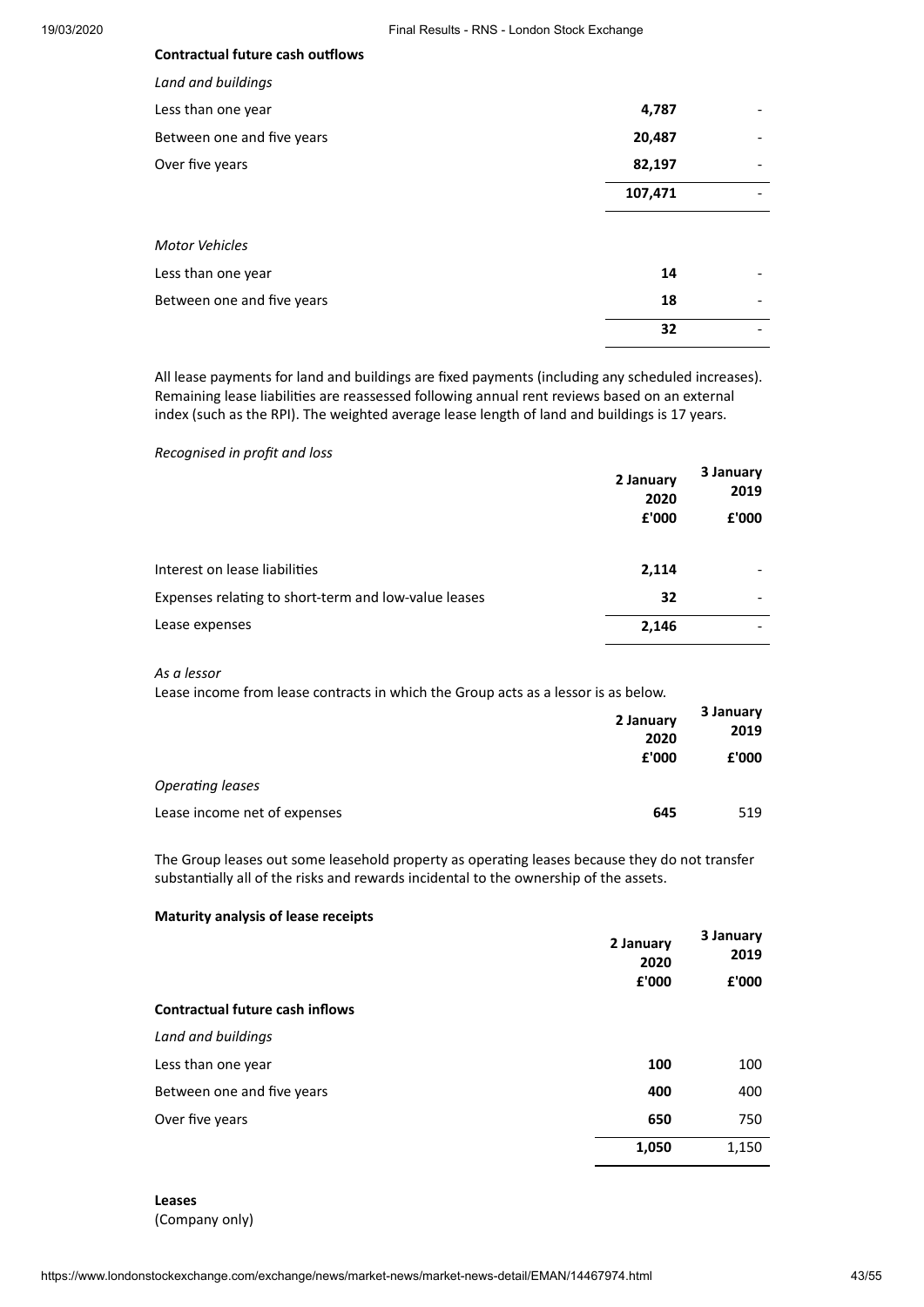On transition to IFRS16, the Company recognised £9.7 million right-of-use assets and £9.9 million lease liabilities, recognising the difference in retained earnings. When measuring lease liabilities, the Company discounted lease payments using its incremental borrowing rate at 1 January 2019. The weighted average rate applied is 3.2%.

| IFRS 16 impact on financial statements from change in accounting policy        | Land &<br>buildings<br>£'000 |
|--------------------------------------------------------------------------------|------------------------------|
| At 4 January 2019                                                              |                              |
| Obligations under operating leases as disclosed in prior year                  | 11,859                       |
|                                                                                |                              |
| Lease liabilities                                                              |                              |
| Recognition on adoption of IFRS 16 discounted using incremental borrowing rate | 10,260                       |
| Existing lease related (assets)/provisions                                     | (189)                        |
| Additions/reassessments                                                        | 301                          |
| Interest                                                                       | 318                          |
| Lease payments                                                                 | (770)                        |
| At 2 January 2020                                                              | 9,920                        |

*As a lessee*

|                                        | 2 January<br>2020<br>£'000 | 3 January<br>2019<br>£'000 |
|----------------------------------------|----------------------------|----------------------------|
| <b>Contractual future cash inflows</b> |                            |                            |
| Land and buildings                     |                            |                            |
| Less than one year                     | 778                        | 771                        |
| Between one and five years             | 3,113                      | 3,113                      |
| Over five years                        | 8,959                      | 9,738                      |
|                                        | 12,850                     | 13,621                     |

All lease payments for land and buildings are fixed payments (including any scheduled increases). Remaining lease liabilities are reassessed following annual rent reviews based on an external index (such as the RPI). The weighted average lease length of land and buildings is 18 years.

*Recognised in profit and loss*

|                               | 2 January<br>2020 | 3 January<br>2019        |
|-------------------------------|-------------------|--------------------------|
|                               | £'000             | £'000                    |
| Interest on lease liabilities | 318               | $\overline{\phantom{0}}$ |

#### **26 Financial assets and financial liabilies**

Changes in liabilities from financing activities

| 2 January | 3 January |
|-----------|-----------|
| 2020      | 2019      |
| £000      | £000      |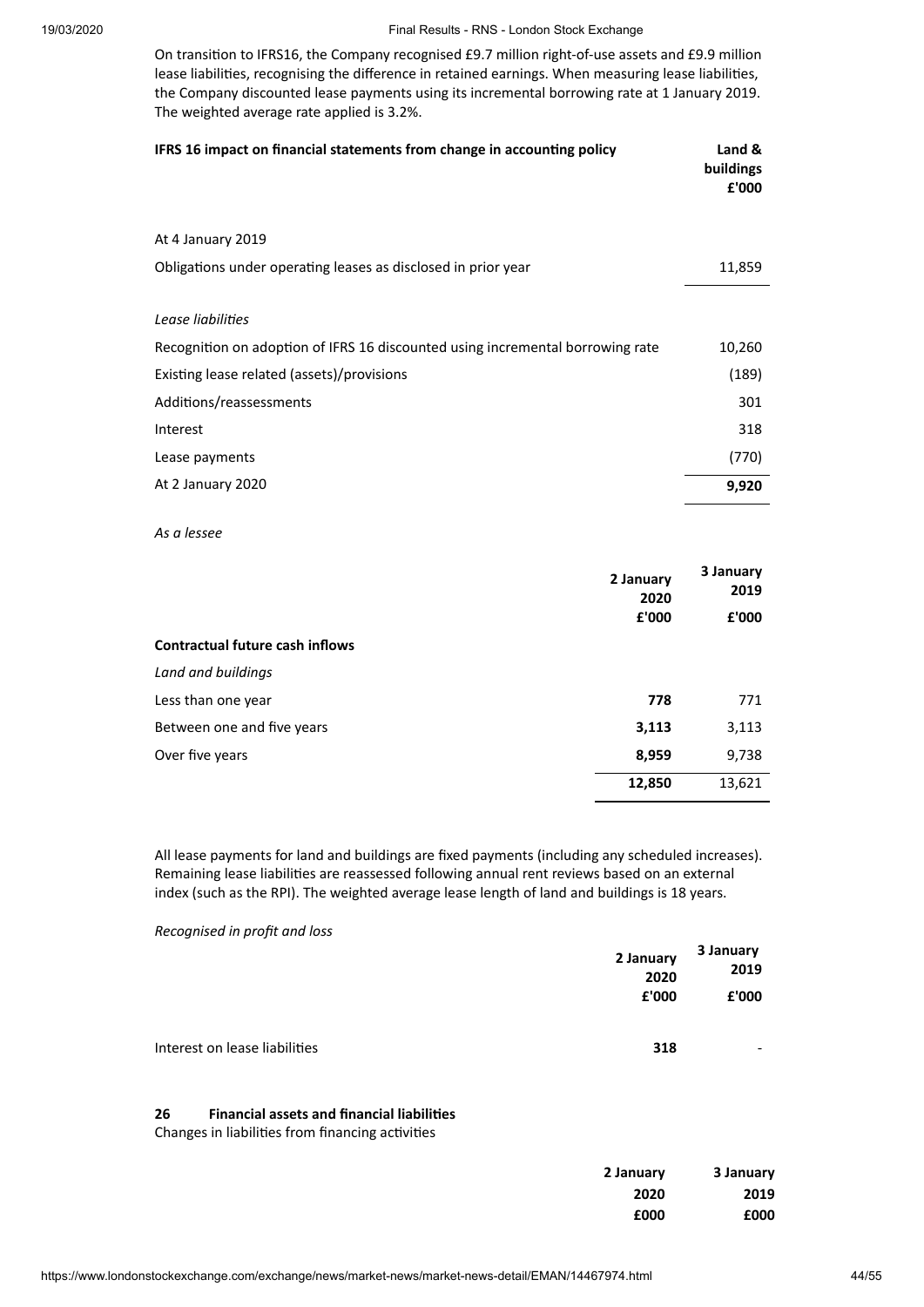| Opening balance                                                | 7,056           | 7,043           |
|----------------------------------------------------------------|-----------------|-----------------|
| Changes from financing cash flows:<br>Proceeds from borrowings | 13,000          | 9,000           |
| Repayment of borrowings<br>Interest on borrowings              | (6, 339)<br>405 | (9, 172)<br>185 |
|                                                                | 14,122          | 7,056           |

In respect of interest-earning financial assets and interest-bearing financial liabilities, the following indicates their effective interest rates at the end of the year and the periods in which they mature:

|                                   | Effective<br>interest | Maturing<br>within | Maturing<br>between 1 to | <b>Maturing</b><br>between 2 to |  |
|-----------------------------------|-----------------------|--------------------|--------------------------|---------------------------------|--|
|                                   | rate                  | 1 year             | 2 years                  | 5 years                         |  |
|                                   | %                     | £000               | £000                     | £000                            |  |
| At 3 January 2019                 |                       |                    |                          |                                 |  |
| <b>Bank borrowings</b>            | 3.3%                  | 56                 |                          | 7,000                           |  |
| Bank current and deposit balances | 0.01%                 | 3,517              |                          | ۰                               |  |
|                                   |                       |                    |                          |                                 |  |
| At 2 January 2020                 |                       |                    |                          |                                 |  |
| <b>Bank borrowings</b>            | 2.9%                  | 122                |                          | 14,000                          |  |
| Bank current and deposit balances | 0.01%                 | 4,271              | -                        |                                 |  |

The following table demonstrates the sensitivity to a reasonably possible change in interest rates, with all other variables held constant, of the Group's profit and loss before tax through the impact on floating rate borrowings and bank deposits and cash flows:

|                                   | Change in | 2 January | 3 January |
|-----------------------------------|-----------|-----------|-----------|
|                                   | rate      | 2020      | 2019      |
|                                   | %         | £000      | £000      |
| <b>Bank borrowings</b>            |           | 14,122    | 7,056     |
|                                   | $-1.0%$   | 141       | 71        |
|                                   | $-0.5%$   | 71        | 35        |
|                                   | 0.5%      | (71)      | (35)      |
|                                   | 1.0%      | (141)     | (71)      |
|                                   | 1.5%      | (212)     | (106)     |
| Bank current and deposit balances |           | 4,271     | 3,517     |
|                                   | $-1.0%$   | (43)      | (35)      |
|                                   | $-0.5%$   | (21)      | (18)      |
|                                   | 0.5%      | 21        | 18        |
|                                   | 1.0%      | 43        | 35        |
|                                   | 1.5%      | 64        | 53        |

#### **27 Financial instruments**

Investments, financial assets and financial liabilities, cash and cash equivalents and other interestbearing loans and borrowings are measured at amortised cost and the Directors believe their present value is a reasonable approximation to their fair value.

| 2 January | 3 January |
|-----------|-----------|
| 2020      | 2019      |
| £000      | £000      |

#### **Financial liabilies measured at amorsed cost**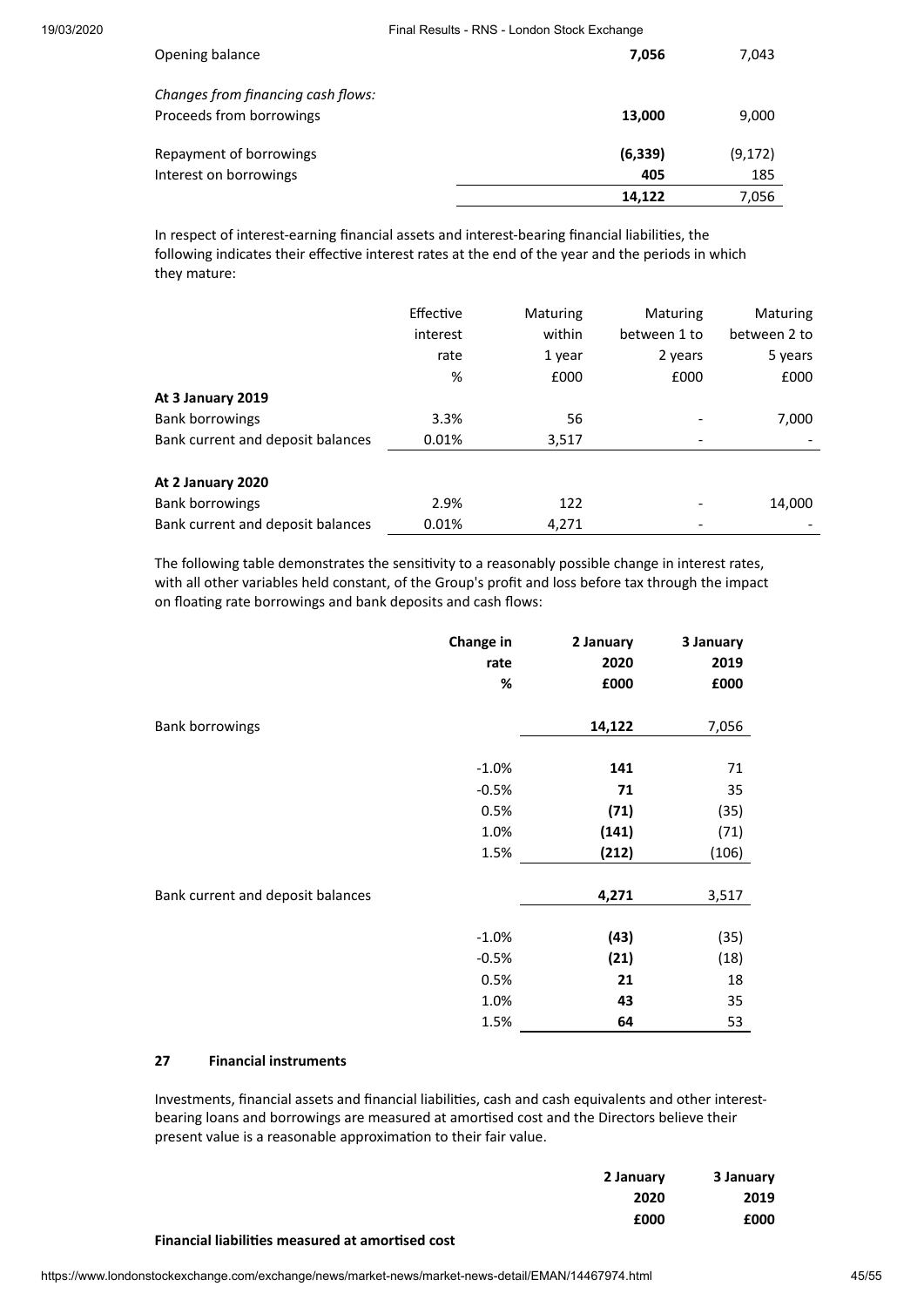| <b>Bank borrowings</b> | 14.122 | 7.056 |
|------------------------|--------|-------|
|                        |        |       |

#### **Financial instruments not measured at fair value**

Fair value is calculated based on the present value of future principal and interest cash flows, discounted at the market rate of interest at the balance sheet date.

| Non-derivative financial liabilities            | 2 January<br>2020<br>£000 | 3 January<br>2019<br>£000 |
|-------------------------------------------------|---------------------------|---------------------------|
| Unsecured bank facility                         |                           |                           |
| Carrying amount                                 | 14,122                    | 7,056                     |
| Contractual cash flows:                         |                           |                           |
| Less than one year                              | 535                       | 275                       |
| Between one and two years                       | 519                       | 284                       |
| Between three and five years<br>Over five years | 15,038                    | 852<br>7,284              |
|                                                 | 16,092                    | 8,696                     |

Charges have been put in place over the net assets of the Group as collateral against the loan balance.

#### **Risk management**

#### (Group)

The Board has overall responsibility for the determination of the Group's risk management objectives and policies. The overall objective of the Board is to set policies that seek to reduce risk as far as possible without unduly affecting the Group's competitiveness and flexibility. The Group has not issued or used any financial instruments of a speculative nature and the Group does not contract derivative financial instruments such as forward currency contracts, interest rate swaps or similar instruments.

The Group is exposed to the following financial risks:

- Credit risk
- Liquidity risk
- Interest rate risk

To the extent financial instruments are not carried at fair value in the consolidated Balance Sheet, net book value approximates to fair value at 2 January 2020 and 3 January 2019.

Trade and other receivables are measured at amortised cost. Book values and expected cash flows are reviewed by the Board and any impairment charged to the consolidated statement of profit and loss and other comprehensive income in the relevant period. Cash and cash equivalents are held in sterling and placed on deposit in UK banks. Trade and other payables are measured at book value and held at amortised cost. There have been no impairment losses recognised on these assets.

#### **Accounting classification**

The following table shows the carrying amounts and fair values of financial assets and financial liabilities. It does not include the fair value information for financial assets and financial liabilities not measured at fair value if the carrying amount is a reasonable approximation of fair value.

|                                             | 2 January | 3 January |
|---------------------------------------------|-----------|-----------|
| Carrying amount                             | 2020      | 2019      |
|                                             | £000      | £000      |
| Financial assets not measured at fair value |           |           |
| Trade and other receivables                 | 4,636     | 3,963     |
| Cash and cash equivalents                   | 4.271     | 3,517     |
|                                             | 8,907     | 7,480     |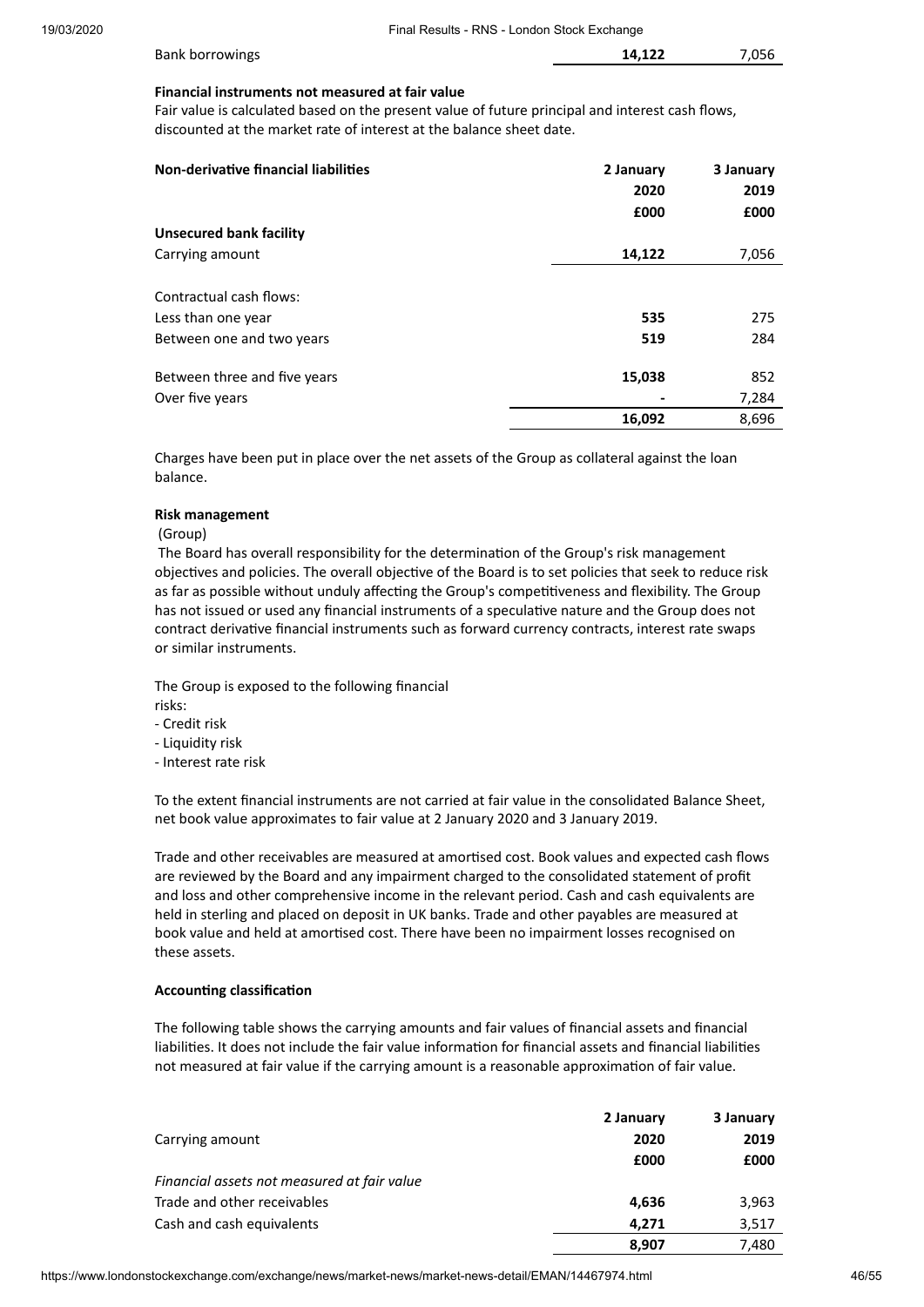| Financial liabilities not measured at fair value |        |        |
|--------------------------------------------------|--------|--------|
| Unsecured bank loans                             | 14.122 | 7.056  |
| Trade and other payables                         | 14.408 | 20.194 |
|                                                  | 28.530 | 27.250 |

#### **Credit risk**

Credit risk is the risk of financial loss to the Group if a customer or counterparty to a financial instrument fails to meet its contractual obligations and arises principally from the Group's receivables from customers and investment securities.

The Company is exposed to credit risk in respect of its receivables from its subsidiary companies. The recoverability of these balances is dependent upon the performance of these subsidiaries in future periods. The performance of the Company's subsidiaries is closely monitored by the Company's Board of Directors.

At 2 January 2020 the Group has trade receivables of £1,380,000 (2019: £963,000). The Group is exposed to credit risk in respect of these balances such that, if one or more of the customers encounters financial difficulties, this could materially and adversely affect the Group's financial results. The Group attempts to mitigate credit risk by assessing the credit rating of new customers prior to entering into contracts and by entering into contracts with customers with agreed credit terms. At 2 January 2020 the Directors have provided for £nil against doubtful debts (2018: £122,230). The maximum exposure to credit risk at the balance sheet date by class of financial instrument was:

|                       | 2 January | 3 January |  |
|-----------------------|-----------|-----------|--|
|                       | 2020      | 2019      |  |
|                       | £000      | £000      |  |
| Ageing of receivables |           |           |  |
| <30 days              | 1,092     | 672       |  |
| 31-60 days            | 276       | 39        |  |
| 61-120 days           | -         | 11        |  |
| $>120$ days           | 12        | 241       |  |
|                       | 1,380     | 963       |  |

In determining the recoverability of trade receivables the Group considers any change in the credit quality of the trade receivable from the date credit was initially granted up to the reporting date. Credit risk is limited due to the customer base being diverse and unrelated. There has not been any impairment other than existing provisions in respect of trade receivables during the year (2018: £nil). There were no material expected credit losses in the year.

#### **Liquidity risk**

Liquidity risk arises from the Group's management of working capital. It is the risk that the Group will encounter difficulty in meeting its financial obligations as they fall due. The Group's policy is to ensure that it will always have sufficient cash to allow it to meet its liabilities when they become due. To achieve this aim, it seeks to maintain cash balances to meet its expected cash requirements as determined by regular cash flow forecasts prepared by management.

#### *Exposure to liquidity risk*

The following are the remaining contractual maturities of financial liabilities at the reporting date. The amounts shown are gross, not discounted and include contractual interest payments and exclude the impact of netting agreements.

|                |          | <b>Contractual cash flows</b> |                        |                                     |       |       |
|----------------|----------|-------------------------------|------------------------|-------------------------------------|-------|-------|
| 2 January 2020 | Carrving | Less than                     |                        | Between one Between three Over five |       |       |
|                | amount   |                               | one year and two years | and five vears                      | vears | Total |
|                | £000     | £000                          | £000                   | £000                                | £000  | £000  |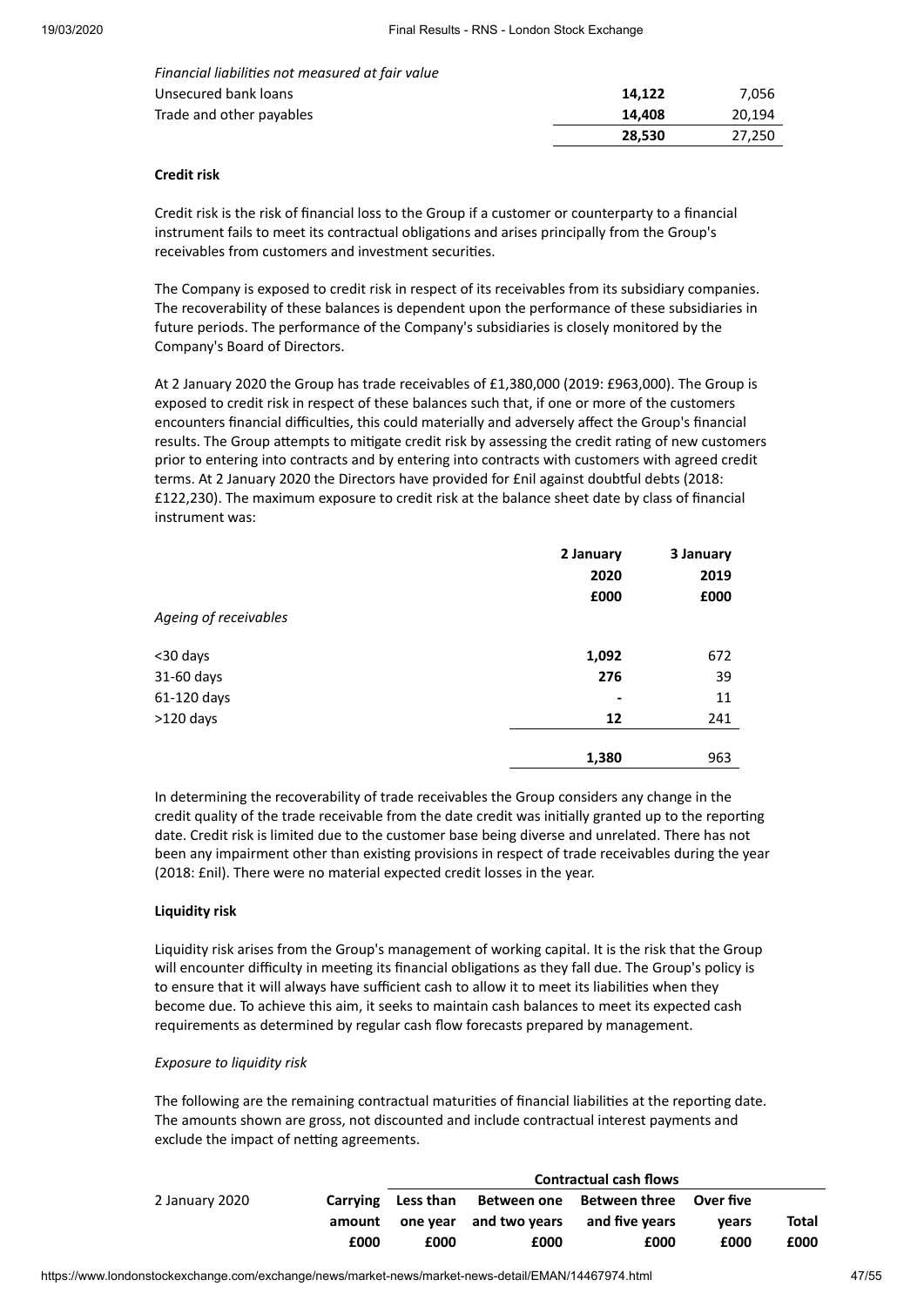|                                     | 101.091 | 15.914 | 5,593 | 30,469 | 82.198                       | 134.174 |
|-------------------------------------|---------|--------|-------|--------|------------------------------|---------|
| Accrued expenses                    | 4.577   | 4,577  |       |        | $\overline{\phantom{a}}$     | 4,577   |
| Other creditors                     | 56      | 56     |       |        | $\overline{\phantom{a}}$     | 56      |
| taxation                            | 1,464   | 1,464  | ٠     |        | $\qquad \qquad \blacksquare$ | 1,464   |
| Leases<br>Social security and other | 76,391  | 4,801  | 5,074 | 15.431 | 82.198                       | 107,504 |
| Trade creditors                     | 4,481   | 4,481  |       |        | $\overline{\phantom{a}}$     | 4,481   |
| Unsecured bank facility             | 14.122  | 535    | 519   | 15,038 | 7.284                        | 16,092  |
| liabilities                         |         |        |       |        |                              |         |

|                                              |                            | <b>Contractual cash flows</b> |                                             |                                                |                            |               |  |
|----------------------------------------------|----------------------------|-------------------------------|---------------------------------------------|------------------------------------------------|----------------------------|---------------|--|
| 3 January 2019                               | Carrying<br>amount<br>£000 | Less than<br>one year<br>£000 | <b>Between one</b><br>and two years<br>£000 | <b>Between three</b><br>and five years<br>£000 | Over five<br>vears<br>£000 | Total<br>£000 |  |
| Non-derivative financial<br>liabilities      |                            |                               |                                             |                                                |                            |               |  |
| Unsecured bank facility                      | 7,056                      | 275                           | 284                                         | 852                                            | 7.284                      | 8,696         |  |
| Trade creditors<br>Social security and other | 2,660                      | 2,660                         |                                             |                                                | $\overline{\phantom{a}}$   | 2,660         |  |
| taxation                                     | 733                        | 733                           |                                             |                                                |                            | 733           |  |
| Other creditors                              | 2                          | 2                             |                                             |                                                |                            | 2             |  |
| Accrued expenses                             | 5,737                      | 5,737                         |                                             |                                                | $\overline{\phantom{a}}$   | 5,737         |  |
|                                              | 16,188                     | 9.407                         | 284                                         | 852                                            | 7.284                      | 17.828        |  |

#### **Interest rate risk**

*Non-derivative financial* 

Interest rate risk arose from the Group's holding of interest-bearing loans linked to LIBOR. The Group is also exposed to interest rate risk in respect of its cash balances held pending investment in the growth of the Group's operations. The effect of interest rate changes in the Group's interest-bearing assets and liabilities are set out in note 26.

#### **Capital management**

The Group's capital is made up of share capital, share premium, merger reserve and retained earnings totalling £55,552,000 (2018: £54,437,000).

The Group's objectives when maintaining capital are:

- To safeguard the entity's ability to continue as a going concern so that it can continue to provide returns for shareholders and benefits for other stakeholders.

- To provide an adequate return to shareholders by pricing products and services commensurately with the level of risk.

The capital structure of the Group consists of shareholders equity as set out in the consolidated statement of changes in equity. All funding required to set-up new cinema sites and for working capital purposes are financed from existing cash resources where possible. Management will also consider future fundraising or bank finance where appropriate.

#### **28 Provisions**

(Group)

|                                              | 2 January | 3 January |
|----------------------------------------------|-----------|-----------|
|                                              | 2020      | 2019      |
|                                              | £000      | £000      |
| <b>Market rent provisions</b>                |           |           |
| Opening balance                              | 1,794     | 1,883     |
| Additional provisions arising on acquisition | (1,794)   |           |
| Utilised against rent during the period      |           | (89)      |
| Closing balance                              |           | 1,794     |
|                                              |           |           |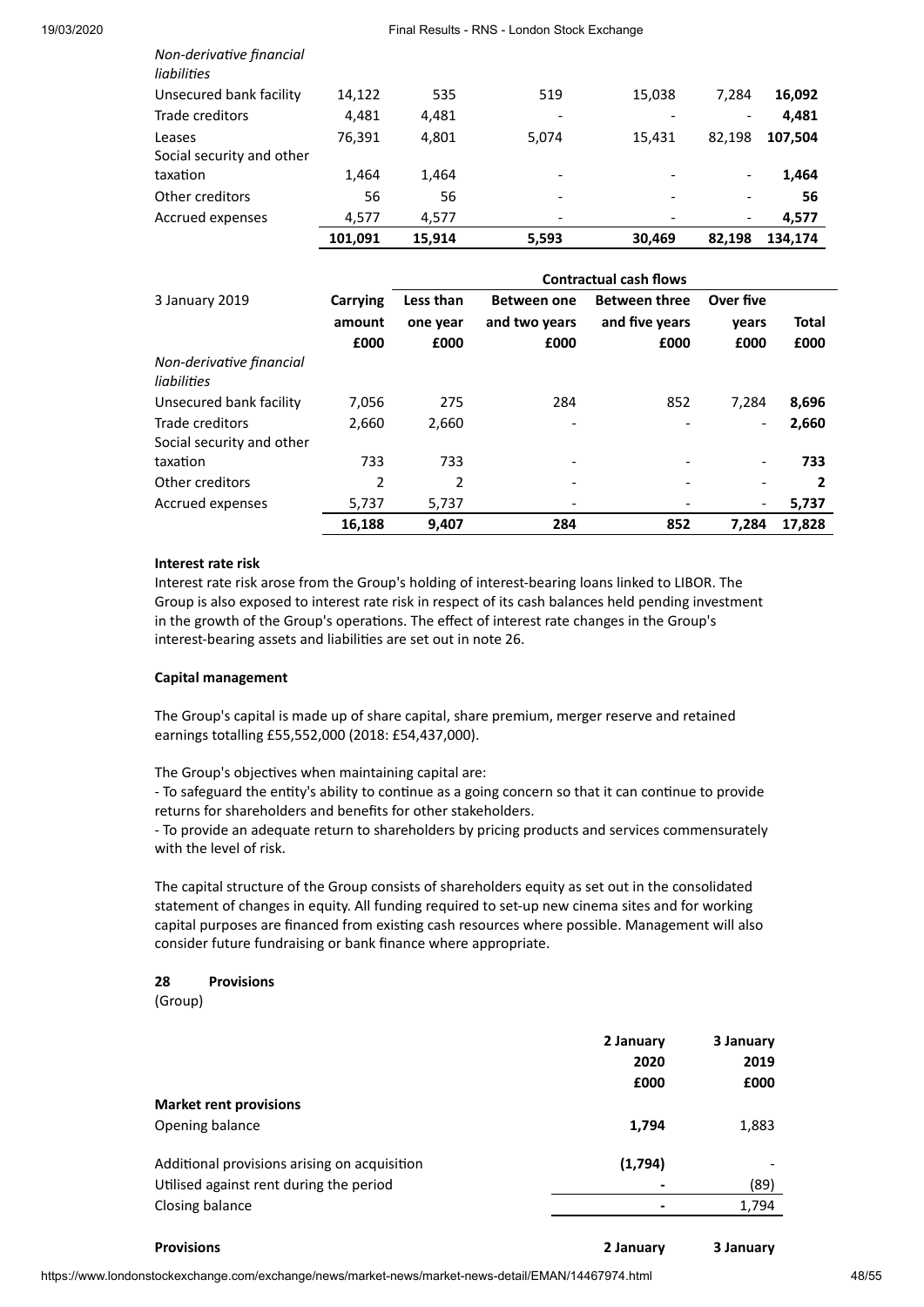| (Company only)                          | 2020<br>£000             | 2019<br>£000             |
|-----------------------------------------|--------------------------|--------------------------|
| <b>Market rent provisions</b>           |                          |                          |
| Opening balance                         | 1,290                    | 1,360                    |
| On derecognition                        | (1,290)                  | $\overline{\phantom{0}}$ |
| Utilised against rent during the period | $\blacksquare$           | (70)                     |
| Closing balance                         | $\overline{\phantom{a}}$ | 1,290                    |

Market rent provisions relate to the fair value of liabilities on leases acquired in 2015 and 2017. The market rent provisions are being amortised over the term of the individual leases.

#### **29 Deferred tax**

(Group)

|                                                             | 2 January<br>2020<br>£000 | 3 January<br>2019<br>£000 |
|-------------------------------------------------------------|---------------------------|---------------------------|
| Included in non-current liabilities                         | 1,362                     | 1,210                     |
| Deferred tax gross movements                                |                           |                           |
| Opening balance                                             | 1,210                     | 284                       |
| Recognised in the profit and loss                           |                           |                           |
| Arising on loss carried forward                             | 17                        | (438)                     |
| Other provisions released                                   | (39)                      | (7)                       |
| Net book value in excess of tax written down value          | (82)                      | 1,188                     |
| Movement on share option intrinsic value                    | (26)                      | (64)                      |
| Amortisation of IFRS accumulated restatement                | 31                        |                           |
| Movement on share option intrinsic value                    | 191                       |                           |
| Charge to profit and loss                                   | 92                        | 679                       |
| Recognised in equity                                        |                           |                           |
| Movement on share option intrinsic value                    | 594                       | 247                       |
| Recognition of temporary differences on IFRS 16 accumulated |                           |                           |
| restatement                                                 | (535)                     |                           |
| Amortisation of IFRS 16 accumulated restatement             | 59                        |                           |
|                                                             | 92                        | 247                       |
| Differences in foreign exchange                             | $\mathbf 1$               |                           |
| Closing balance                                             | 1,362                     | 1,210                     |
| The deferred tax liability comprises:                       |                           |                           |
| Temporary differences on property, plant and equipment      | 2,190                     | 2,270                     |
| Temporary differences on IFRS 16 accumulated restatement    | (502)                     |                           |
| Temporary differences on leases acquired                    | 87                        | 105                       |
| Share-option scheme intrinsic value                         | (223)                     | (790)                     |
| Available losses                                            | (578)                     | (596)                     |
| Unrealisable deferred tax assets                            | 190                       |                           |
| Other temporary and deductible differences                  | 198                       | 221                       |
|                                                             | 1,362                     | 1,210                     |
|                                                             |                           |                           |

Deferred tax is calculated in full on temporary differences under the liability method using the tax rates that have been substantively enacted for future periods, being 17%. The deferred tax liability has arisen due to the timing difference on property, plant and equipment, the deferral of capital gains tax arising from the sale of a property and other temporary and deductible differences. The Group has recognised unutilised tax allowances in relation to losses of £578,000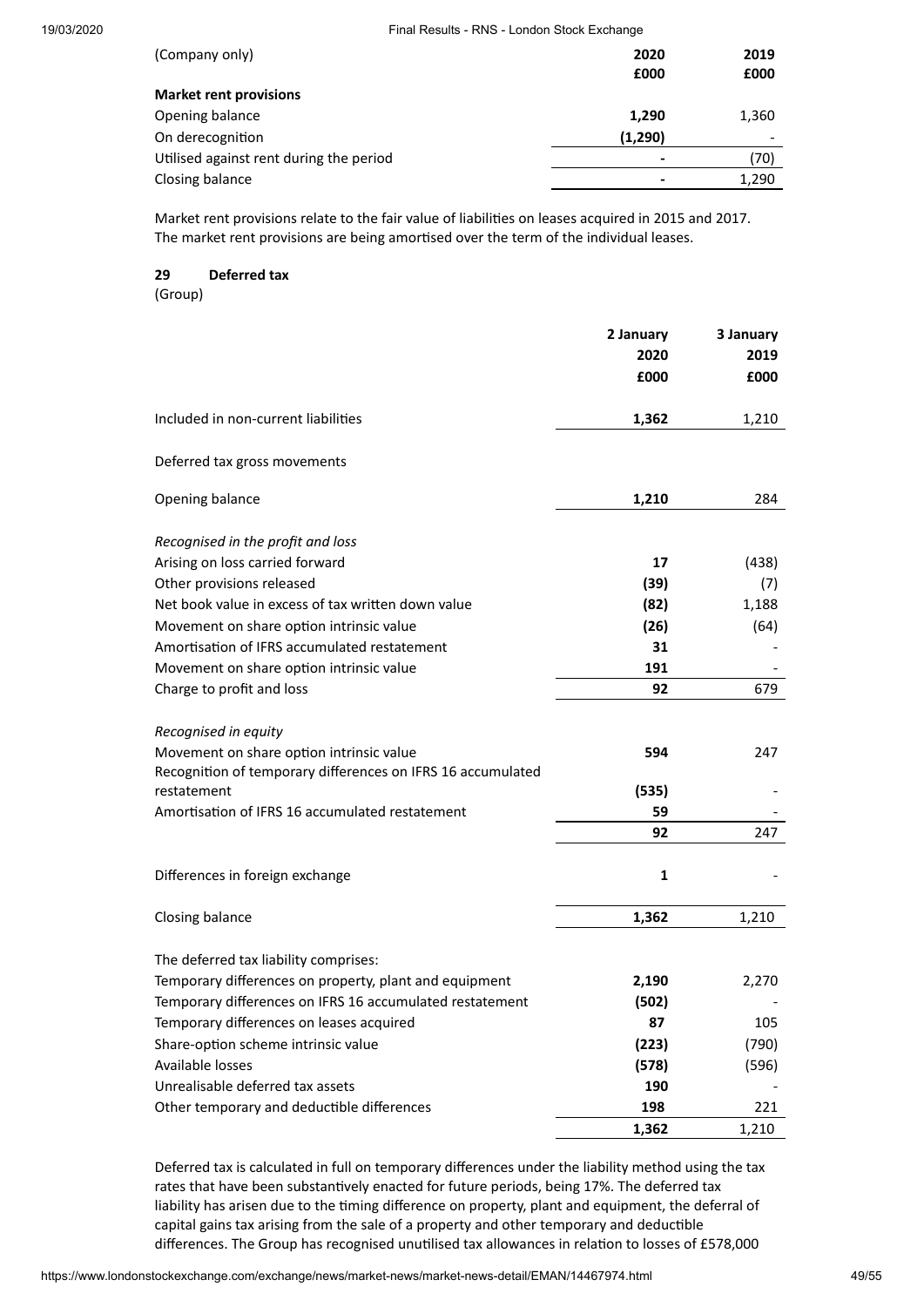as well as unutilised tax allowances in relation to the accumulated IFRS16 restatement of £502,000 at expected tax rates in future periods.

In accordance with IAS12 Income taxes, the expense of £594,000 (2018: £247,000) has been recognised outside of profit and loss to the extent that the deferred tax asset has arisen on expected allowable deductions for tax purposes at future tax rates in excess of the fair value of the share option charge that will be recognised in the profit and loss. In this instance, the expected gain on the exercise of share options is anticipated to exceed the full share option charge recognised in the profit and loss at initial fair value. A further £535,000 has been recognised as a credit in equity due to the IFRS16 accumulated restatement expense not being charged to profit and loss.

#### **Deferred tax**

(Company only)

|                                                                            | 2 January    | 3 January    |
|----------------------------------------------------------------------------|--------------|--------------|
|                                                                            | 2020<br>£000 | 2019<br>£000 |
|                                                                            |              |              |
| Included in non-current (assets)/liabilities                               | (48)         | 41           |
| Deferred tax gross movements                                               |              |              |
| Opening balance                                                            | 41           | 43           |
| Recognised in the profit and loss                                          |              |              |
| Movement in loss carried forward                                           | 16           | 5            |
| Amortisation of IFRS 16 accumulated restatement                            | 5            |              |
| Amortisation of acquisition-related deferred tax                           | (16)         | (7)          |
| Credit to profit and loss                                                  | 5            | (2)          |
| Recognised in equity                                                       |              |              |
| Recognition of temporary differences on IFRS 16 accumulated<br>restatement | (94)         |              |
| Closing balance                                                            | (48)         | 41           |
|                                                                            | 2 January    | 3 January    |
|                                                                            | 2020         | 2019         |
|                                                                            | £000         | £000         |
| The deferred tax liability/(asset) comprises:                              |              |              |
| Temporary differences on property, plant and equipment                     | (46)         | (48)         |
| Temporary differences on IFRS 16 accumulated restatement                   | (89)         |              |
| Temporary differences on leases acquired                                   | 87           | 105          |
| Available losses                                                           |              | (16)         |
|                                                                            | (48)         | 41           |

The Company has a deferred tax liability due to the timing difference on property, plant and equipment. The Company has recognised unutilised tax allowances of £nil (2018: £16,000) at expected tax rates in future periods.

#### **30 Share capital and reserves**

|                                                   | <b>Nominal</b> | 2 January<br>2020 | 3 January<br>2019 |
|---------------------------------------------------|----------------|-------------------|-------------------|
|                                                   | value          | £000              | £000              |
| Authorised, issued and fully paid Ordinary shares | £0.10          |                   |                   |
| At the start of the year                          |                | 7.099             | 7,003             |
| Issued in the year                                |                | 253               | 96                |

https://www.londonstockexchange.com/exchange/news/market-news/market-news-detail/EMAN/14467974.html 50/55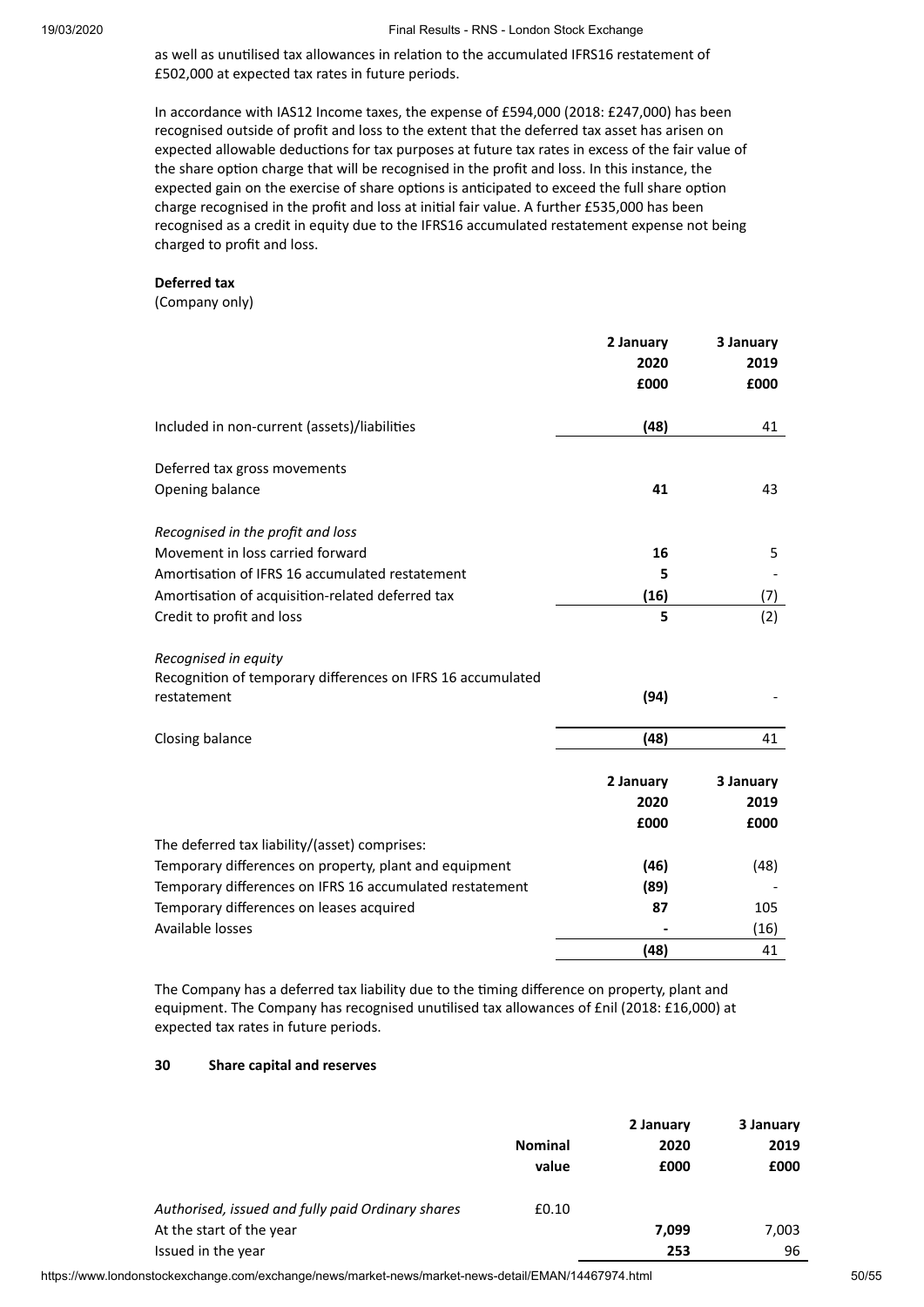| At the end of the year                            |                         | 7,352                              | 7,099                              |
|---------------------------------------------------|-------------------------|------------------------------------|------------------------------------|
| <b>Number of shares</b>                           | <b>Nominal</b><br>value | 2 January<br>2020<br><b>Number</b> | 3 January<br>2019<br><b>Number</b> |
| Authorised, issued and fully paid Ordinary shares | £0.10                   |                                    |                                    |
| At the start of the year                          |                         | 70,989,303                         | 70,027,103                         |
| Issued in the year                                |                         | 2,528,666                          | 962,200                            |
| At the end of the year                            |                         | 73,517,969                         | 70,989,303                         |

The holders of Ordinary shares are entitled to one vote per share. During the year the Company issued 2,528,666 Ordinary shares at prices ranging from 83p to 85p from the exercise of share options including 820,548 as consideration for the acquisition of A shares in Everyman Media Holdings Limited.

During the year, the Group acquired the remaining A Ordinary shares in Everyman Media Holdings Limited for £1.7 million. Consideration was paid in a share-for-share exchange of newly issued shares in Everyman Media Group PLC. The change in the interest in Everyman Media Holdings Limited has not resulted in a change of control and has been accounted for as an equity transaction.

#### **Merger reserve**

In accordance with s612 of the Companies Act, the premium on Ordinary shares issued in relation to acquisitions is recorded as a merger reserve.

#### **Share premium**

Share premium is stated net of share issue costs.

#### **Dividends**

No dividends were declared or paid during the period (2018: £nil).

#### **31 Share-based payment arrangements**

The Group operates three equity-settled share based remuneration schemes for employees. The schemes combine a long term incentive scheme, an EMI scheme and an unapproved scheme for certain senior management, executive Directors and certain contractors.

The terms and conditions of the grants are as follows:

| <b>Persons entitled</b>                            | <b>Grant date</b> | <b>Method of</b><br>settlement | <b>Instruments</b><br>outstanding<br>000's | <b>Vesting</b><br>Conditions* | <b>Contractual life</b><br>of options |
|----------------------------------------------------|-------------------|--------------------------------|--------------------------------------------|-------------------------------|---------------------------------------|
| Management employees,                              |                   |                                |                                            |                               |                                       |
| Directors and contractors<br>Management employees, | 29.10.2013        | Equity-settled                 | 118                                        | $\mathbf{1}$                  | 10 years                              |
| Directors and contractors<br>Management employees, | 29.10.2013        | Equity-settled                 | 170                                        | $\overline{2}$                | 10 years                              |
| Directors and contractors<br>Management employees, | 29.10.2013        | Equity-settled                 |                                            | 4                             | 10 years                              |
| Directors and contractors                          | 29.10.2013        | Equity-settled                 |                                            | 3                             | 10 years                              |
| <b>Directors</b>                                   | 04.11.2013        | Equity-settled                 | 50                                         | $\overline{2}$                | 10 years                              |
| <b>Directors</b>                                   | 20.04.2015        | Equity-settled                 |                                            | 7                             | 10 years                              |
| <b>Directors</b>                                   | 20.04.2015        | Equity-settled                 |                                            | 8                             | 10 years                              |
| Management employees,                              |                   |                                |                                            |                               |                                       |
| Directors and contractors                          | 29.10.2015        | Equity-settled                 | 218                                        | 9                             | 10 years                              |
| Management employees                               | 15.12.2016        | Equity-settled                 | 220                                        | 10                            | 10 years                              |
| Management employees                               | 10.01.2017        | Equity-settled                 | 75                                         | 10                            | 10 years                              |
| <b>Directors</b><br>Management employees           | 13.03.2017        | Equity-settled                 | 250                                        | 10                            | 10 years                              |
| and contractors                                    | 11.10.2017        | Equity-settled                 | 445                                        | 10                            | 10 years                              |

https://www.londonstockexchange.com/exchange/news/market-news/market-news-detail/EMAN/14467974.html 51/55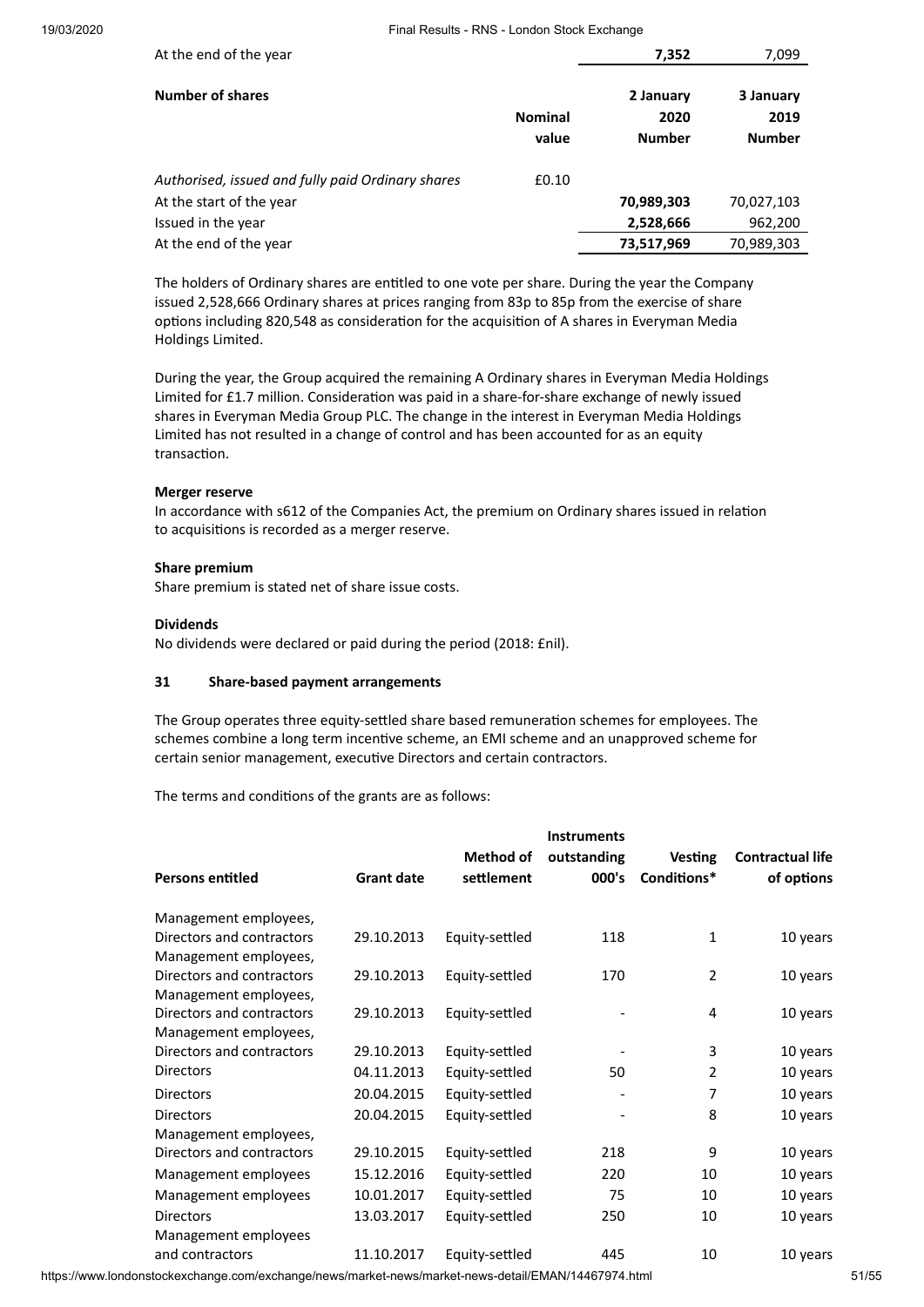| Management employees<br>Management employees                  | 09.11.2017 | Equity-settled | 10           | 10 | 10 years |
|---------------------------------------------------------------|------------|----------------|--------------|----|----------|
| and Directors<br>Management employees                         | 23.11.2017 | Equity-settled | 107          | 11 | 10 years |
| and Directors<br>Management employees                         | 23.04.2018 | Equity-settled | 38           | 12 | 10 years |
| and contractors                                               | 02.10.2018 | Equity-settled | 413          | 10 | 10 years |
| Management employees                                          | 03.10.2018 | Equity-settled | 18           | 13 | 10 years |
| Management employees                                          | 05.11.2018 | Equity-settled | $\mathbf{1}$ | 13 | 10 years |
| <b>Directors</b>                                              | 13.03.2019 | Equity-settled | 500          | 10 | 10 years |
| Management employees<br>and Directors<br>Management employees | 28.05.2019 | Equity-settled | 269          | 14 | 10 years |
| and Directors                                                 | 24.09.2019 | Equity-settled | 1.378        | 10 | 10 years |

\*1 EMI options. These vest in equal tranches on the first, second and third anniversaries of the date of grant.

\*2 Unapproved options. These vest in equal tranches on the first, second and third anniversaries of the date of grant.

\*3 EMI options. These vest in equal tranches on the first, second and third anniversaries of the date of grant. Each tranche is exercisable if the Company's share price exceeds £1.20, £1.40 and £1.70 respectively for 15 consecutive trading days.

\*4 Series 1, 2 and 3 A Ordinary shares in Everyman Media Holdings Ltd. Holders of these shares have a right to require Everyman Media Group PLC to purchase the shares at a price essentially equivalent to the market value of an Everyman Media Group PLC Ordinary share less 83p provided that the share price has been, for 15 consecutive trading days after 8 May 2014, £1.20 or more for Series 1 shares, £1.40 or more for Series 2 shares and £1.70 or more for Series 3 shares. The A Ordinary shares will convert into essentially worthless deferred shares to the extent that these targets are not met by 7 November 2023. As such, the Directors consider these shares to be largely equivalent to an EMI option. The rights described above were accounted for as share-based payments.

\*5 EMI options. These vest in two tranches: 181,455 on the first anniversary of the date of grant and 105,901 on the second anniversary of the date of grant. The tranches may be exercised if the Company share price is above £1.20 and £1.40 respectively for 15 consecutive trading days.

\*6 Unapproved options. These vest in two tranches: 75,554 on the second anniversary of the date of grant and 181,455 on the third anniversary of the date of grant. The tranches may be exercised if the Company share price is above £1.40 and £1.70 respectively for 15 consecutive trading days.

\*7 EMI options. These vest in two tranches: 169,358 on the first anniversary of the date of grant and 105,367 on the second anniversary of the date of grant. The tranches may be exercised if the Company share price is above £1.20 and £1.40 respectively for 15 consecutive trading days.

\*8 Unapproved options. These vest in two tranches: 63,991 on the second anniversary of the date of grant and 169,358 on the third anniversary of the date of grant. The tranches may be exercised if the Company share price is above £1.40 and £1.70 respectively for 15 consecutive trading days.

\*9 Unapproved options. These vest in equal tranches on the first, second and third anniversaries of the date of grant. Each tranche is exercisable if the Company share price exceeds £1.30, £1.50 and £1.80 respectively for 15 consecutive trading days.

\*10 Unapproved options. These vest on the third anniversary of the date of grant.

\*11 Unapproved options as part of the long-term incentive plan. These vest on the fifth anniversary of the date of grant. Half of the options are exercisable if the share price exceeds £2.10 for 2 consecutive trading days within 60 days following the announcement of the preliminary results for 2017. The other half of the options are exercisable if the Adjusted Profit measure for 2017 exceeds £6.4m, £6.5m and £6.6m respectively.

\*12 Unapproved options as part of the long-term incentive plan. These vest 4 years and 7 months from the date of grant. 45% of the options are exercisable if the share price exceeds £2.95 for 2 consecutive trading days within 60 days following the announcement of the preliminary results for 2018. The other 55% of the options are exercisable if the Adjusted Profit measure for 2018 exceeds £8.8m and incrementally to £9.5m.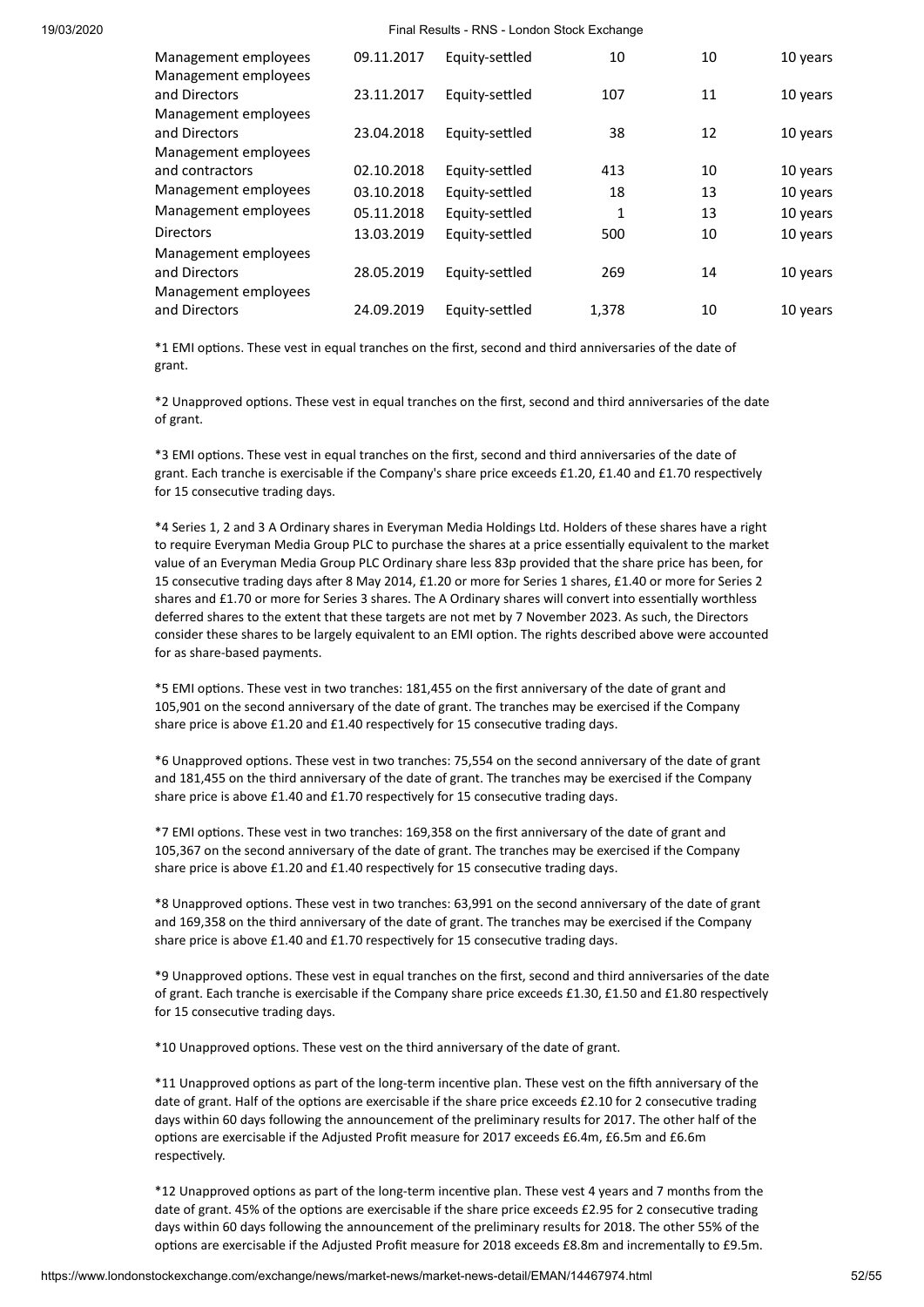\*13 Unapproved options as part of the long-term incentive plan. These vest 4 years and 2 months from the date of grant. 45% of the options are exercisable if the share price exceeds £2.95 for 2 consecutive trading days within 60 days following the announcement of the preliminary results for 2018. The other 55% of the options are exercisable if the Adjusted Profit measure for 2018 exceeds £8.8m and incrementally to £9.5m.

\*14 Unapproved options as part of the long-term incentive plan. These vest 3 years and 6 months from the date of grant. 45% of the options are exercisable if the share price exceeds £2.25 for 2 consecutive trading days within 60 days following the announcement of the preliminary results for 2019. The other 55% of the options are exercisable if the Adjusted Profit measure for 2019 exceeds £12.1m and incrementally to £12.5m.

Equity-settled share-based payments are measured at fair value (excluding the effect of nonmarket-based vesting conditions) as determined through use of the Black-Scholes technique, at the date of grant. The fair value determined at the grant date of the equity-settled share-based payments is expensed on a straight-line basis over the vesting period, based on the Group and Company's estimate of shares that will eventually vest and adjusted for the effect of non-marketbased vesting conditions.

The inputs into the Black-Scholes model for the share option plans for the share options issued in the year are as follows:

Option scheme conditions for options issued

| in the year:                                      | 2 January   | 2 January      | 3 January   | 3 January      |
|---------------------------------------------------|-------------|----------------|-------------|----------------|
|                                                   | 2020        | 2020           | 2019        | 2019           |
|                                                   | Performance | No performance | Performance | No performance |
|                                                   | criteria    | criteria       | criteria    | criteria       |
| Weighted average share price at grant date        |             |                |             |                |
| (pence)                                           | 190.00      | 183.21         | 233.96      | 235.00         |
| Weighted average option exercise prices (pence)   | 10.00       | 183.21         | 10.00       | 235.00         |
| Expected volatility                               | 60.82%      | 65.89%         | 56.49%      | 58.72%         |
| <b>Expected option life</b>                       | 5 years     | 4 years        | 4 years     | 5 years        |
| Weighted average contractual life of outstanding  |             |                |             |                |
| share options                                     | 10 years    | 10 years       | 10 years    | 10 years       |
| Risk-free interest rate                           | 0.81%       | 0.64%          | 1.5%        | 1.54%          |
| Expected dividend yield                           | $0.0\%$     | 0.0%           | $0.0\%$     | $0.0\%$        |
| Fair value of options granted in the year (pence) | 2.78        | 0.94           | 281.98      | 1.01           |

|                                      |                            | Weighted average exercise<br>price per share in the year<br>ended |                                    |                                    |
|--------------------------------------|----------------------------|-------------------------------------------------------------------|------------------------------------|------------------------------------|
|                                      | 2 January<br>2020<br>Pence | 3 January<br>2019<br>Pence                                        | 2 January<br>2020<br><b>Number</b> | 3 January<br>2019<br><b>Number</b> |
| Options at the beginning of the year | 102.2                      | 91.3                                                              | 5,575,344                          | 5,861,152                          |
| Options issued in the year           | 159.9                      | 164.6                                                             | 2,186,820                          | 731,392                            |
| Options exercised in the year        | 84.0                       | 83.9                                                              | (3,100,982)                        | (962, 200)                         |
| Option forfeited in the year         | 79.7                       | 95.5                                                              | (383,322)                          | (55,000)                           |
| Options at the end of the year       | 146.9                      | 102.2                                                             | 4,277,861                          | 5,575,344                          |

No options lapsed beyond their contractual life in the year (2018: nil).

| Share-based payments charged to the profit and loss | 2 January | 3 January |
|-----------------------------------------------------|-----------|-----------|
|                                                     | 2020      | 2019      |
|                                                     | £000      | £000      |
|                                                     |           |           |
| Administrative costs                                | 688       | 500       |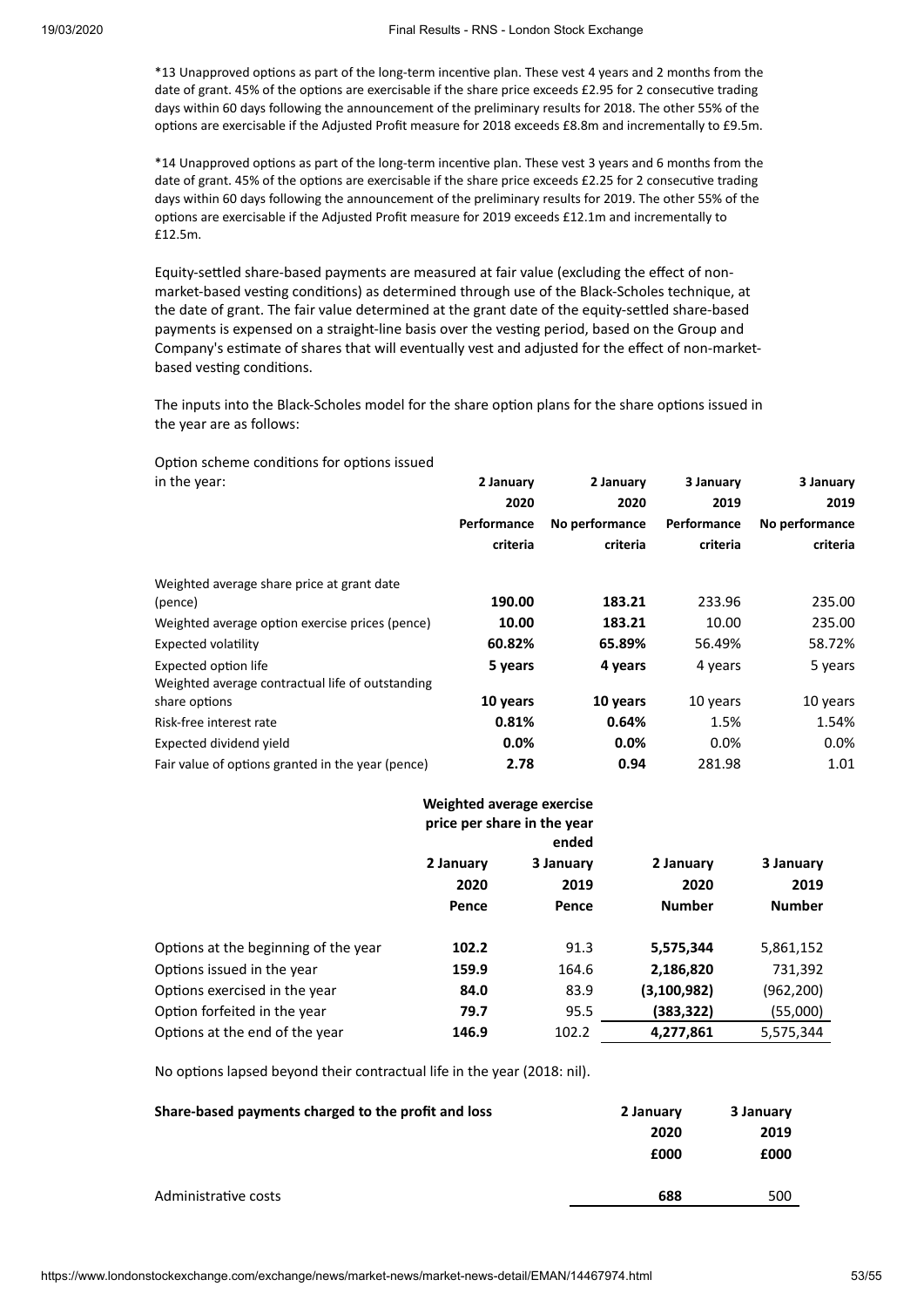The charge for the Company was £nil (2018: £nil) after recharging subsidiary undertakings with a charge of £688,000 (2018: £500,000). The relevant charge is included within administrative costs.

There are 775,147 options exercisable at 2 January 2020 in respect of the current arrangements (2018: 3,656,129). 3,100,982 options were exercised in the year (2018: 962,200).

Volatility for options issued was determined by reference to movements in the share price over 5 years prior to the grant date. The market value conditions, where applicable, are reflected in the forfeited options following 60 days of the announcement of the annual results since the performance conditions are met/not met prior to the vesting period and as such no estimate of potential achievement of market values is required.

#### **32 Commitments**

There were capital commitments for tangible assets at 2 January 2020 of £2,951,000 (2018: £5,899,000).

#### **33 Events** after the balance sheet date

There has been a significant event after the balance sheet date associated with the COVID-19 outbreak. See Chairman's report and Basis of Preparation of accounts note.

#### **34 Acquisions**

#### *Acquisions in the period*

The Group acquired 100 Ordinary shares, being the entire issued share capital of Foxdon Limited (a limited company established and resident in the Republic of Ireland) for €100 on 24 June 2019.

#### **35 Related party transactions**

In the year to 2 January 2020 the Group engaged services from entities related to the Directors and key management personnel of £680,000 (2018: £603,000) comprising consultancy services of £85,000 (2018: £50,000), office rental of £97,000 (2018: £56,000) and venue rental for Bristol, Harrogate and Stratford-Upon-Avon of £497,000 (2018: £497,000). There were no other related party transactions. There are no key management personnel other than the Directors.

The Company charged an amount of £688,000 (2018: £500,000) to Everyman Media Limited in respect of share-based payments, £917,000 (2018: £823,000) in respect of the rental of four cinema sites acquired in 2016 and £2,071,000 (2018: £185,000) in respect of interest on bank loan funds provided to the Company.

Everyman Media Holdings Limited, charged an amount of £547,000 (2018: £419,000) to Everyman Media Limited in respect of the rental of two cinema sites.

ECPee Limited charged an amount of £160,000 (2018: £103,000) to Everyman Media Limited in respect of the rental of its cinema site during the year.

The Group's commitment to new leases is set out in the above notes. Within the total of £107.5m is an amount of £850,000 relating to office rental, £5.1m relating to Stratford-Upon-Avon, £2.4m relating to Bristol and £5.4m relating to Harrogate. The landlords of the sites are entities related to the Directors of the Company.

#### **36 Ulmate controlling party**

The Company has a diverse shareholding and is not under the control of any one person or entity.

This information is provided by RNS, the news service of the London Stock Exchange. RNS is approved by the Financial Conduct Authority to act as a Primary Information Provider in the United Kingdom. Terms and conditions relating to the use and distribution of this information may apply. For further information, please contact [rns@lseg.com](mailto:rns@lseg.com) or visit [www.rns.com](http://www.rns.com/).